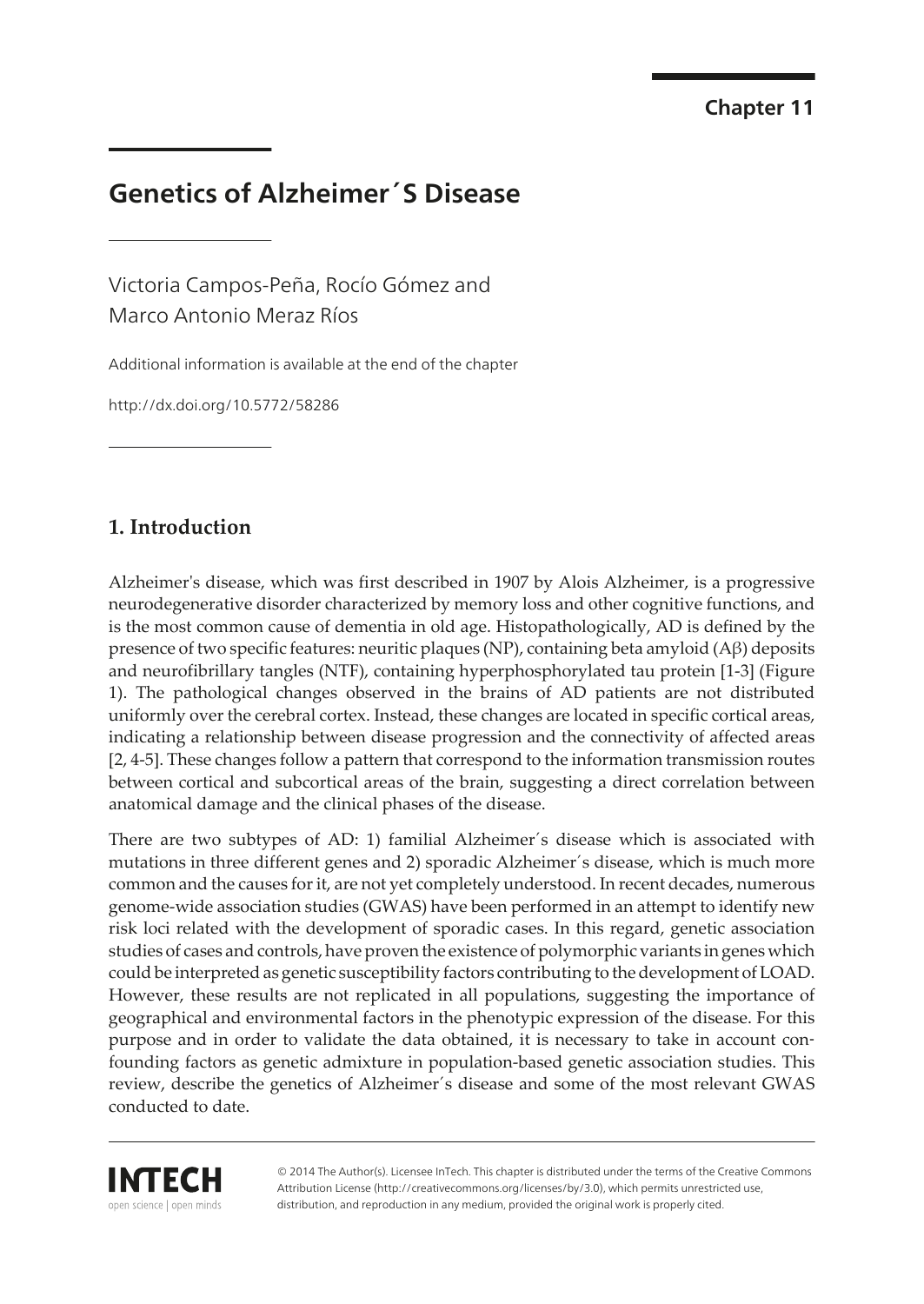

**Figure 1. Pathological changes observed in AD patients brains. (A)** Cross-section on the left represents a normal brain and the one on the right represents a brain with Alzheimer's disease. The picture shows the generalized brain atrophy in AD, characterized by widening in sulcus, ventricles dilatation and extensive cell loss. **(B)** Silver stain showing the presence of neurofibrillary tangles (NFT) the Tau protein aggregates are indicated by white arrows. We observe the formation of these deposits at different stages of neurodegeneration. **(C)** Double staining showing a neuritic pla‐ que (NP), amyloid deposits are seen in red and marked with an asterisk; neurofibrillary aggregates surrounding the amyloid are marked with the arrow.

## **2. Diagnosis**

There are currently several clinical tools for the diagnosis of AD, including the minimum mental state examination (MMSE) [\[6\]](#page-23-0) and the Diagnostic and Statistical Manual of Mental Disorders (Fourth Edition [DSM-IV]). In general terms, these tools consist of a semi-structured interview with an appropriate reporter and the patient with damage being described as loss of two or more of the following cognitive areas: memory, orientation, calculation and language. Other aspects are similarly evaluated, such as problem solving, social relationships, work, hobbies and personal care. Another commonly used criterion for diagnosis is that of the National Institute of Neurological and Communicative Disorders and Stroke-Alzheimer´s Disease and Related Disorders Association (NINCDSADRDA). Under this criterion, the state of dementia is clinically determined based on the loss of two cognitive areas and the absence of other systemic disorders, accompanied by a progressive loss of memory. These criteria are sufficient to determine *probable Alzheimer´s disease.* However, diagnosis of AD requires exclusion of other neurodegenerative diseases, such as frontotemporal dementia, Parkinson's disease and Lewy Body disease. Discrimination between AD and other types of dementia are usually achieved based on clinical history and through neurological examinations that require imaging studies. Nevertheless, definitive diagnosis of AD requires postmortem confirmation by histopathological examination to demonstrate the presence of NP and NFT ([Figure 1\).](#page-0-0)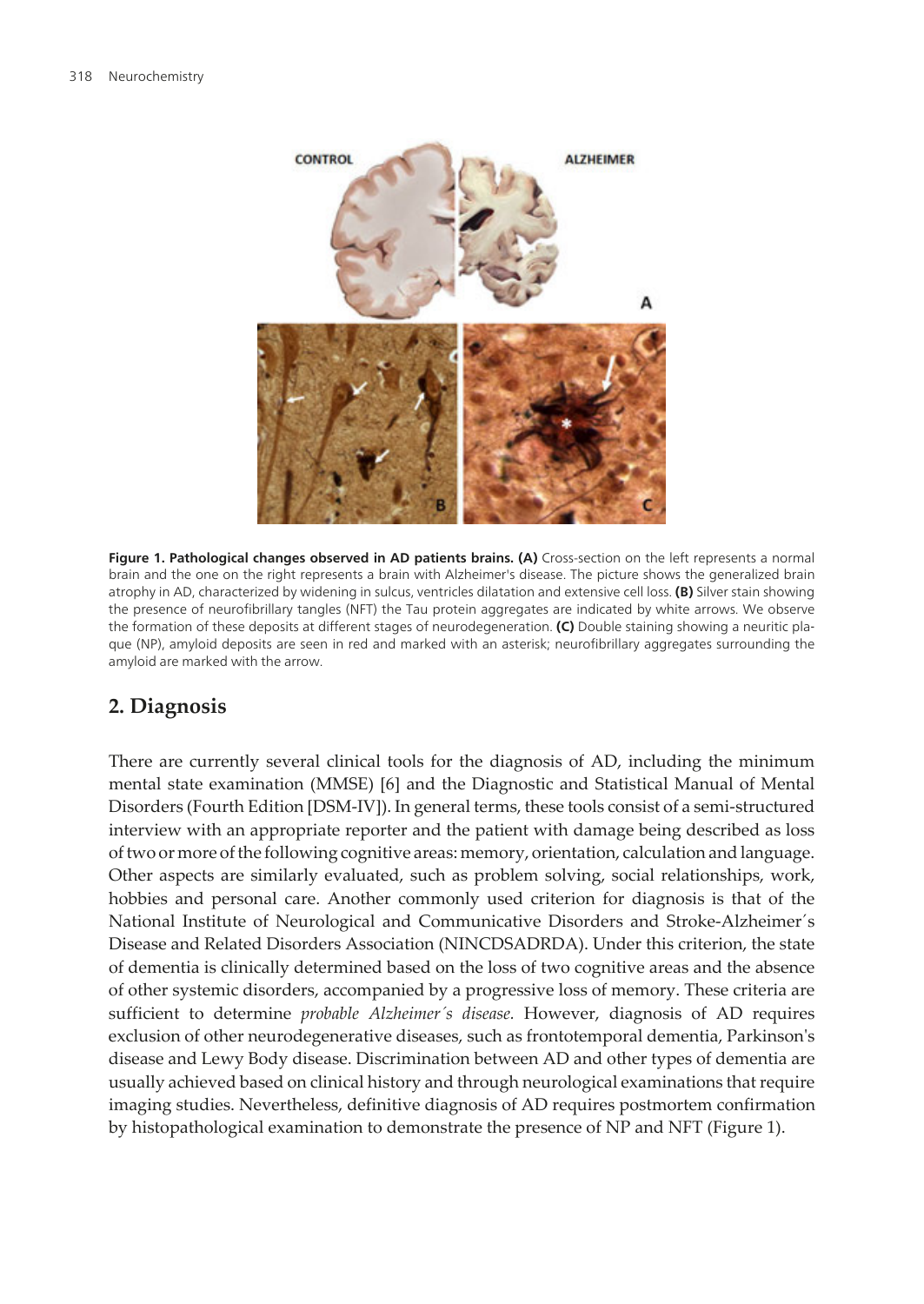# <span id="page-2-0"></span>**2. Neuritic plaques and the β-amyloid precursor protein**

Neuritic plaques are extracellular deposits of 10-100 μm in diameter, contain an insoluble core consisting of a peptide known as amyloid-β (Aβ), surrounded by microglia, reactive astrocytes and dystrophic neurites [[7](#page-23-0)]. A $\beta$  is a peptide of 39-42 amino acids [\[8-9](#page-23-0)] that originates as a normal secretory product derived from amyloid-β precursor protein (AβPP) [[10\]](#page-23-0). AβPP is an integral membrane protein that is widely expressed in epithelial cells of various organs, such as the thyroid gland, skin and the central nervous system. AβPP is a type I integral membrane glycoprotein that resembles a signal-transduction receptor [[10\]](#page-23-0). This protein is conformed by a large extracellular domain, a hydrophobic transmembrane domain and a short cytoplasmic carboxyl terminus (Figure 2). The gene is located on chromosome 21q21 and consists of 18 exons. Alternative splicing generates several isoforms with lengths varying between 365 and 770 amino acid residues. In the central nervous system, four isoforms are expressed: APP695, APP714, APP751 and APP770. Amyloid-β is present only in APP695, APP751 and APP770 ([Figure 3A,](#page-3-0) 3B). The APP695 isoform is mainly expressed in neuronal cells [[11\]](#page-23-0), while the APP751 and APP770 isoforms are expressed in glial cells [\[12-13](#page-24-0)]. To date, the primary function of the protein has not been defined yet, but it has been proposed that it could participate as a growth factor in cultured fibroblasts [[14\]](#page-24-0) and play role in cell adhesion [\[15](#page-24-0)], intraneuronal calcium regulation [\[16](#page-24-0)], neural plasticity [[17\]](#page-24-0) and act as a regulator of synapse formation [[18\]](#page-24-0). AβPP, is posttranslationally modified by N-and O-glycosylation, phosphorylation and tyrosine sulphation and undergoes two types of proteolytic processing [[19\]](#page-24-0) through three



**Figure 2. Schematic representation of AβPP**. AβPP is a member of a family of conserved type I membrane proteins, consists of a large extracellular domain, a hydrophobic transmembrane domain, and a short cytoplasmic carboxyl ter‐ minus. Amyloid sequence contains 40-and 43-amino acid residues that extend from the ectodomain into the trans‐ membrane domain of the protein. The Aβ sequence lies partially outside the cell membrane (amino acids 1–17 of Aβ) and the some identified mutations in the protein are indicated in bold.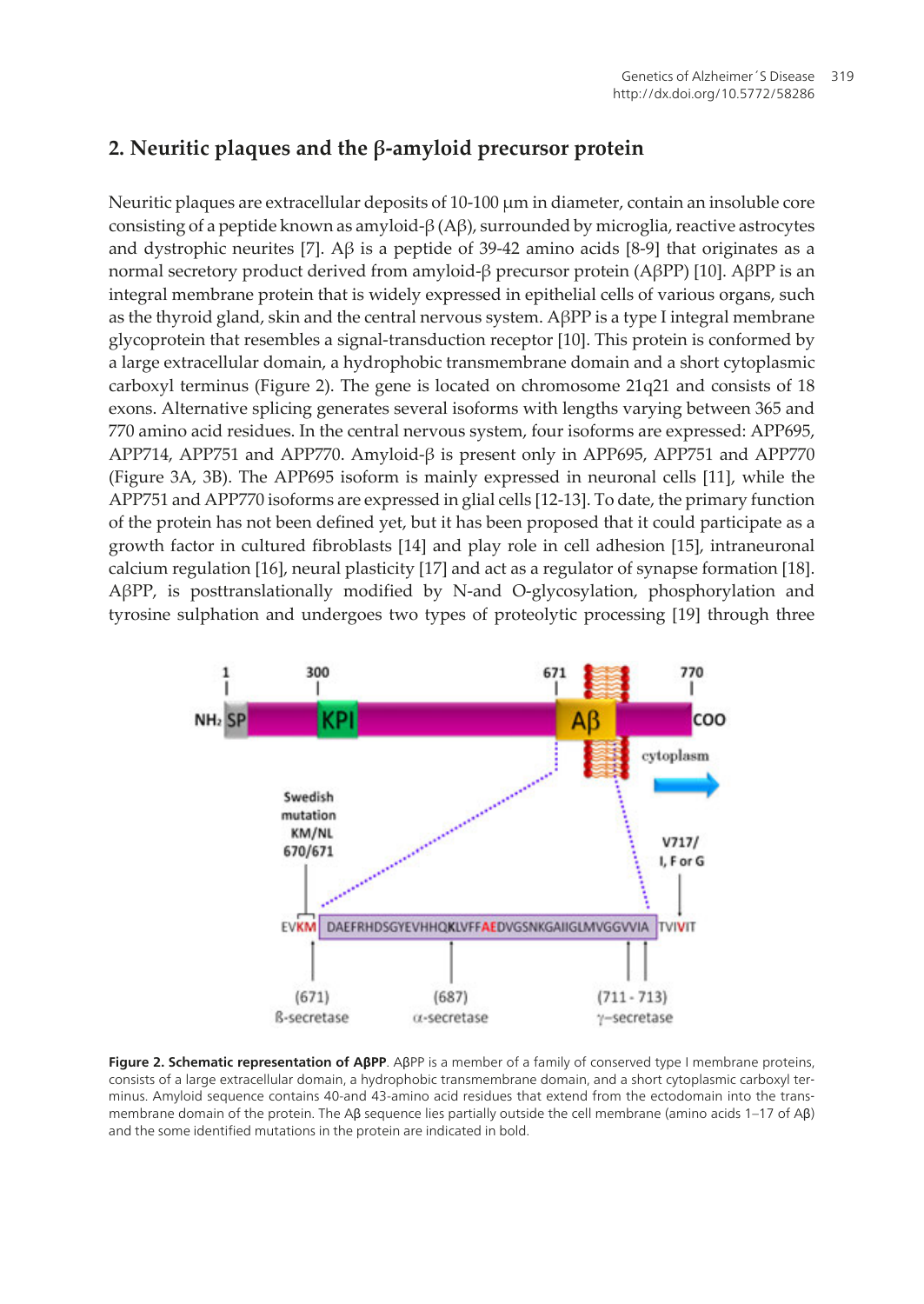<span id="page-3-0"></span>enzyme activities α-secretase, β-secretase which cleave AβPP within the luminal domain, and a third activity, termed γ-secretase which cleaves APP within the transmembrane domain. All three AβPP secretases are transmembrane proteases.



**Figure 3. Human APP gene structure. (A)** The APP gene consist of 18 exons, is located on chromosome 21 (21q21.2-3). The region encoding the amyloid sequence comprises part of exons 16 and 17 (yellow box). **(B)** APP is alternatively spliced into several products, named according to their length in amino acids (ie, APP695, APP714, APP751, APP770, and APP563) that are expressed differentially by tissue type. The major APP derivatives in the CNS are APP695, APP751 and APP770. Some isoforms contain a 57 amino acid KPI domain and a 19 aminoacid MRC OX-2 antigen in the extracellular sequences (pink box).

It is believed that the principal proteolytic cleavage of AβPP is non-amyloidogenic pathway, which is performed by the action of a protease known as alpha-secretase. This protease cleaves, at residues 612-613 corresponding to the middle portion  $\text{A}\beta$  (Lys16 and Leu17 in  $\text{A}\beta$  peptide), thereby preventing amyloid formation [\[20-21](#page-24-0)]. α-secretase (ADAM10) generates two products: a soluble fragment ( $sAPP\alpha$ ) that is released into the extracellular space and a carboxyl terminal membrane-anchored product, called C83. Finally, the C83 fragment is cut by  $\gamma$ -secretase generating a 6 KDa fragment, called AICD (APP intracellular domain-) and a ~3kDa peptide (p3) that is released into the extracellular space [\(Figure 4A\)](#page-4-0).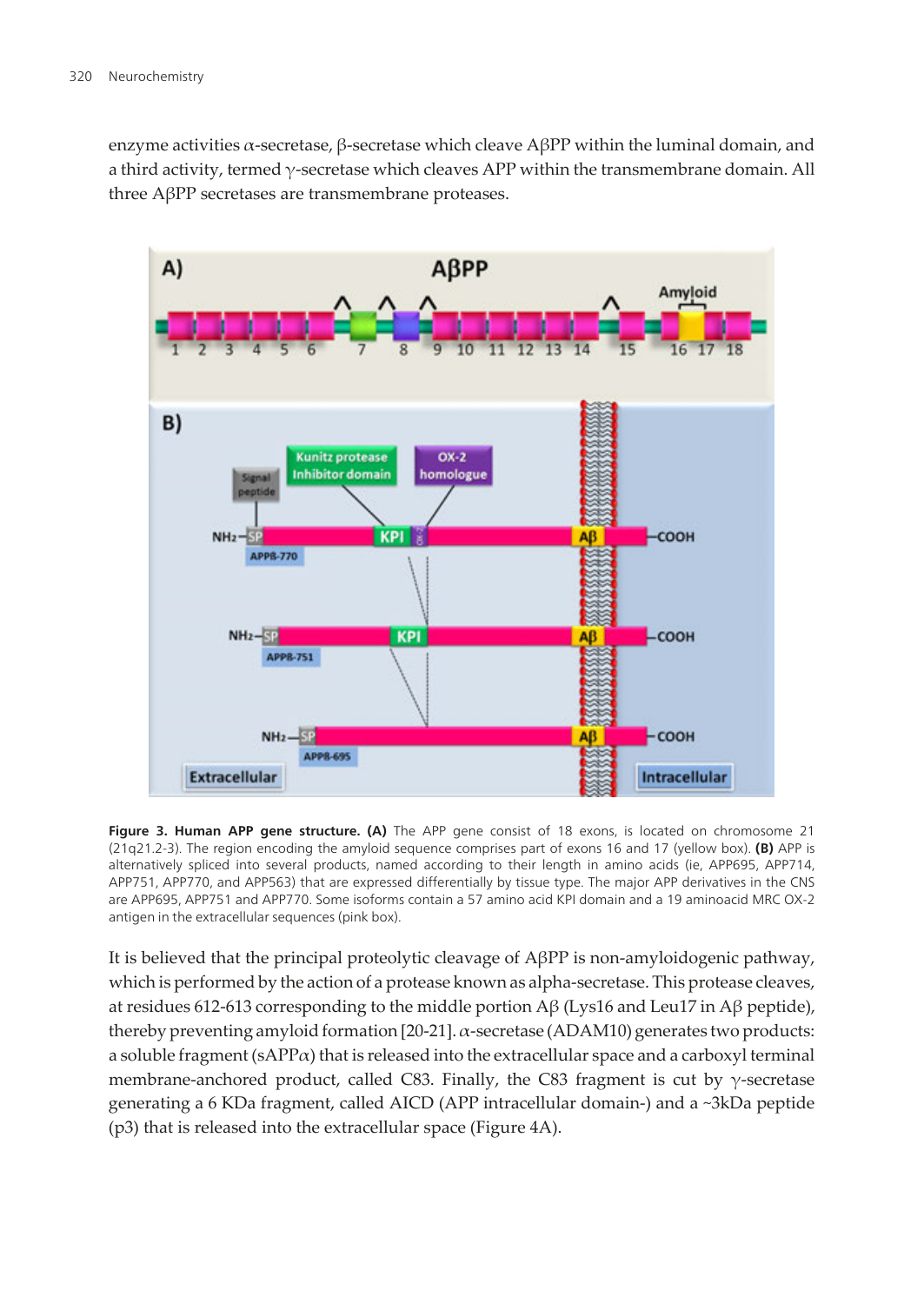<span id="page-4-0"></span>The first step of amyloidogenic processing is carried out by the action of β-secretase, (BACE1), which generates the formation of two products: 1) a soluble product (sAβPP) that is released into the extracellular space and 2) a carboxyl terminal membrane-anchored called C99. In the same way C99 is cut by the  $\gamma$ -secretase, generating the AICD fragment into the cytoplasm and the neurotoxic fragment amyloid beta (Aß) (Figure 4B) [[22\]](#page-24-0).

Although AβPP metabolism and amyloid peptide accumulation represent central events in the pathogenesis of AD, in animal models, it has not been possible to demonstrate that their occurrence *per se* is capable of generating the complete pathology of the disease.



**Figure 4. AβPP Processing.** The AβPP is an integral membrane protein, is sequentially processed by the three proteas‐ es α-, β-, and γ-secretase. **(A)** The non amyloidogenic pathway involves the α-secretase, which made the cut at the middle portion of the fragment corresponding to the amyloid sequence; preventing the amyloid peptides generation. **(B)** The amyloidogenic pathway involves β-secretase, leading to the formation of C-terminal fragments (CTFs) that are subsequently cleaved by the "γ-secretase-complex" which is responsible for the formation of Aβ (40 or 42 amino acids in length) and the AβPP intracellular domain peptide (AICD) of 58 or 56 amino acids.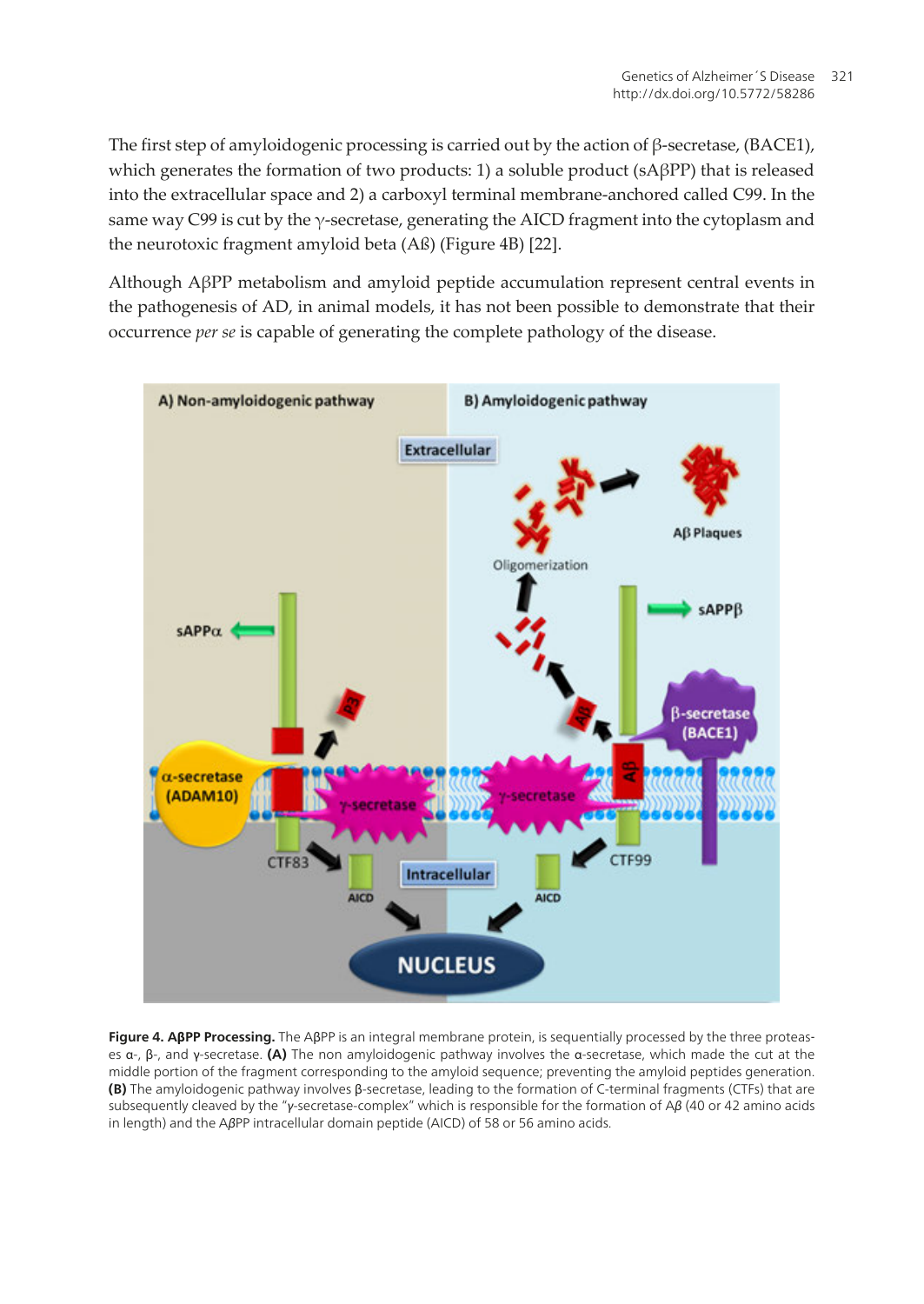### **3. Neurofibrillary tangles and tau**

Neurofibrillary tangles are simpler and yet more enigmatic than neuritic plaques. Unlike NP, the density of NFT in the brains of AD patients is closely related to the severity of dementia [[23-24\]](#page-24-0). In particular, neurofibrillary degeneration is a prerequisite for the clinical expression of AD pathology, i.e., *dementia*, whereas amyloid accumulation in the absence of neurofibrillary tangles does not produce the AD pathology. The structural units of NFT are paired helical filaments (FHA), which are formed by the association of five to six6 fragments of the microtubule binding protein Tau. The gene that encodes this protein is located on chromosome 17 and comprises 16 exons of which-1 and 14 exons, can be transcribed but not translated [[25-](#page-24-0)[27\]](#page-25-0). Alternative RNAm splicing of exons 2, 3 and 10, of the *MAPT* gene generates the formation of six isoforms which are expressed in adult brain [\[28](#page-25-0)]. Each isoform differs from each other by the presence or absence of a 29-aminoacid or 58-aminoacid inserts in the amino-terminal half and by the inclusion or not in the carboxy-terminal half of the protein of a 31-aminoacid repeat encoded by exon 10 of *MAPT* [\[25](#page-24-0), [29-30](#page-25-0)]. When exon 10 is excluded, the result is a protein with three repeats of the microtubule-binding domain (3RMBD). When exon 10 is included, a fourth microtubule binding domain is added to generate four-repeat tau (4RMBD) [\[28](#page-25-0), [31-32](#page-25-0)] [\(Figure](#page-6-0) [5\)](#page-6-0). Under normal conditions, Tau is a highly soluble protein, since it contains no apparent secondary structure [[33-34](#page-25-0)]. However, in pathological conditions, Tau tends to self-assemble into the insoluble filament structures [\[32](#page-25-0)]. To date have been identified and MAPT gene mutations, however, none of these mutations have been associated with the development of AD. This type of mutations in the Tau gene cause frontotemporal dementia with Parkinsonism linked to chromosome 17 (FTDP-17) [[35-39\]](#page-25-0)

## **4. Genetics of AD**

Conventionally, AD is divided into two forms depending on the age of onset: early onset Alzheimer´s disease (EOAD) and late onset Alzheimer´s disease (LOAD). EOAD or familial cases, which account for only 5-10% of all cases, exhibit an autosomal dominant mode of inheritance, high penetrance of clinical symptoms and onset before 55 years of age. LOAD or sporadic cases account for 90-95% of all AD cases, usually present a later onset age  $(≥ 65$  years) and apparently do not show familial aggregation associated with the development of the disease. Twin studies provide insight into the relative contributions of genetic and environ‐ mental influences for Alzheimer´s disease and other types of dementia [\[40](#page-25-0)[-42](#page-26-0)]. It has long been argued that a twin study design is advantageous for identifying risk and protective factors because this type of study has suggested the existence of a genetic component associated with the development of LOAD cases [[43\]](#page-26-0). The results of these studies have shown that the pairwise concordance rate for Alzheimer´s disease is 78% (7/9) among monozygotic and 39% (9/23) among dizygotic twin pairs [[40\]](#page-25-0). In 2006, Gatz adjusted their findings for age and also included like-and unlike-sex pairs, and the results showed that the age–adjusted heritability for AD was estimated to be 58-79%, and there were no significant differences between men and women regarding prevalence or heritability after controlling for age [\[41](#page-26-0)]. Nevertheless, it was observed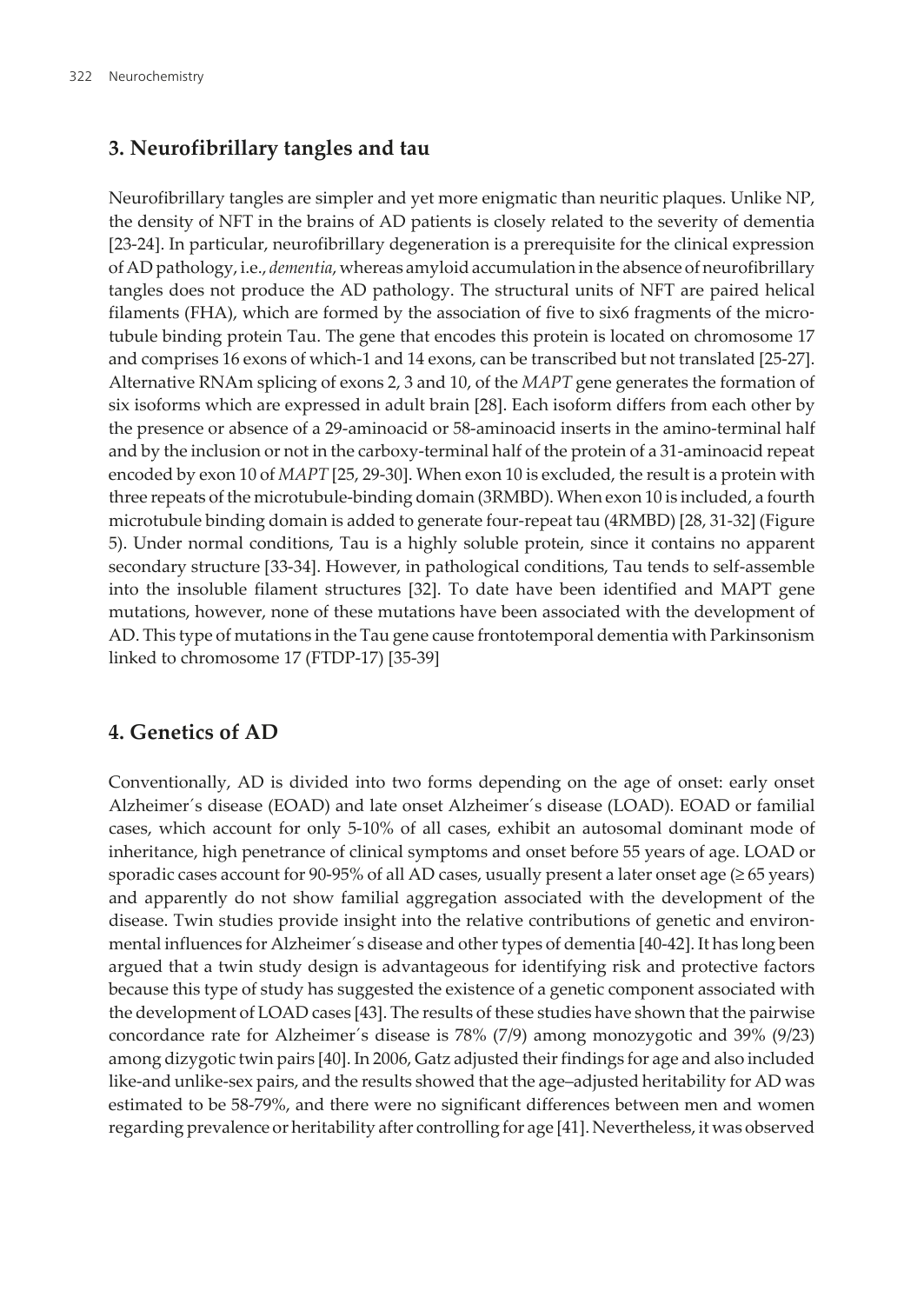<span id="page-6-0"></span>that among patients who develop LOAD, approximately 40-65% present an indirect genetic agent in the form of the 4 allele of apolipoprotein E (ApoE/4) [\[44-47](#page-26-0)]. However, the effect of APOEe4 as a genetic risk factor is not sufficient or necessary for developing the disease [[48-49\]](#page-26-0).



**Figure 5. Human Tau-protein. (A)** Schematic representation human tau gene (MAPT). The human gene comprises 16 exons of which exons-1 and 14, can be transcribed but not translated. In central nervous system are expressed 6 isoforms, which are obtained by alternative splicing of exons 2, 3 and 10; the exons 1, 4, 5, 7, 9, 11, 12 and 13 are expressed in all isoforms. In boxes, are indicated the mutations found in the gene which have been associated with FTDP-17. **(B)** Representation of the 6 Tau isoforms. The different isoforms differ from each other by the presence of one or two inserts located in the region N (yellow and orange boxes) and the presence of 3 or 4 repeated domains, located in C-terminus of the molecule (blue box) and termed microtubule binding domain (MTBD). The expression of the different isoforms is regulated during development; in fetal stages are expressed only isoforms containing 3 repeated whereas adult stages, all isoforms are expressed.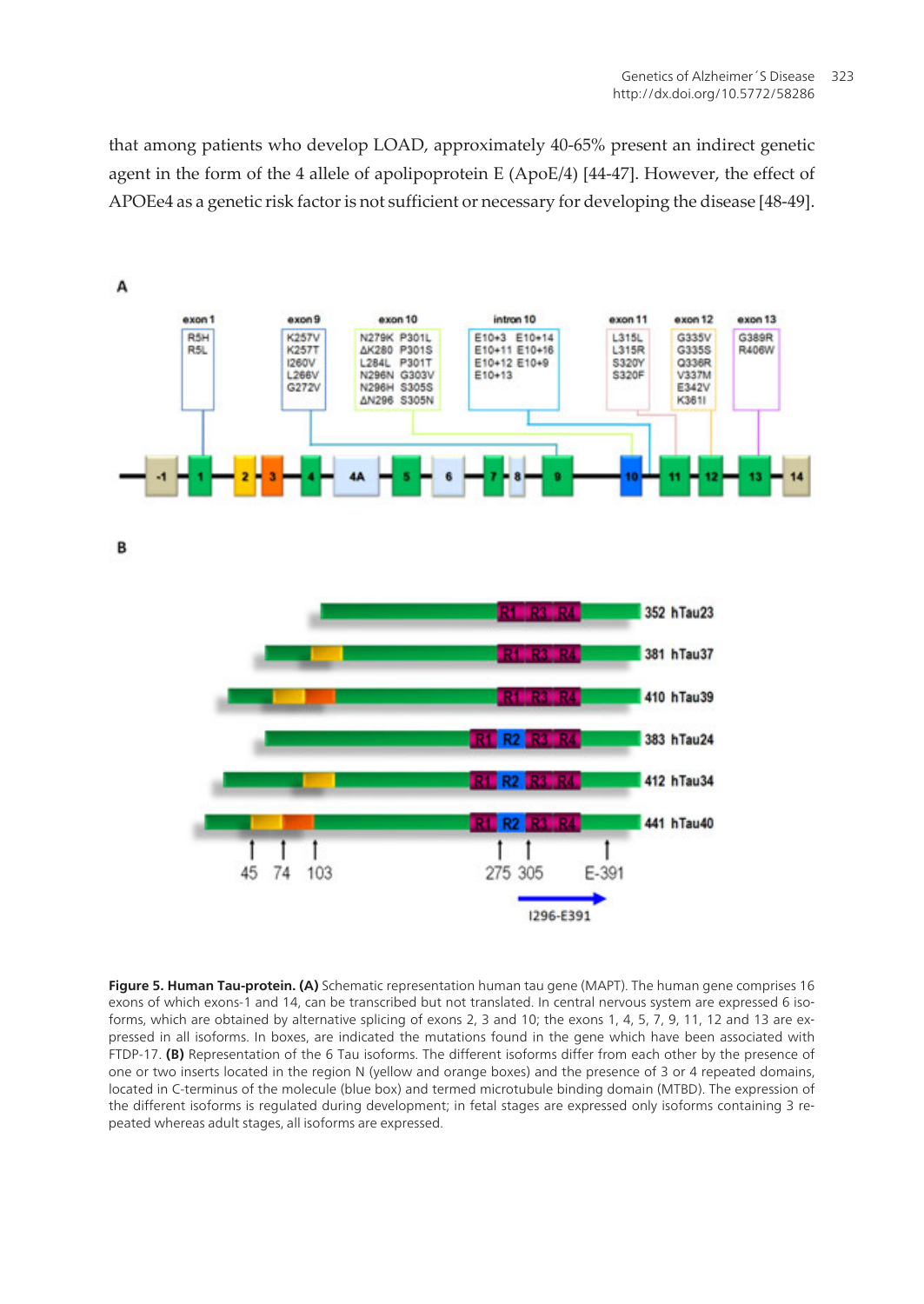# **5. Early onset alzheimer´s disease**

While the vast majority of cases of AD occur late in life and are sporadic, approximately 5– 10% of cases exhibit an early onset. EOAD or Familial Alzheimer´s disease is associated with mutations in proteins such as presenilin 1 and 2 (PS1 and PS2) and amyloid precursor protein (APP) [[50-](#page-26-0)[58\]](#page-27-0). Currently, more than 200 distinct disease-causing mutations have been identified across these genes, which exhibit an autosomal dominant transmission pattern.

#### **5.1. APP mutations**

To date, approximately 36 different missense mutations in the APP gene have been identified among 85 families (Table 1). AβPP mutations account for 0.1% of AD patients, all missense mutations influence APP processing since they are positioned in or near the Aβ coding exons 16-17, in the transmembranal domain, where the sites recognized by the  $\alpha$ , β and γ-secretases are found ([Figure 2\).](#page-2-0) This alters the APPβ processing and causes the accumulation of  $\beta$ 42 fragments [\[54-55](#page-26-0)]. The major mutations in APPβ include the Swedish double mutation (APPSW: APPK670N, APPM671L) [[59\]](#page-27-0) and the London mutation (V717I) [[55\]](#page-26-0). The Swedish mutation is located just outside the N-terminus of the Aβ domain of APP, favors β-secretase cleavage and it is associated with increased levels and deposition of Aβ1-42 in the brains of AD patients [[60-61\]](#page-27-0). London mutation is located in exon 17 and leads to a valine to isoleucine change at amino acid 717 (V717I) [\[55](#page-26-0)], corresponding to the transmembrane domain near the γ-secretase cleavage site. Other mutations in APP linked to EOAD include the Dutch (E693Q) [[62\]](#page-27-0), Indiana (V717F) [\[58](#page-27-0)], Florida (I716V) [\[63](#page-27-0)], Iowa (D694N) [[64\]](#page-27-0) and Arctic (E693G) [\[65](#page-27-0)] mutations. Besides the mutations identified in the APP gene is known that duplication of APP regions containing several genes [\[66-68](#page-27-0)] or APP [\[69](#page-27-0)] were clinically linked to EOAD.

The transgenic animal models developed to date that overexpress these mutations have the potential to develop extracellular deposits of amyloid beta and exhibit different types of neurological abnormalities [[55,](#page-26-0) [70-](#page-27-0)[73\]](#page-28-0). For example, transgenic mouse line APP/V717I displays deficits in the maintenance of long-term potentiation, premature death and cognitive impair‐ ment, which is directly correlated with amyloid plaque formation [\[74](#page-28-0)]. Another transgenic mouse line used to investigate the pathology of AD is Tg2576, which carries the Swedish mutation. These mice exhibit memory loss starting at 6 months of age, which coincides with the appearance of detergent-insoluble amyloid aggregates [[73\]](#page-28-0). Overexpression of mutated AβPP in cell cultures induces DNA synthesis and apoptosis [\[75](#page-28-0)], suggesting that APPβ could induce the apoptotic events observed in Alzheimer´s disease patients via activation of specific pathways of neuronal signaling.

#### **5.2. Presenilin mutation**

Presenilin represent the catalytic component of the gamma-secretase complex, which also includes nicastrin, anterior pharynx-defective 1 (Aph-1) and presenilin enhancer 2 (Pen-2) [[76\]](#page-28-0). Presenilins are expressed in several tissues and in the brain, where are mainly expressed in neurons [[52\]](#page-26-0). Presenilins localize into the endoplasmic reticulum (ER), Golgi apparatus, endosomes, lysosomes, phagosome plasma membranes and mitochondria [\[77-79](#page-28-0)]. During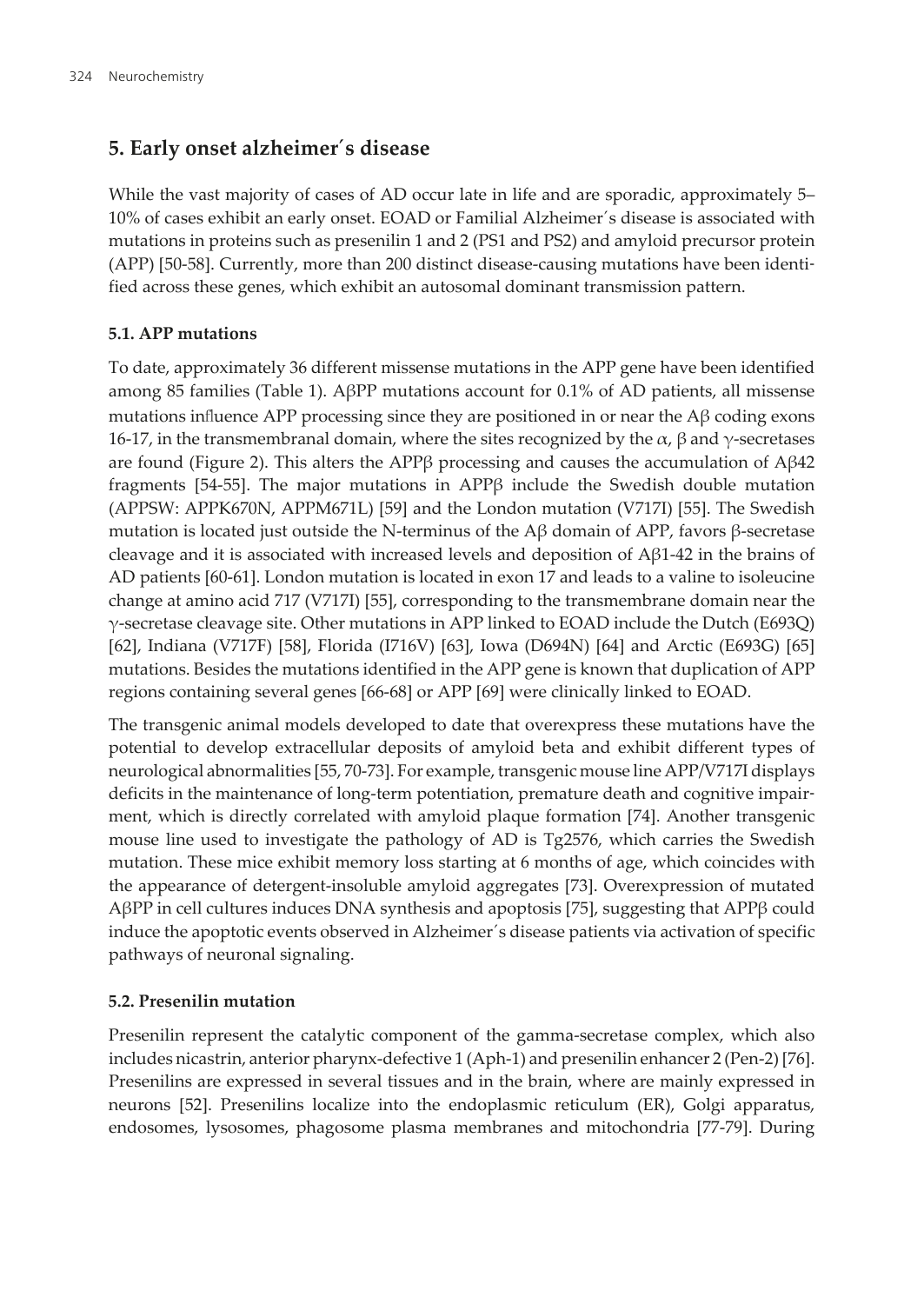| <b>Mutation</b>          | Phenotype                                                                                                    |            | References                                      |  |  |
|--------------------------|--------------------------------------------------------------------------------------------------------------|------------|-------------------------------------------------|--|--|
| E665D                    | AD, but may not be pathogenic                                                                                | 86?        | Peacock, et al., 1994                           |  |  |
| KM670/671NL<br>(Swedish) | AD                                                                                                           | 52 (44-59) | Mullan, et al. 1992                             |  |  |
| <b>H677R</b>             | AD                                                                                                           | 55 (55-56) | Janssen, et al. 2003                            |  |  |
| D678N (Tottori)          | FAD                                                                                                          |            | Wakutani, et al. 2004                           |  |  |
| E693A                    | AD                                                                                                           |            | Tomiyama et al., 2008                           |  |  |
| D694N (lowa)             | AD or Cerebral Hemorrhage                                                                                    | 69         | Grabowski, et al. 2001                          |  |  |
| A713T                    | AD, but may not be pathogenic                                                                                | 59         | Carter, et al., 1992                            |  |  |
| T714A (Iranian)          | AD                                                                                                           | 52 (40-60) | Pasaler, et al., 2002                           |  |  |
| T714I (Austrian)         | Affects y-secretase cleavage directly,<br>11X increase in $\frac{A\beta(42)}{A\beta(40)}$ ratio in<br>vitro. |            | Kumar-Singh, et al.                             |  |  |
| V715A (German)           | AD                                                                                                           | 47         | De Jonghe, et al., 2001; Cruts, et al.,<br>2003 |  |  |
| V715M (French)           | AD                                                                                                           | 52 (40-60) | Ancolio, et al., 1999                           |  |  |
| <b>I716T</b>             | AD                                                                                                           | 55         | Terrini, et al., 2002                           |  |  |
| I716V (Florida)          | AD                                                                                                           | 55         | Eckman, et al., 1997                            |  |  |
| V717F (Indiana)          | AD                                                                                                           | 47 (42-52) | Murrell, et al. 1991                            |  |  |
| V717G                    | AD                                                                                                           | 55 (45-62) | Chartier-Harlin, et al. 1991                    |  |  |
| V717I (London)           | AD                                                                                                           | 55 (50-60) | Goate, et al. 1991                              |  |  |
| T719P                    | AD                                                                                                           | 46         | Ghidoni et al., 2009                            |  |  |
| L723P (Australian)       | AD                                                                                                           | 56 (45-60) | Kwok JB, 2000                                   |  |  |

**Table 1.** Amyloid Precursor Protein Mutations

assembly and maturation of the complex, presenilin undergoes endoproteolitic processes generating stable N-and C-terminal fragments (NTF and CTF, respectively). Both fragments (NTF and CTF) contribute with one of the two catalytic aspartates that are, the active site which is responsible for the intramembranal proteolysis of AβPP and some other proteins as well [[60,](#page-27-0) [80-](#page-28-0)[85\]](#page-29-0). Both presenilins (PS1 and PS2) possess these conserved aspartate residues required for γ-secretase activity [[85\]](#page-29-0). In addition, presenilins directly or indirectly regulate the trafficking and metabolism of select membrane proteins in neurons [\[86](#page-29-0)], as well as having a role in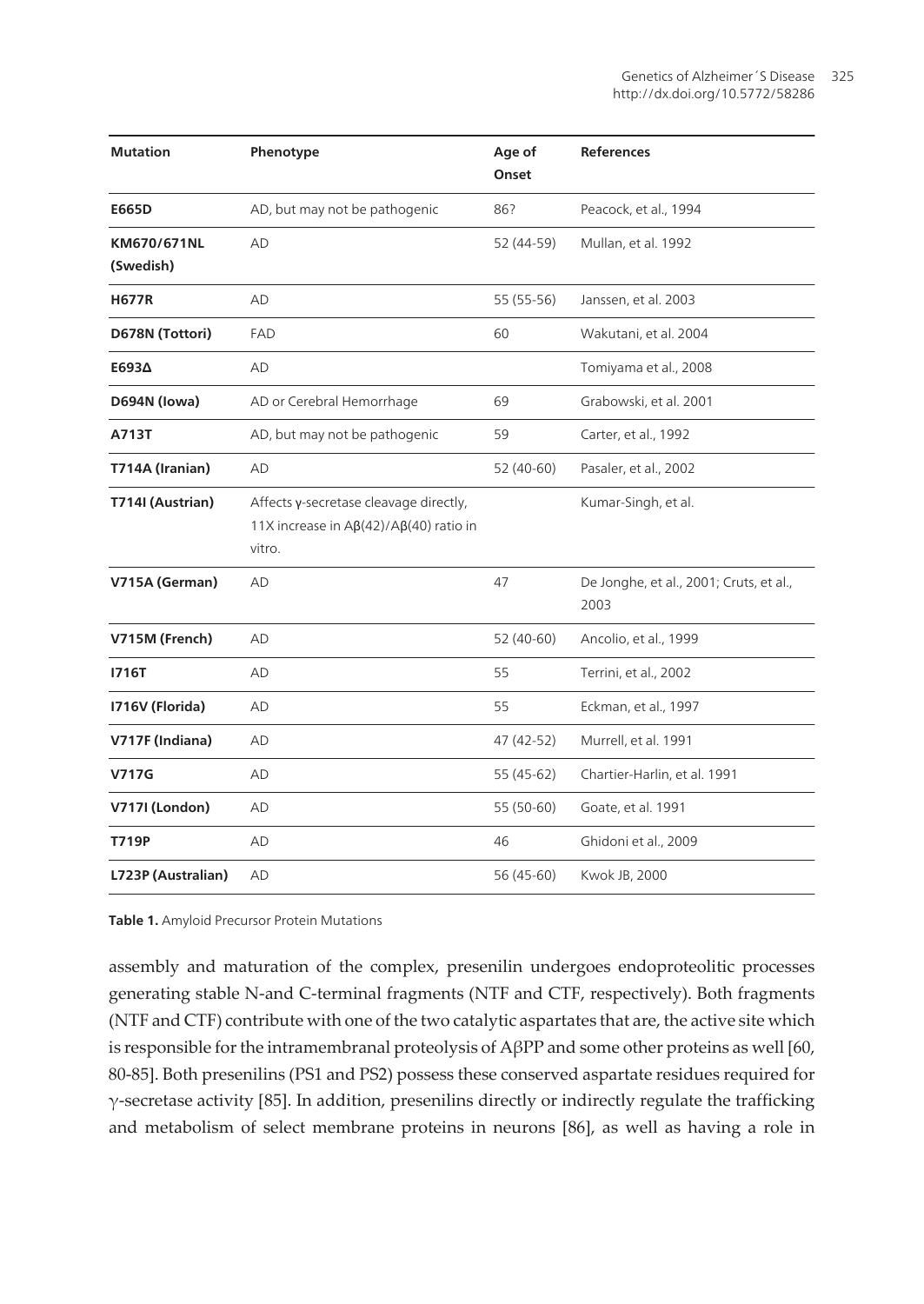synaptic function [\[87-88](#page-29-0)], learning and memory [[89\]](#page-29-0), neuronal survival in the adult brain, regulation of calcium homeostasis [[90-91\]](#page-29-0) and presynaptic neurotransmitter release [\[92](#page-29-0)].

PS1 is an integral membrane protein with eight transmembranal domains and a hydrophilic domain between the 6 and 7 domains. The PSEN1 gene is located on chromosome 14q24.2, comprises 12 exons and generates a protein with a length of 467 amino acids. To date, more than 180 mutations in PSEN1 have been described in 405 families (http:// www.molgen.ua.ac.be/ADmutations), all of which are related to the appearance of the disease at younger ages (Figure 6A) [[93-94\]](#page-29-0). The PSEN2 gene is located on chromosome 1q42.13 and comprises 12 exons, of which only 10 are translated to generate a protein with a length of 448 amino acid residues. This protein exhibits 9 transmembrane domains and displays tissuespecific alternative splicing [\[95](#page-29-0)]. Only 13 mutations in PS2 have been described among 22 families (Figure 6B). (http://www.molgen.ua.ac.be/ADmutations)





Most familial cases of Alzheimer´s disease are associated with mutations in presenilins [[50, 53,](#page-26-0) [96\]](#page-29-0), the majority of PSEN mutations are single-nucleotide substitutions, but small deletions and insertions have been described as well. It has been suggested that these mutations induce overproduction of β-amyloid, apparently by increasing γ-secretase activity [[51,](#page-26-0) [53](#page-26-0), [97](#page-29-0)[-102\]](#page-30-0). Although transgenic mice expressing presenilin mutations do not develop the formation of neuritic plaques, these animals showed changes similar to those observed in AD patients, such as neuronal damage, synaptic loss and vascular disease. The most severe mutation in *PSEN1* is a donor-acceptor splice mutation that causes a two-aminoacid substitution and an in-frame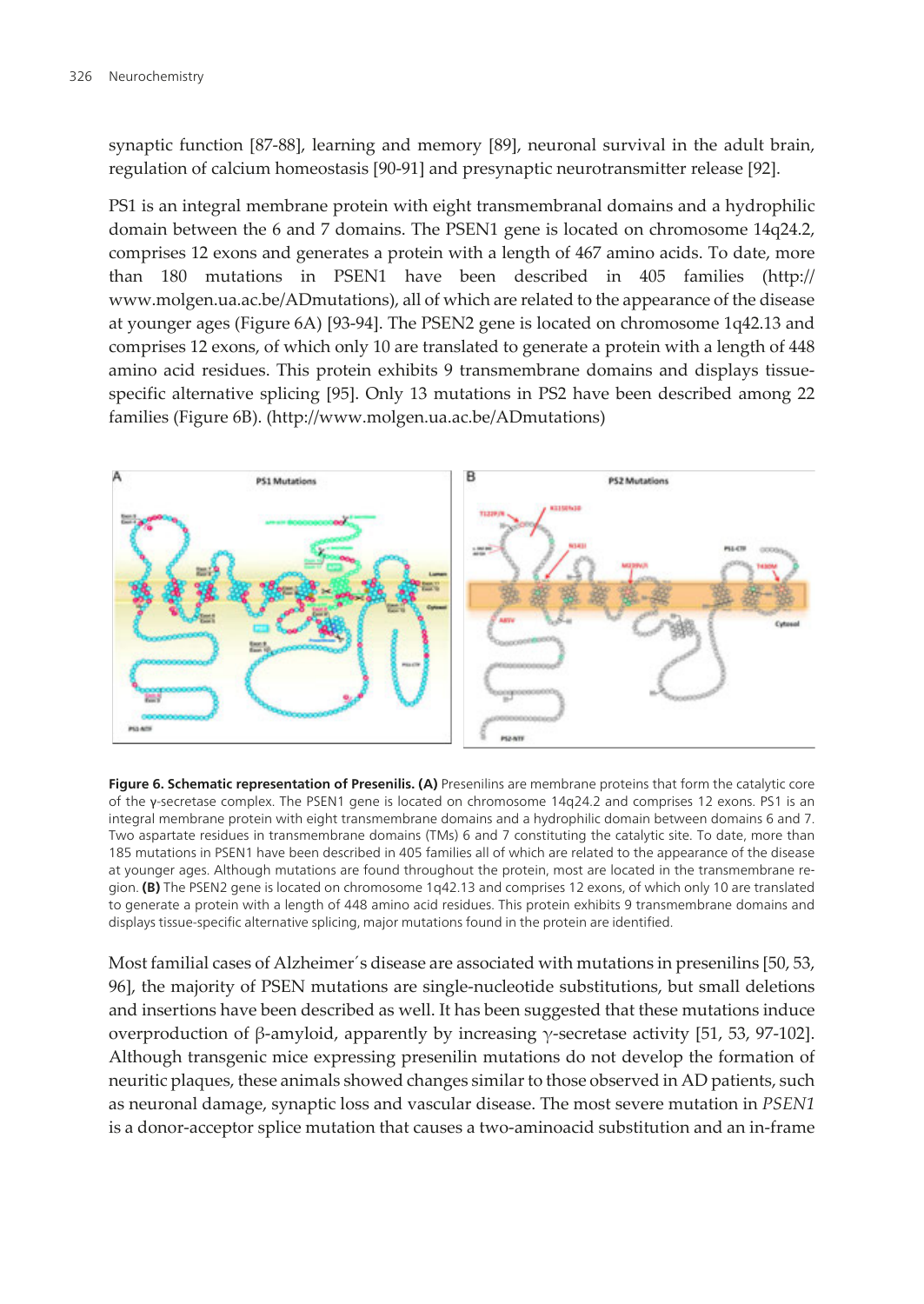deletion of exon 9. However, the biochemical consequences of these mutations for  $\gamma$ -secretase assembly seem to be limited [[103-104\]](#page-30-0). PS1 also appears to modulate GSK3β activity and the release of kinesin-I from membrane-bound organelles at sites of vesicle delivery and mem‐ brane insertion. These findings suggest that mutations in PS1 may compromise neuronal function, affecting GSK-3 activity and kinesin-I-based motility and, thus, leading to neurode‐ generation [\[105\]](#page-30-0). Although PS2 shows close homology to PS1, PS2 is less efficient with respect to amyloid peptide production [\[106\]](#page-30-0). *In vitro* expression of PSEN2 V393M cDNA did not result in a detectable increase in the secreted Aβ42/40 peptide ratio. However, patients heterozygous for this missense mutation are characterized by profound language impairment [\[107\]](#page-30-0). Although mutations are found throughout the protein, most are located in the transmembrane region.

# **6. Late onset alzheimer´s disease**

#### **6.1. Apoe risk gene**

Allele 4 of apolipoprotein E (ApoE4) has been reported to represent the main identified risk factor for sporadic AD [[44, 49](#page-26-0), [108\]](#page-30-0). This gene has been associated with EOAD and LOAD in multiple ethnic groups, and carriers of APOE4 exhibit an earlier age of onset for AD [[44,](#page-26-0) [109-110\]](#page-30-0). The frequency of the APOE4 allele varies among ethnic groups and it has been shown that ApoE4 is determinant for AD risk in white's individuals; however, in Hispanic and African populations, there is no correlation between the presence of the pathology and this allele. These results suggest that other genes or risk factors may contribute to the increased risk of AD in African and Hispanics [\[111-114](#page-30-0)].

The ApoE4 gene is located at chromosome 19q13.2 [[115](#page-31-0)] and consists of 4 exons encoding a protein of 299 amino acid residues with a molecular weight of 34 kDa. APOE is a glycoprotein exhibiting variable levels of posttranslational sialylation due to O-linked glycosylation at threonine 194 [[116](#page-31-0)]. The gene contains several single-nucleotide polymorphisms (SNPs) [[117](#page-31-0)] leading to changes in the amino acid sequence of the protein, resulting in the production of three isoforms: ApoE2, ApoE3 and ApoE4, which are associated with different alleles (ε2, ε3, ε4). The three isoforms differ only by one or two amino acids, with the changes occurring at amino acid residues 112 and 158: ApoE2 (cys112, cys158), ApoE3 (cys112, arg158) and ApoE4 (arg112, arg158) [[118-120\]](#page-31-0). The allelic distribution varies among ethnic groups, although it has generally been observed that allele 3 is the most frequent (77%), followed by allele 4 (15%), while allele 2 is less frequently observed (8%).

ApoE is a plasma protein that plays an important role in lipid metabolism and cholesterol transport in various tissues [\[108,](#page-30-0) [121-122](#page-31-0)]. The amino acid changes observed in the different isoforms of ApoE alter the 3-dimensional structure of the protein, affecting its lipid-binding properties, indicating that each isoform is metabolically different and varies in its affinity to bind to lipoprotein particles [\[123-124\]](#page-31-0). Apolipoproteins are synthesized primarily in the liver but can be processed and secreted in the brain by astrocytes and microglia. They are involved in neuronal regeneration [[125](#page-31-0)], an increase in the synthesis of these proteins has been observed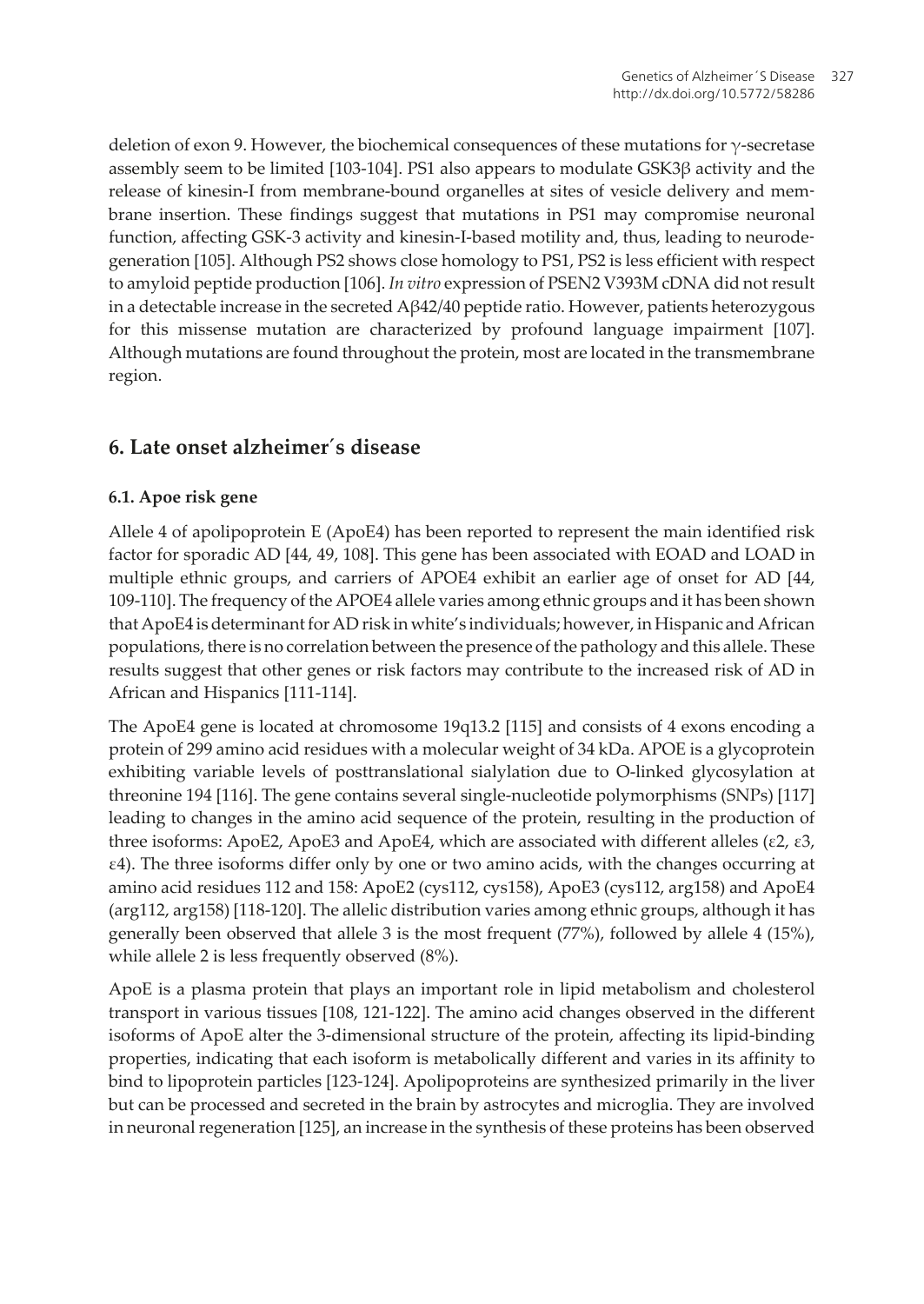in the central and peripheral nervous system during neuronal damage. The distinct human ApoE isoforms differ significantly in their long-term effects on neuronal integrity as well as in their ability to protect against exocitotoxicity [[126-128\]](#page-31-0). When ApoE isoforms are expressed in brain cells of ApoE-knockout (APOE-/-) mice, it can be observed that ApoE3 has a protective effect against age-related Aβ toxicity and neurodegeneration [[129-130\]](#page-32-0). These differences in the neuroprotective capacities of apoE3 and apoE4 could contribute to the increased susceptibility of human ApoE4 carriers to AD [\[131\]](#page-32-0). Cholesterol homeostasis in hippocampal neurons is affected by the presence of apoE4, while the presence of ApoE2 and ApoE3 is not associated with any alterations in homeostasis [[132](#page-32-0)]. Other roles of APOE isoforms include proliferation, synaptogenesis, myelination and amyloid elimination and tau phosphorylation.

#### **6.2. Apoe and amyloid**

Overexpression of a mutated form of human APP has shown that the levels of amyloid and ApoE increase in the brain with age, which is associated with decreasing  $\mathsf{A}\beta$  levels in plasma [[133](#page-32-0)]. It is possible that ApoE increases Aβ sequestration, deregulating the clearance of amyloid and leading to cognitive impairment in transgenic mice expressing a mutant form of human APP [[134-135\]](#page-32-0). Recent studies have shown that apolipoprotein E (ApoE) receptor 2 and other members of the low-density lipoprotein receptor family (LRP, LRP1B, SorLA/LR11) interact with AβPP and regulates its endocytic trafficking [[136-137\]](#page-32-0). Stable expression of human APP in B103 rat neuroblastoma cells (B103-APP); demonstrated that the isoform-specific effects of ApoE on Aβ production result from an alteration of AβPP recycling due to more pronounced stimulation of AβPP recycling by apoE4 than ApoE3 [[138](#page-32-0)]. However, other authors have noted that there is no clear evidence upon which to base conclusions regarding the isoform-specific effects on AβPP processing [\[127,](#page-31-0) [139\]](#page-32-0).

Although clearance of Aβ by ApoE has not been extensively studied, ApoE may modulate the removal of  $\beta$  from the brain [\(Figure 7\)](#page-12-0). Nevertheless, it has been suggested that clearance of Aβ is regulated by low-density lipoprotein receptor related protein-1 (LRP) and the receptor for advanced glycation end products (RAGE); this function is compromised in AD, which may contribute to elevation of the levels of amyloid in the brain [\[135, 140-141](#page-32-0)].

#### **6.3. Apoe and tau**

Neither the mechanisms by which the tau and ApoE4 proteins confer pathogenicity nor the nature of the interaction between these proteins has yet been established. Some authors have suggested that there is a relationship between the dosage of the ApoE4 allele and the density of NTFs [[142](#page-32-0)[-143\]](#page-33-0). It is known that ApoE3 has the ability to form a stable complex with Tau protein, and this association is believed to decrease Tau phosphorylation, preventing abnormal phosphorylation of Tau protein and their aggregation into paired helical filaments (PHF) [\[144\]](#page-33-0). When tau is phosphorylated, it loses its ability to interact with ApoE3. In contrast, ApoE4 does not interact with Tau.

It has recently been shown that the expression of a carboxy-terminal truncated fragment of the ApoE4 protein (Δ272-299 carboxyl terminal) is sufficient to elicit AD-like neurodegeneration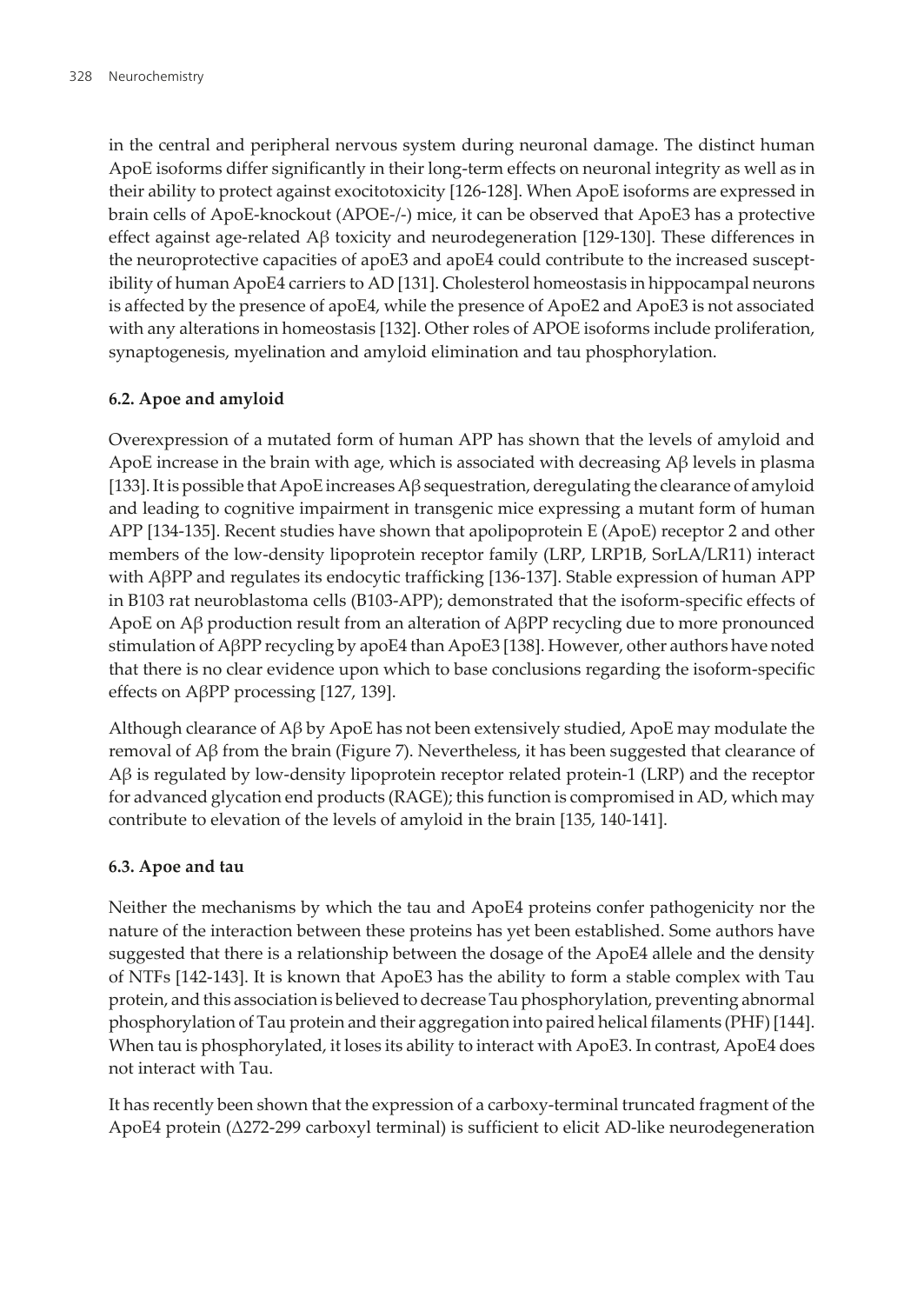<span id="page-12-0"></span>and behavioral deficits *in vivo* [\[145\]](#page-33-0). Transgenic mice expressing apoE4Δ272–299 displayed AD-like neurodegenerative alterations in the cortex and hippocampus, including abnormally phosphorylated tau (p-tau) and Gallyas silver-positive neurons that contained cytosolic straight filaments with diameters of 15–20 nm, resembling pre-neurofibrillary tangles [\[145\]](#page-33-0). Similarly, overexpression of human ApoE4 in neurons results in hyperphosphorylation of the tau protein, which increases with age [\[146-147](#page-33-0)].

Finally, although the presence of allele 4 of ApoE is not a deterministic factor for AD, it has been observed that this allele may favor the development of the disease at younger ages [\[148\]](#page-33-0).



**Figure 7. Interaction of Amyloid and ApoE.** The ApoE4 gene is located on chromosome 19q13.2. It has been sug‐ gested that ApoE, could be involved in the Aβ aggregation and clearance. This process can be regulated of ApoE isoform and thereby promote the onset of Aβ aggregation. In this way other pathologic mechanisms could be favored

## **7. Genome-wide association studies (gwas)**

The genetic causes of AD can be highly variable, even for familial forms. While EOAD is characterized by the presence of mutations with high penetrance in specific genes, the genetics of sporadic cases (LOAD) are more complex. LOAD susceptibility is determined by an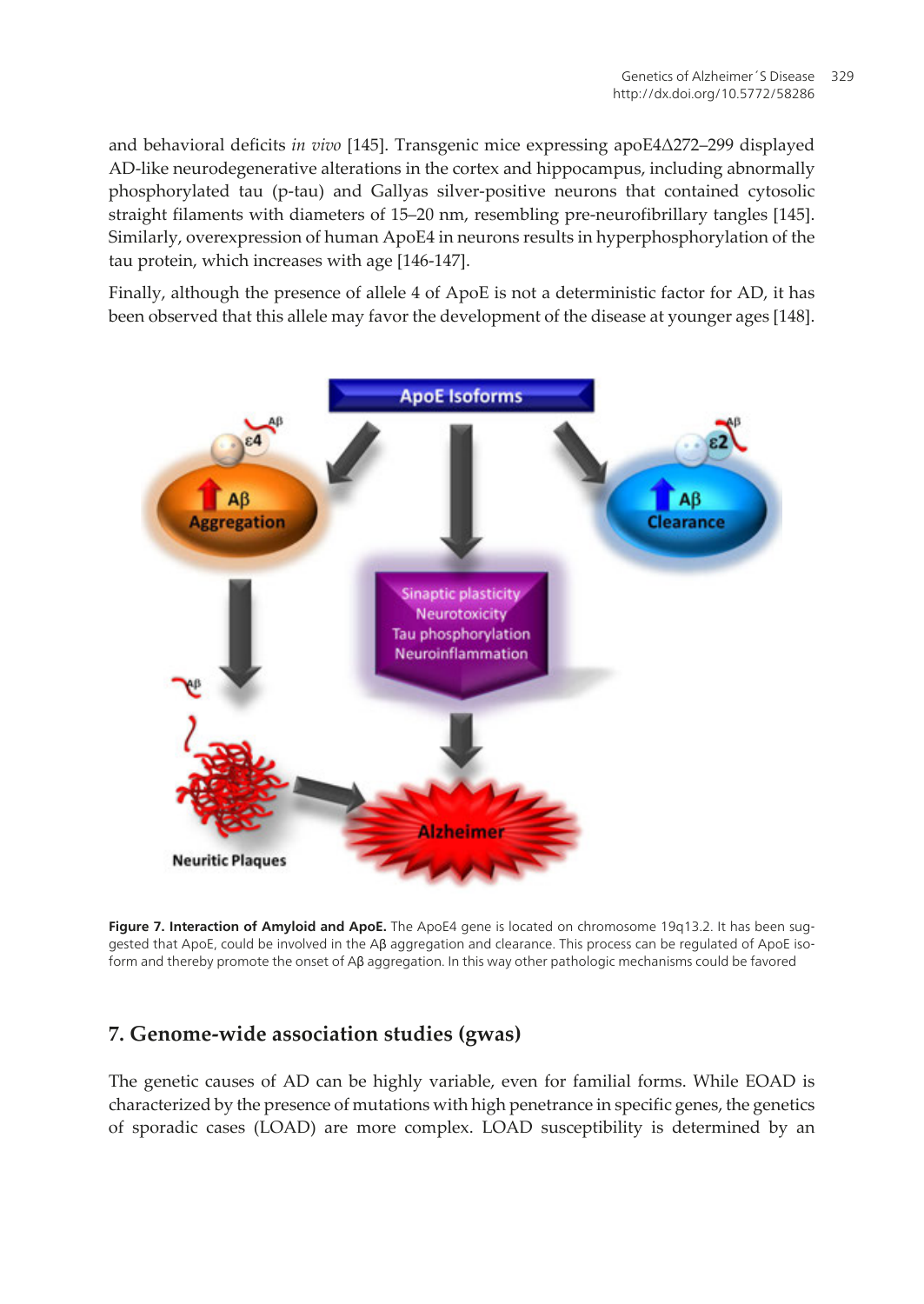uncertain number of genetic risk factors exhibiting low penetrance that are present at a high frequency. This is particularly important because although patients who develop this subtype of the disease have been considered to represent *sporadic cases*, the genetic component of these cases is a feature that has not been established. A possible explanation for the difficulty involved in the identification of genetic risk factors is that LOAD is a multifactorial complex disorder that involves both genetic and environmental components.

In the last thirty years, a considerable number of studies have been developed aimed at identifying risk factors that confer susceptibility for developing AD. In this regard, genomewide association studies (GWAS) represent a powerful approach for identifying putative candidate genes for common complex diseases, such as LOAD. These studies simultaneously analyze a large number of genetic markers, typically consisting of single-nucleotide polymorphisms (SNPs). Although they have also involved arrays for assessing copy-number variants (deletions or multiplications of chromosomal segments), other GWAS arrays only contain SNPs located in predicted or known coding regions (cSNPs). The Affymetrix GeneChip 500K platform exhibits 60% coverage of the phase II HapMAp (Affymetrix, Santa Clara, CA, USA), whereas the Illumina Hap300 platform presents 77% coverage (Illumina, Inc., San Diego, CA, USA). At least 12 GWAS addressing Alzheimer´s disease have been published to date, which have identified more than 40 genetic variants that might confer risk for developing this pathology. However, much remains to be learned regarding the pathology and the genetic risk factors associated with late onset Alzheimer´s disease. The main studies investigating the associations between cases and controls with LOAD using such platforms are described below (Table 2).

| <b>Genome-Wide Association Studies (GWAS)</b> |             |                |                               |           |                 |                              |                                         |                                     |                                         |                                                                   |
|-----------------------------------------------|-------------|----------------|-------------------------------|-----------|-----------------|------------------------------|-----------------------------------------|-------------------------------------|-----------------------------------------|-------------------------------------------------------------------|
| Study                                         | Design Type |                | Population                    | # of SNPs | <b>AD Cases</b> |                              |                                         | <b>Normal Controls</b>              |                                         |                                                                   |
|                                               |             |                |                               |           | DX              | #<br>Subjects<br><b>GWAS</b> | #<br><b>Subjects</b><br>(follow-<br>up) | #<br><b>Subjects</b><br><b>GWAS</b> | #<br><b>Subjects</b><br>(follow-<br>up) | <b>Featured Genes</b>                                             |
| CAUSASIAN                                     |             |                |                               |           |                 |                              |                                         |                                     |                                         |                                                                   |
| Abraham,<br>2008                              | CC          | GWAS<br>pooled | Overlaps with<br>Harold, 2009 | 561494    | C               | 1082                         | ٠                                       | 1239                                | 1400                                    | APOE, LRAT                                                        |
| Beecham,<br>2009                              | CC          | GWAS           | USA (CAP)                     | 532000    | M               | 492                          | 238                                     | 496                                 | 220                                     | APOE, FAM113B                                                     |
| Bertram, 2008 FBAT                            |             | GWAS           | USA (NIMH)                    | 484522    | M               | 941                          | 1767                                    | 404                                 | 838                                     | APOE ATXN1 CD33<br>GWA 14g31.2                                    |
| Carrasquillo,<br>2009                         | CC          | GWAS           | USA (Mayo)                    | 313504    | M               | 844                          | 1547                                    | 1255                                | 1209                                    | APOE PCDH11X                                                      |
| Coon, 2007                                    | CC          | GWAS           | USA, Netherlands<br>(TGEN1)   | 502627    | N               | 664                          | ٠                                       | 422                                 | ä,                                      | APOE                                                              |
| Grupe, 2007                                   | CC          | GWAS           | USA & UK                      | 17343     | M               | 380                          | 1428                                    | 396                                 | 1666                                    | ACAN, APOE, BCR,<br>CTSS, EBF3, FAM63A,<br>GALP,<br>GWA 14g32.13, |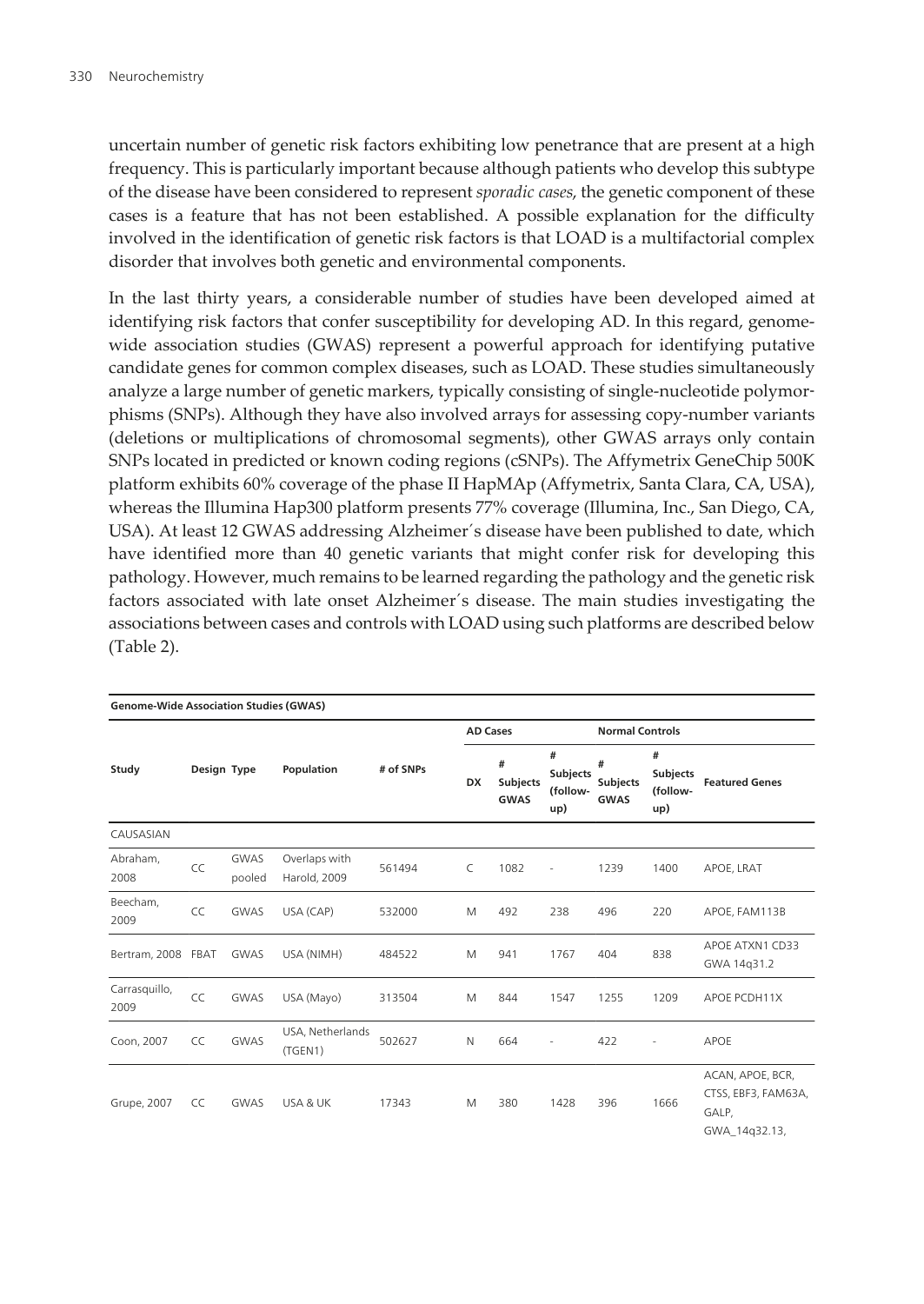| Study                 |             |                             | Population                                                                 | # of SNPs              |    | <b>AD Cases</b>              |                                  |                              | <b>Normal Controls</b>           |                                                                           |
|-----------------------|-------------|-----------------------------|----------------------------------------------------------------------------|------------------------|----|------------------------------|----------------------------------|------------------------------|----------------------------------|---------------------------------------------------------------------------|
|                       | Design Type |                             |                                                                            |                        | DX | #<br>Subjects<br><b>GWAS</b> | #<br>Subjects<br>(follow-<br>up) | #<br>Subjects<br><b>GWAS</b> | #<br>Subjects<br>(follow-<br>up) | <b>Featured Genes</b>                                                     |
|                       |             |                             |                                                                            |                        |    |                              |                                  |                              |                                  | GWA_7p15.2, LMNA,<br>LOC651924, MY13,<br>PCK1, PGBD1, TNK1,<br>TRAK2, UBD |
| Harold, 2009          | CC          | GWAS                        | Europe & USA<br>(GERAD1)                                                   | 529205                 | М  | 3941                         | 2023                             | 7848                         | 2340                             | APOE, CLU, PICALM                                                         |
| Heinzen, 2009 CC      |             | GWAS<br>+CNV                | USA (CAP, DUKE)                                                            | n.g.                   | U  | 331                          |                                  | 368                          |                                  |                                                                           |
| Hollingworth,<br>2011 | CC          | GWAS                        | Europe & USA<br>$(GERAD1+2,$<br>EADI1+2, ADNI,<br>TGEN1, MAYO2,<br>CHARGE) | 496763                 | M  | 6688                         | 13182                            | 13685                        | 26261                            | ABCA7, BIN1, CD2AP,<br>CD33, CR1, EPHA1,<br>MS4A4E, MS4A6A                |
| Hu, 2011              | CC          | GWAS                        | USA (Pfizer,<br>ADNI), Canada<br>(GenADA,<br>Genizon)                      | 509376                 | C  | 1831                         | 751                              | 1764                         | 751                              | APOE, BIN1                                                                |
| Lambert, 2009 CC      |             | GWAS                        | Europe (EADI1)                                                             | 537029                 | C  | 2032                         | 3978                             | 5328                         | 3297                             | APOE, CLU, CR1                                                            |
| Li, 2008              | CC          | GWAS                        | Canada (GenADA) 469438                                                     |                        | C  | 753                          | 418                              | 736                          | 249                              | APOE, GOLM1,<br>GWA_15q21.2,<br>GWA_9p24.3                                |
| Naj, 2011             | CC          | GWAS                        | USA (ADGC)                                                                 | 2,324,889<br>(imputed) | М  | 8309                         | 3531                             | 7366                         | 3565                             | APOE, BIN1, CD2AP,<br>CD33, CLU, CR1,<br>EPHA1, MS4A4A,<br>PICALM         |
| Poduslo, 2009         | CC,<br>FBAT | GWAS                        | <b>USA</b>                                                                 | 489218                 | C  | 9                            | 199                              | 10                           | 225                              | TRCP4AP                                                                   |
| Potkin, 2009          |             | CC, QT GWAS                 | USA (ADNI)                                                                 | 516645                 | C  | 172                          |                                  | 209                          |                                  | APOE, ARSB, CAND1,<br>EFNA5, MAG12,<br>PRUNE2 TOMM40                      |
| Reiman, 2007          | CC          | GWAS                        | USA, Netherlands<br>(TGEN1)                                                | 312316                 | M  | 446                          | 415                              | 290                          | 260                              | GAB2                                                                      |
| Seshadri, 2010 CC     |             | GWAS +<br>meta-<br>analysis | Europe & USA<br>(CHARGE, EADI1,<br>GERAD1)                                 | 2,540,000<br>(imputed) | М  | 3006                         | 6505                             | 22604                        | 13532                            | APOE, BIN1, CLU,<br>EXOC3L2, PICALM                                       |
| Sherva, 2011          | CC          | GWAS                        | Israel (Wadi Ara)                                                          | 2,540,000<br>(imputed) | C  | 124                          |                                  | 142                          |                                  | AGPAT1, ATPVOA4,<br>GLOD4, RGS6,<br>TMEM132C                              |
| Wijsman, 2011         | CC,<br>FBAT | GWAS                        | USA (NIA, NCRAD) 565336                                                    |                        | Μ  | 1848                         | 617                              | 1991                         | 573                              | APOE, CELF2                                                               |

**Genome-Wide Association Studies (GWAS)**

**Table 2.** Genome-Wide Association Studies in Alzheimer's Disease.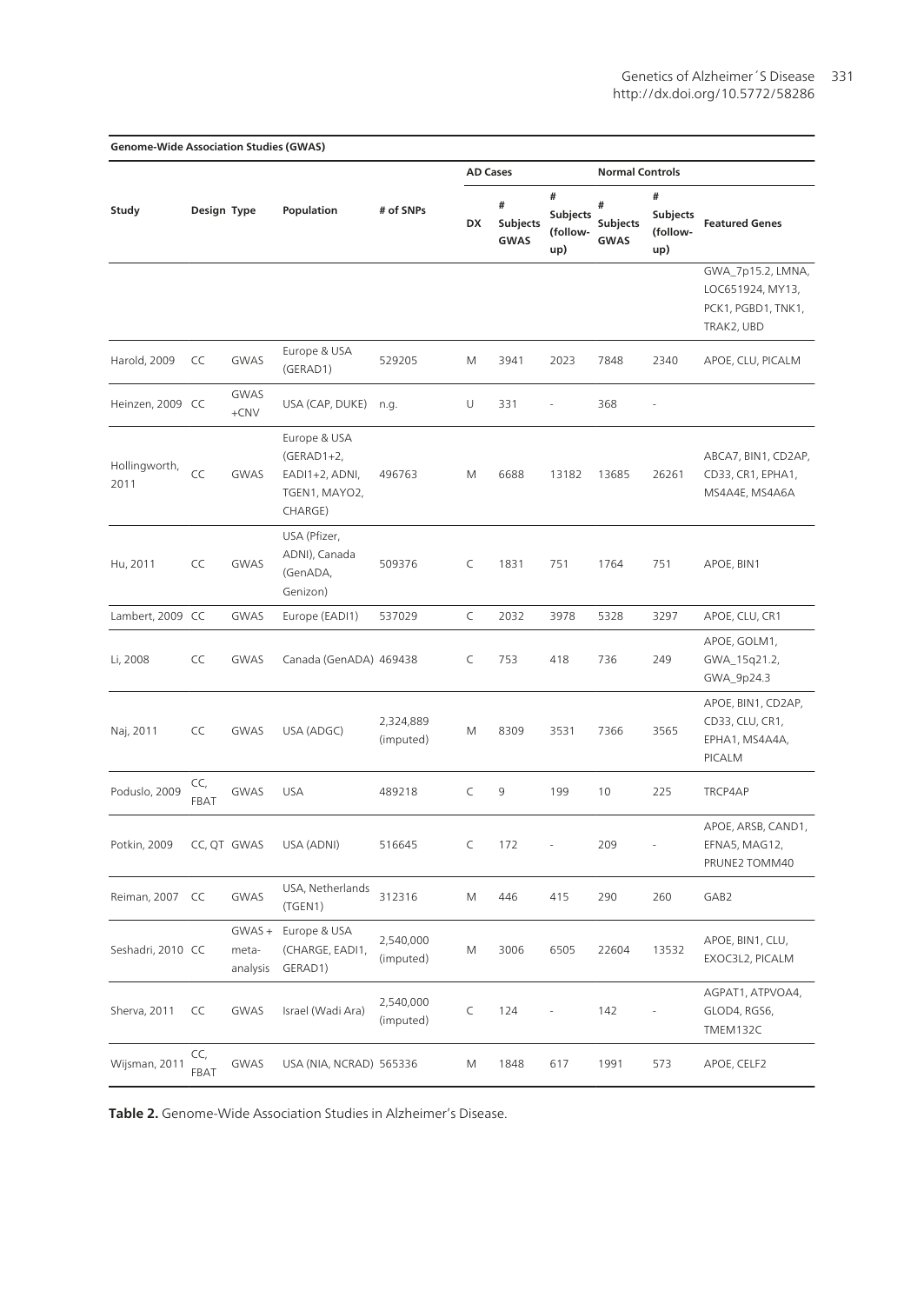#### **7.1. Grupe 2007**

The first GWAS addressing Alzheimer´s disease was reported in 2007 by Grupe *et al*. A total of 17, 343 SNPs, located in 11 221 unique genes were tested for an association with LOAD in a case–control discovery sample from the UK (1808 LOAD cases and 2062 controls) [[149](#page-33-0)]. These researchers reported the identification of several candidate SNPs showing a significant association with LOAD. Three of these SNPs (**rs157581, rs405509** and **rs1132899**) are located on chromosome 19, close to the APOE gene, and exhibit genome-wide significance (P val‐ ue=6.94E-81 to 0.0001) and linkage disequilibrium (LD) with the APOE4 and 2/3 variants (0.09 < D0 < 1). Furthermore, sixteen additional SNPs showed evidence of an association with LOAD [P=0.0010-0.00006; odds ratio (OR)=1.07–1.45].

Of these SNPs, one was a missense mutation (**rs3745833**) located in the galanin-like peptide precursor (**GALP**) gene. The associated SNP encodes a non-synonymous substitution (Ili72Met) in exon 4. In the Caucasian population, the common minor C-allele increases the risk for AD in 10% of individuals. The galanin gene has been implicated in neuronal survival, regeneration and neuroprotection as well as the inhibition of cholinergic neurotransmission and suppression of long-term potentiation [\[150-151](#page-33-0)]. In limbic brain regions of AD patients, galanin expression is upregulated and could conceivably worsen the symptoms of the disease. Transgenic mice overexpressing galanin display cognitive and neurochemical deficits similar to those observed in AD patients [\[152\]](#page-33-0).

Another important SNP was found to be located in PGBD1 (piggyBack transposable element derived 1). The associated SNP (**rs3800324**) encodes a non-synonymous substitution (Gly244Glu) in exon 5, and the presence of the minor A (Glu) allele significantly increases the risk of AD by 20%. The function of this protein is not known, but it is specifically expressed in the brain. Finally, in this study, the authors showed that four additional SNPs showed evidence of association with LOAD. These variants include SNPs located in TNK1 and PCK1 as well as an intergenic SNP near SERPINA13.

TNK1 is a non-receptor tyrosine kinase that mediates phospholipid signal transduction. In addition, together with TRAK2, TNK1 may be involved in protein trafficking and signal transduction [\[153\]](#page-33-0) and participate in the processing of amyloid precursor protein and amyloid β-production [[154](#page-33-0)[-155\]](#page-34-0). Aberrant TNK1 activity may increase the risk of LOAD [[156](#page-34-0)].

#### **7.2. Coon 2007, Reiman 2007**

In the same year, Coon *et al.* employed an ultra-high-density whole-genome association analysis, demonstrating the ability to identify the APOE locus as a major susceptibility gene for late onset AD [[157](#page-34-0)]. This study used the Affymetrix 500K platform, including 502,627 SNPs, and was performed in a population of 1086 histopathologically verified AD cases and controls. The results obtained showed that the APOE locus is the major susceptibility gene for late onset AD in the human genome, with an OR significantly greater than any other locus in the human genome (Bonferroni corrected OR=4.01). The polymorphism identified in this study (**rs4420638**) is located on chromosome 19 and is 14 kilobase pairs distal to the APOE epsilon variant.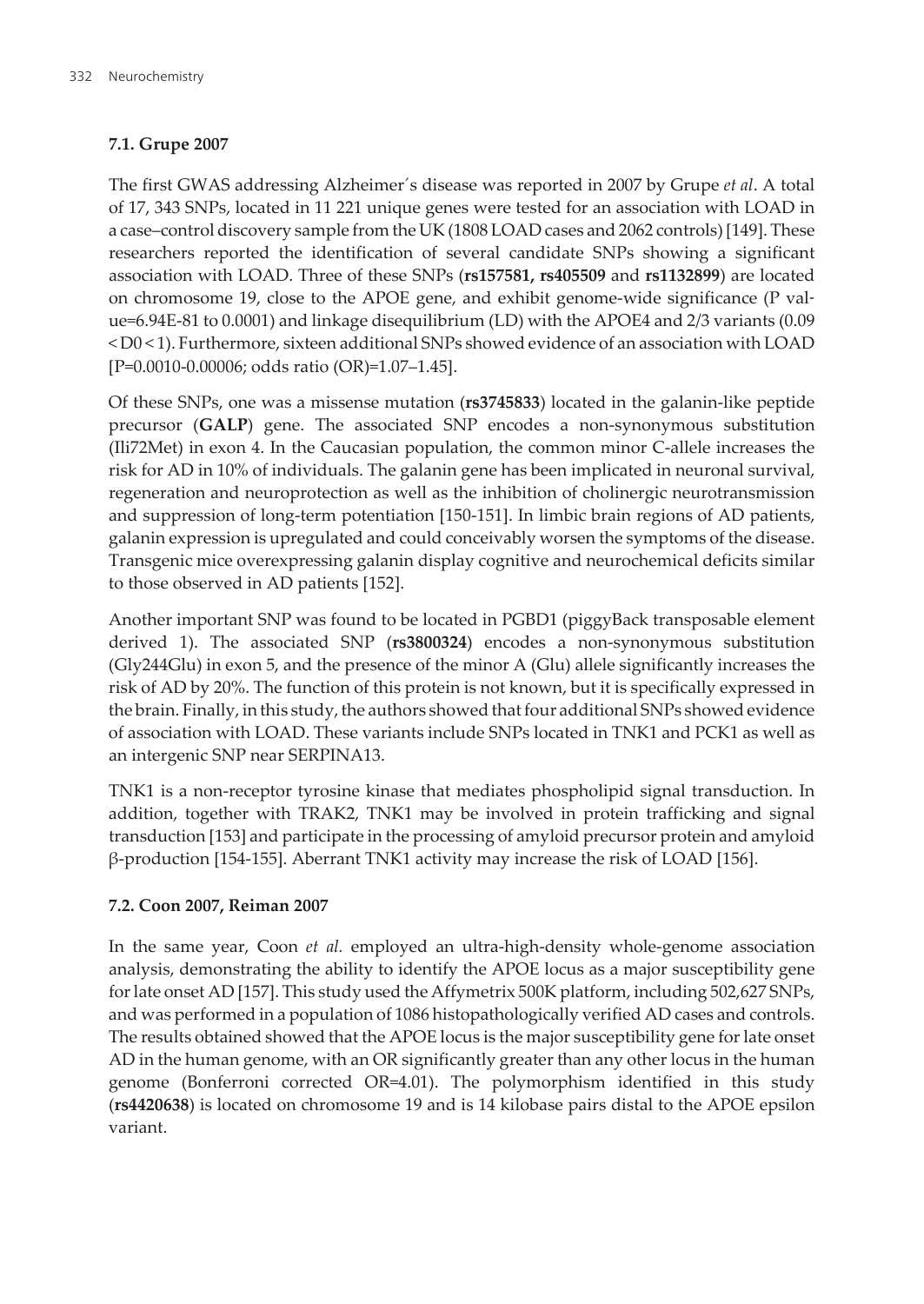In a subsequent study, the same group of researchers divided each cohort of LOAD cases and controls into two subgroups: allelic APOE ε4 carriers and APOE ε4 noncarriers. The results showed an association with six SNPs of the GRB-associated binding protein 2 (GAB2) gene and a common haplotype encompassing the entire **GAB2** gene [\[158\]](#page-34-0). SNP **rs2373115** was associated with an odds ratio of 4.06 (confidence interval 2.81–14.69) and interacts with APOE ε4 to further modify risk.

The GAB2 protein is involved in a number of different pathways, and thus, it is possible that GAB2 could affect mechanisms involved in cell survival, Tau phosphorylation and NFT formation. Additionally, GAB2 may be involved in the production of  $\mathbf{A}\beta$  [\[158\]](#page-34-0), contributing to the development of AD pathology. Finally, GAB2 has been found to be coexpressed with other putative AD-related genes [\[159\]](#page-34-0).

#### **7.3. Abraham 2008**

The GWAS conducted by Abraham in 2008 differs from all other currently published GWAS addressing AD in that, in the initial screening in this study, DNA pools were utilized for genotyping rather than individual DNA samples [\[160\]](#page-34-0). DNA samples were collected from 1,082 individuals with LOAD and 1,239 control subjects. The age at onset ranged from 60 to 95 years, and controls were matched for age (mean=76.53 years, SD=33), gender and ethnicity. The construction of the pools was validated using the SNaPshot method. The pools were genotyped using Illumina HumanHap300 and Illumina Sentrix HumanHap240S arrays, testing 561,494 SNPs. The results showed an association of several SNPs close to the *APOE* locus with LOAD, including 7 SNPs within 71 kb, with allele frequency differences of between 6% – 14%. Five of the seven SNPs were individually genotyped and were confirmed to present highly significant associations with LOAD. Although these studies using pooled DNA samples considerably reduce costs, their results may not accurately represent real allele frequency distributions.

#### **7.4. Bertram 2008.**

Another GWAS addressing AD was performed by Bertram *et al.* in 2008. This study repre‐ sented the first to employ family-based methods for the initial screening. This case, a genomewide association (GWA) analysis was performed using 484,522 single-nucleotide polymorphisms (SNPs) on a large (1,376 samples from 410 families) sample of AD families of self-reported European descent. All 10,388 X chromosome markers were eliminated, as also were 5,758 SNPs that did not pass genotype quality assessment or showed a minor allele frequency (MAF). A total of 404,604 (80.8%) SNPs were finally used for screening [\[161\]](#page-34-0).

In this study, five SNPs were identified as showing either a significant or marginally significant genome-wide association with a multivariate phenotype combining affection status and onset age. Four of these markers were not related to APOE4. The first marker, **rs4420638**, is located 340 bp 3' of APOC1 on chromosome 19q13 and very likely reflects the effects of the APOE4 allele (**rs429358**). The other markers are **rs11159647** (located in predicted gene NT\_026437.1360 on chromosome 14q31.2), **rs179943** (located in **ATXN1** [MIM 601556] on chromosome 6p22.3,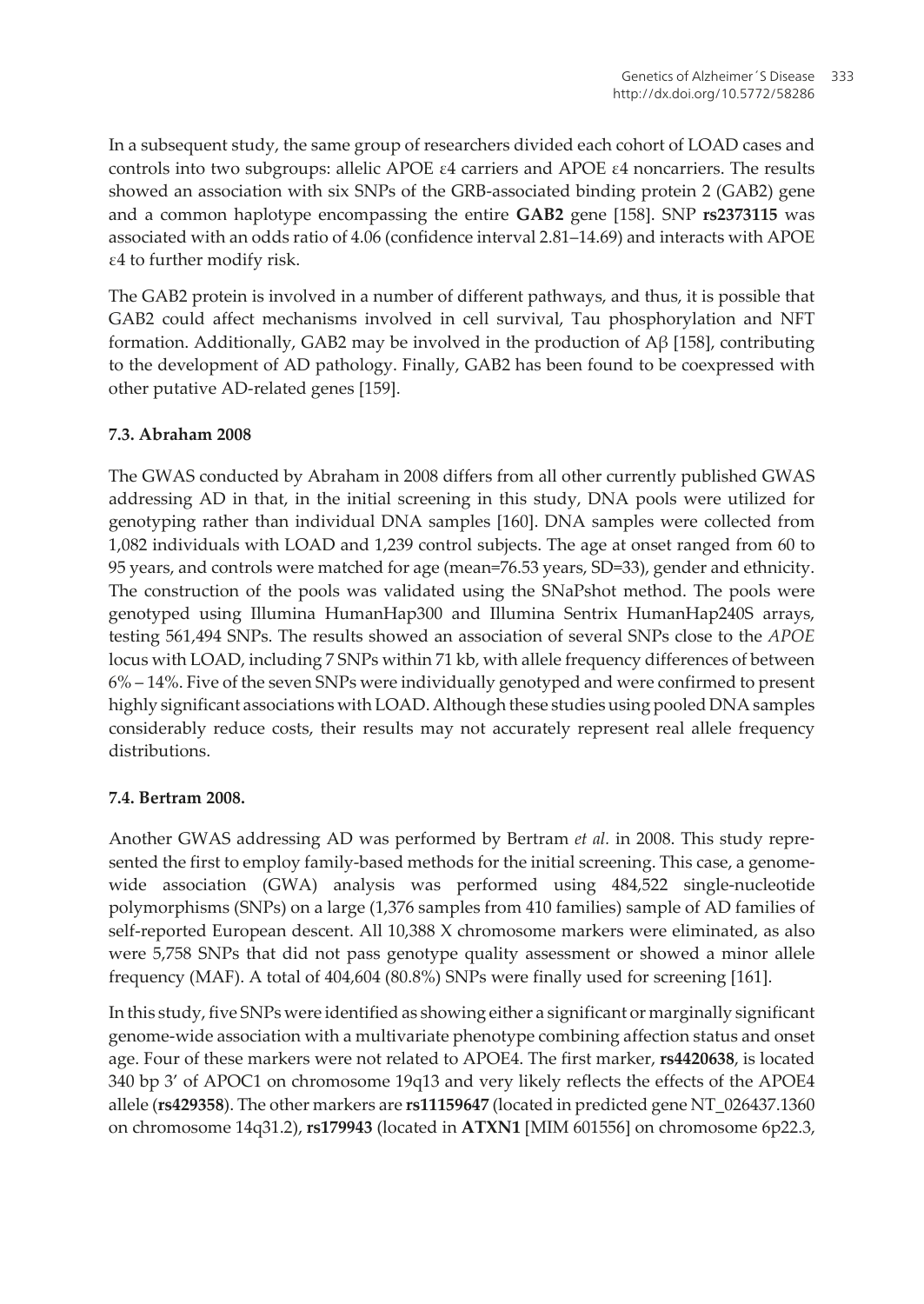**rs3826656** (located in predicted gene NT\_011109.848 on 19q13.33), and **rs2049161** (located in cDNA BC040718 on 18p11.31). These four SNPs were tested in three additional independent AD family samples composed of nearly 2700 individuals from almost 900 families. SNP **rs11159647** on chromosome 14q31 was primarily associated with age of onset (p=0.006), with a median reduction in onset age of 1.1 years being observed. Evidence of an association with this allele was also found in GWA data generated in an independent sample of ~1,400 AD cases and controls (p=0.04). None of these markers were previously described as modifiers of AD risk or onset age (Bertram 2008). The SNP **rs179943** on chromosome 6p22.3 is located within an intron of the ataxin 1 (ATXN1) gene. Although the function of ataxin1 is not known, it has been proposed to be associated with spinocerebellar ataxia type 1 (**SCA1**), a progressive neurodegenerative disease. The SNP **rs3826656** on 19q33 is located less than 2 kb proximal of the transcription initiation site of **CD33**. This protein is a cell-surface receptor on cells of monocytic or myeloid lineages. Additionally, it is a member of the SIGLEC family of lectins that bind sialic acid and regulate the innate immune system via the activation of caspasedependent and caspase-independent cell death pathways.

#### **7.5. Beecham 2009**

Another GWAS was carried out by Beecham in 2009. This GWAS included 998 individuals of European descent, including 492 LOAD cases and 496 cognitive controls, using Illumina's HumanHap550 BeadChip. An additional 238 cases and 220 controls were also used in this study as a validation dataset for single-nucleotide polymorphisms (SNPs) that met the genome-wide significance criteria. The results showed associations of 38 SNPs with LOAD with uncorrected p values < 0.00005, six of which were in or near the APOE gene [\[162\]](#page-34-0).

The most significant non-APOE SNP was rs11610206 on chromosome 12q13 (45.92 Mb), which presented an uncorrected p=1.93X10<sup>-6</sup>. This SNP was genotyped in an independent replication dataset of 238 cases and 220 controls, resulting in a p value of  $3.452X10<sup>7</sup>$ , which was more significant than in the initial dataset. This SNP is not located in a known gene but is less than 10 kb from the FAM113B gene. Additionally, there are a number of nearby candidate genes, such as the *vitamin D* (1,25-dihydroxyvitamin D3) *receptor* (*VDR* [MIM 601769]) and *adhesion molecule with Ig-like domain 2* (*AMIGO2*) genes.

These authors also compared their results with those obtained by Reiman, and four polymorphisms were found that showed an association in both studies. Two of these SNPs, 1q42 and 19q13, are located within genes; the two other signals replicated in both datasets are not in known genes. The 1q42 SNP (rs12044355) resides in the DISC1 gene, which has been associated with schizophrenia and is linked to bipolar disorder, depression, and cognitive function. The 19q13 signal is located in and near exon 6 of *zinc finger protein 224* (*ZNF224* [MIM 194555]); two of the associated markers (rs4508518 and rs3746319) are within the exon. The first SNP (rs4508518) is a coding but synonymous polymorphism, whereas the second (rs3746319) leads to a missense mutation.

Finally, nine candidate genes from the over 500 genes in the AlzGene candidate gene list present SNPs with a nominal association in both GWASs. These genes (**ADAM12, CSF1, GBP2,**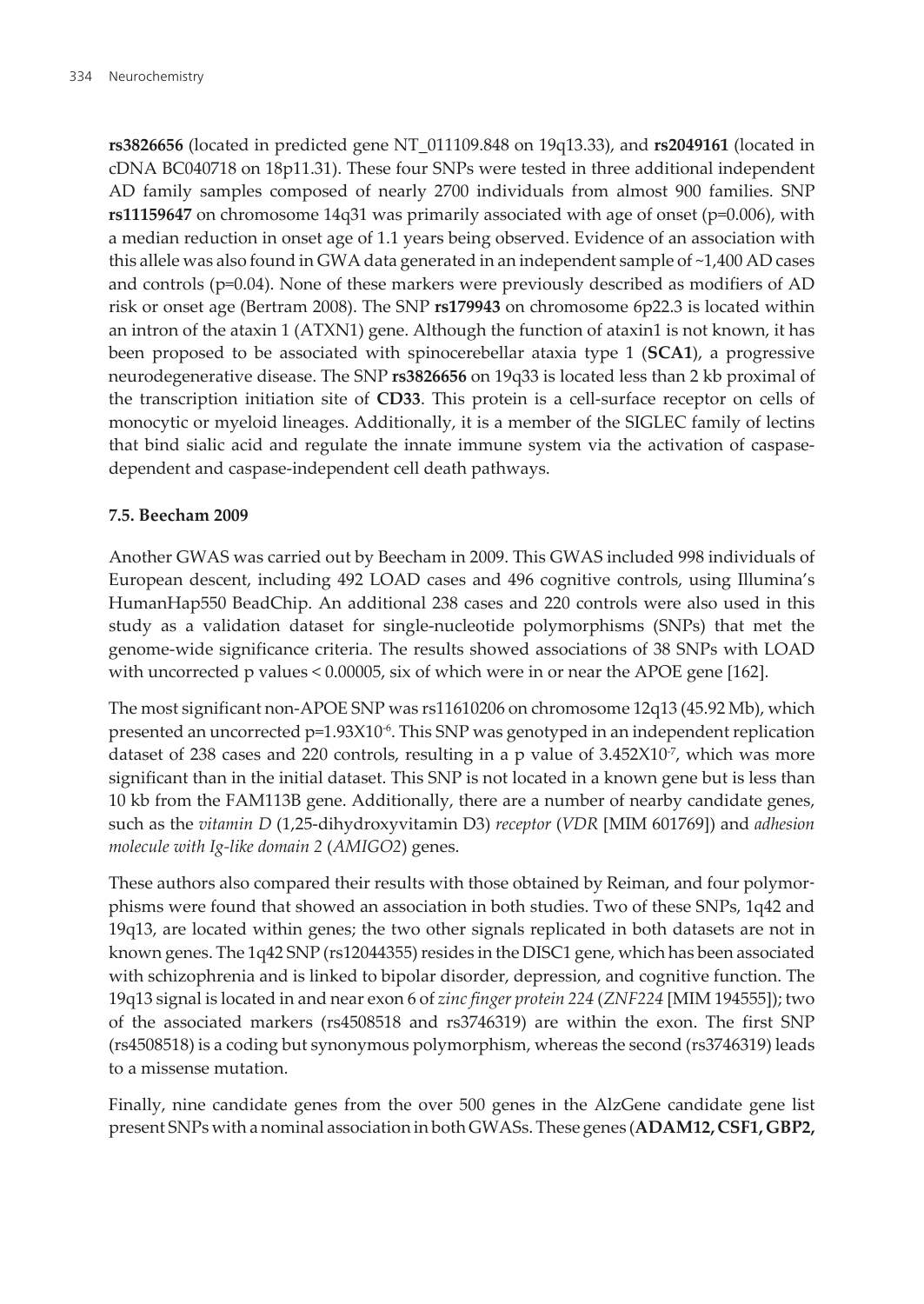**KCNMA1, NOS2A, SORCS2, SORCS3, SORL1,** and **WWC1)** exhibited p values ranging from 0.003 to 0.05 in the individual GWAS and from 0.0001 to 0.01 in the joint analysis.

Of these genes, the main candidate associated with the development of LOAD in several populations is the *sortlin-related receptor* (**SORL1**) gene. The mechanism by which SORL1 affects the development of Alzheimer´s disease is unknown, but it has been established to have the ability to interact with APP and APOE, possibly affecting the formation and accumulation of amyloid beta peptides.

#### **7.6. Carrasquillo 2009**

This genome-wide association study was performed in two stages using the Illumina Human‐ Hap300 array. In stage I, 313,504 SNPs were analyzed in 844 cases and 1,255 controls (2100 subjects from the Mayo clinic), and only six *APOE*-linked SNPs showed genome-wide significance in this stage of study. Of these polymorphisms, only rs2075650 (located on chromosome 19) showed genome-wide significance, and this SNP shows strong linkage disequilibrium (LD) with APOE (P value  $4.8x10^{46}$ ). In stage II, the 25 SNPs showing the most significant associations in stage I were genotyped in an additional 845 cases and 1,000 controls. These 25 SNPs included 10 SNPs in the APOE region on chromosome 19, all of which presented *P* values ranging from 9.5X10<sup>-79</sup> to 0.05. The other 15 SNPs are located on other chromosomes. One of two SNPs on the X chromosome, rs5984894 (P value 0.0006), is located within the gene encoding protocadherin 11, X-linked (**PCDH11X**) in the Xq21.3/Yp11.2 region. To extend the analysis of *PCDH11X*, three *PCDH11X* SNPs (rs5941047, rs4568761 and rs2573905) residing in the same haplotype block as rs5984894 were genotyped in all stages. Highly significant associations were observed for all three SNPs, with *P* values of  $1.6 \times 10^{-7}$  (rs2573905),  $8.0 \times 10^{-5}$ (rs5941047) and 0.001 (rs4568761) being obtained. rs2573905 is located 8,483 bp 3′ of rs5984894 and is in strong linkage disequilibrium with rs5984894 (r2=0.98, D'=0.99). Analysis of rs5984894 by multivariable logistic regression adjusted by sex showed that the association was stronger in female homozygotes ( $OR=1.75$ ,  $P=2.0x^{10.7}$ ) and heterozygotes ( $OR=1.26$ ,  $P=0.01$ ). For hemizygous males, a similar trend was observed (OR=1.18), although this did not reach statistical significance (P-value 0.07) [[163](#page-34-0)].

The *PCDH11X* gene contains at least 17 exons spanning over 700 kb. Alternative splicing of *PCDH11X* produces several isoforms that are mainly expressed in the brain, with particularly strong expression being detected in the cortex and hippocampus and weaker expression being observed in the cerebellum. The PCDH11X protein plays a fundamental role in cell-cell recognition and it is essential for the segmental development and function of the central nervous system. However, among all published and reported AD GWASs, this is the only one that reports involvement of an X chromosome locus, which, if confirmed, could at least partially explain the well-established increased disease prevalence in women versus men.

#### **7.7. Harold 2009**

In the first stage of this study, an association with the APOE locus (rs2075650, p=1.8×10−157) was established in 3,941 patients and 7,848 controls. Additionally, this GWA analysis identified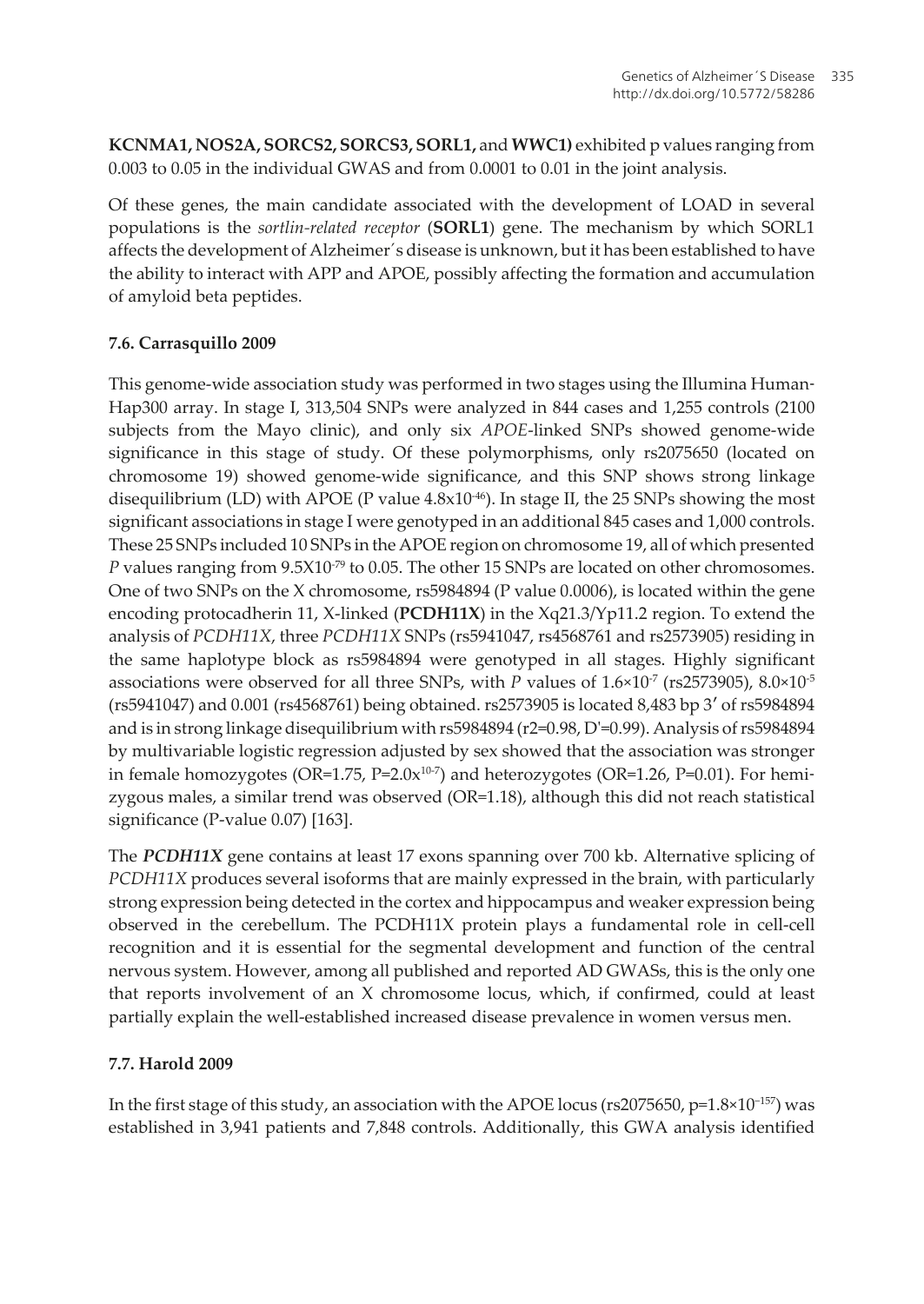strong associations of SNPs in two new loci: rs11136000, which is located in the *CLU,* or *APOJ*, gene (p=1.4×10<sup>-9</sup>), and rs3851179, a SNP 5' to the *PICALM* gene (p=1.9×10<sup>-8</sup>). rs11136000 is located within an intron of the clusterin (*CLU*, also known as *APOJ*) gene on chromosome 8, and rs3851179 is found 88.5 kb 5′ of *PICALM* on chromosome 11. In stage 2, these new SNPs were genotyped in 2,023 AD cases and 2,340 age-matched controls from an independent sample. Associations were found for both polymorphisms, with p=0.017 and OR=0.905 for rs11136000 and p=0.014 and OR=0.897 for rs3851179. A meta-analysis of stages 1 and 2 was also conducted in this study, and the results showed highly significant evidence of associations for the *CLU* and *PICALM* loci (rs11136000 p=8.5×10−10 and rs3851179 p=1.3×10−9, respectively). Finally, no significant interactions of novel SNPs associated with *APOE* status were observed to influence AD risk (rs11136000x*APOE*4 interaction p=0.674; rs3851179x*APOE*4 interaction p=0.735) [\[164\]](#page-34-0).

CLU is a secreted chaperone that can also be found in the cytosol under some stress conditions. It has been suggested that CLU is involved in several basic biological events, including cell death, tumor progression, and neurodegenerative disorders. The genetic risk allele (C) of CLU gene variant rs11136000 is carried by ∼88% of Caucasians; the C allele confers 1.16 greater odds of developing late onset AD than the T allele [\[165\]](#page-34-0).

PICALM is a phosphatidylinositol-binding clathrin assembly protein. This protein plays a role in altering synaptic vesicle cycling or APP endocytosis. Although the presence of polymorphism rs3851179 was associated with high significance related to the development of AD in the Caucasian population, these results could not be replicated in Chinese or Italian popula‐ tions [[166-167\]](#page-34-0). The results obtained in recent studies by Piaceri showed that the segregation of the PICALM rs3851179 variant did not show a statistically significant difference between LOAD cases and controls, suggesting a reduced risk of developing late onset Alzheimer´s disease (LOAD).

#### **7.8. Han 2010**

Unlike the studies described above, this study additionally established a relationship between the allelic variants found by GWAS and cerebrospinal fluid (CSF) levels of amyloid Ab1-42, T-tau, and P-tau181P [\[168\]](#page-34-0). The data used in this study was obtained from the Alzheimer´s Disease Neuroimaging Initiative (ADNI). This database consists of approximately 800 adults with ages between 55-90 years, 243 of whom were normal subjects, while 235 presented mild cognitive impairment, and 340 had been diagnosed with Alzheimer's disease. These participants were genotyped using Illumina Human Genome 610 Quad BeadChips, and the CSF levels of amyloid Ab1-42, T-tau, and P-tau181P were determined in 410 subjects (119 normal, 115 MCI and 247 AD), of which 247 were men and 163 were women. An association analysis using age and APOE4 genotype as covariates was also performed, but did not incorporate principal component analysis.

The results showed that T-Tau levels are higher in AD patients than in control subjects. When the results were adjusted using APOE and the age of individuals as covariates, it was not possible to observe an association between SNPs and CSF levels among patients. This study also identified polymorphisms associated with the development of AD that had been already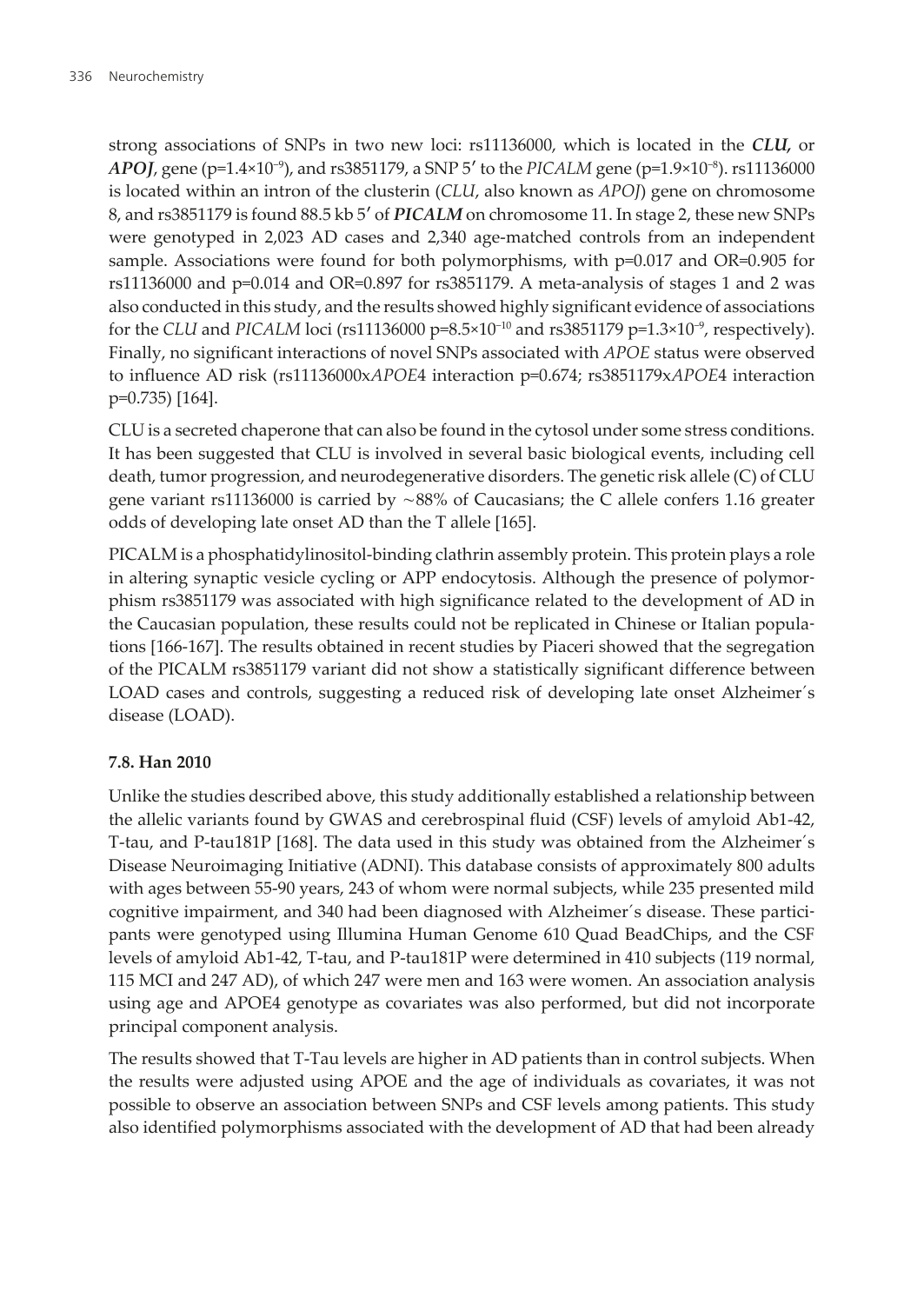reported in previous studies: CYP19A1 (rs2899472,  $p=1.90 \times 10-7$ ) and NCAM2 (rs1022442,  $p=2.75 \times 10-7$ .

# **8. Population genetics and genetic association studies: crucial issues to enhance the transparency of results.**

Although efforts to obtain genetic biomarkers that help in anticipate diagnostic of Alzheimer disease, present-day the clinical research not have the results that expected. The publications that relate genes with Alzheimer disease has increased exponentially however, numerous lines of evidence have demostrated discrepant results among populations. These findings suggest that it is neccesary diminish the confounder factors and focus on identify the cause [\[169\]](#page-35-0). Once the causes are established, could integrated in practice of medicine helping with anticipate diagnostic.

In order to avoid spurious associations Little J. et al published an initiative that pretends increase the quality of reporting genetic association studies dissemining this information in different journals (epidemiology, clinical investigation, internal medicine and basic research) [[170-176\]](#page-35-0). The publication refered as STREGA report (STrenghthening the REporting of Geenetic Association studies) provides additional comments to 22 items reported previously by STROBE (STrengthening the Reporting of OBservational Studies in Epidemiology) [\[177\]](#page-35-0). These comments include different items, however population genetics topics are crucial issues whose depreciation, increase statistical mistakes type I and II [\[173\]](#page-35-0).

One of the most important topics in genetic association studies (GAS) is Hardy-Weinberg equilibrium. Hardy-Weinberg equilibrium (HWE) is represented by the equation  $(p+q)^2=1$ , whose perfect square binomial equation it is represented by  $p^2+2pq+q^2=1$ , where  $p^2$  and  $q^2$ represented homozygous state, whereas 2pq represented heterozygous state. Under random maiting and non-overlapping, homozygous and heterozygous states are in equal proportions (0.5 each one) maintaining the HWE. This equilibrium are also maintained when evolutionary forces are absents (mutation, random drift, genetic flow, natural selection), the population size it is nearby to the infinitum, and when frequencies of alleles in both sexes are equal [\[178\]](#page-35-0). However, some conditions could modify these proportions provoking a Hardy-Weinberg departure (HWD). HWD is related with an excess of homozygous individuals (with subsequent heterozygous deficit) or heterozygous individuals (with subsequent homozygous deficit). Therefore, Hardy-Weinberg model is an essential element used to analyze genetic data, and is the initial step for check the quality of genotyping, because genotyping errors due to poor quality provoke HWD as a consequence of distort in genotype distribution [\[179\]](#page-35-0). Nevertheless, HWD are not only related with genotyping mistakes because some factors as demographic events, young population, founder effect, inbreeding, and population stratification may provoke HWD.

Population stratification is the consequence of populations with a recent miscegenation. Admixture populations show different allele frequencies among different subpopulations that conform the whole population, which consequently is not a homogeneous population [\[180\]](#page-35-0).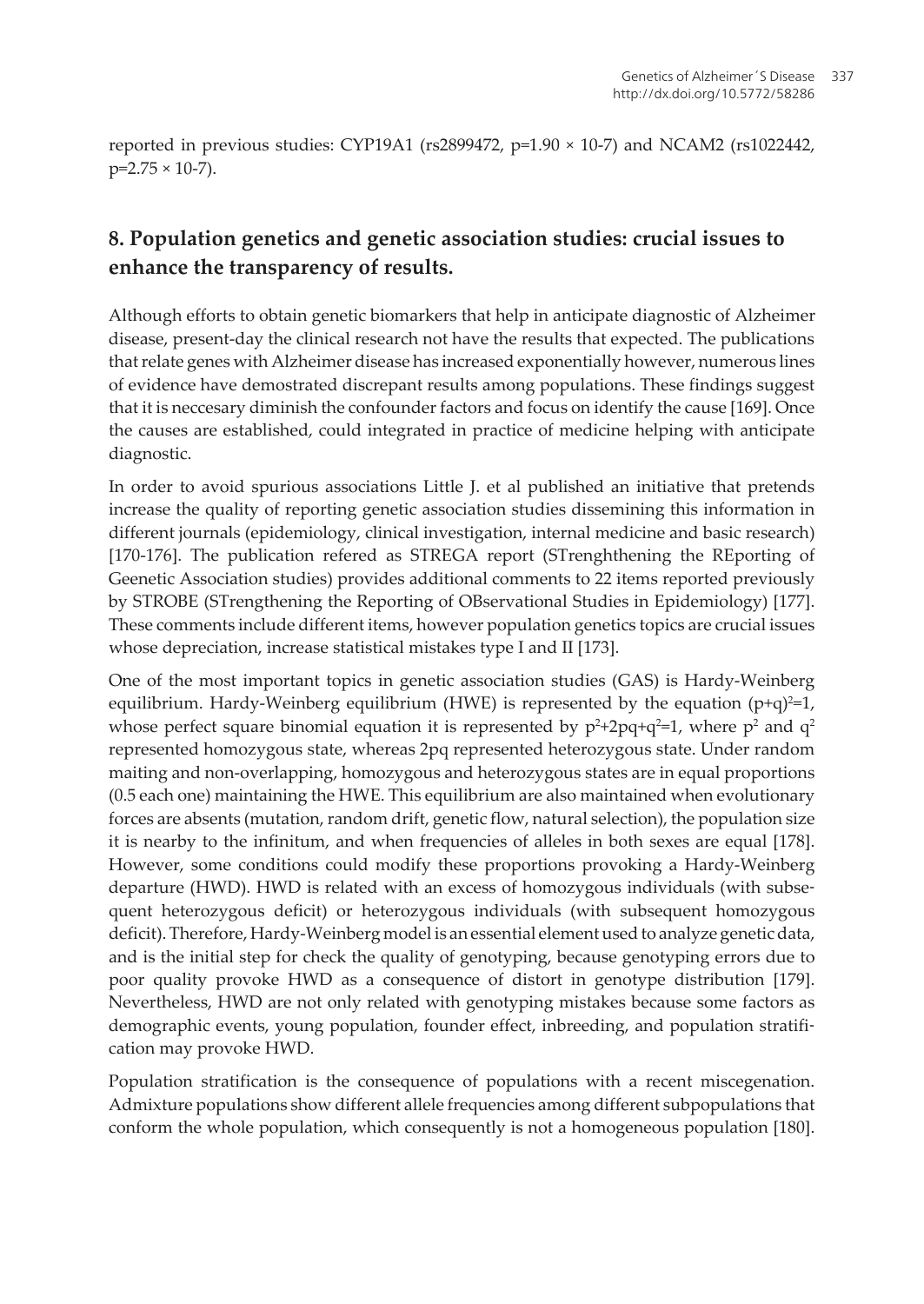Indeed, admixture population is an heterogeneous population with dissimilar ancestry proportions. Consequently, the population stratification may lead to spurious associations because each subpopulation are not equally represented [\[169,](#page-35-0) [179](#page-35-0)]. Applying these premises to GAS, the differences of frequencies between cases and controls populations could be related with dissimilar frequencies among different population strata rather than association of genes with disease. Therefore, population stratification is the most common problem and one of the most important confounder factors in GAS [\[180-181](#page-35-0)].

At first glance could appear that HWD are only related with false associations nevertheless, HWD could also be a singnature of disease association, principally in case-control studies, because if some allele is associated with a disease this association break the random maiting provoking HWD [[182-183\]](#page-35-0). This HWD is the result of differences between allele frequencies, where one allele are overrepresented in cases group (excess of homozygous), whereas the same allele are underrepresented in control cases (excess of heterozygous). In order to suport these findings it is neccesary to know the frequency of distribution of this allele in the general population. If the allele show a high frequency in the general population, this finding could be not related with the disease [[182](#page-35-0), [184](#page-35-0)[-185\]](#page-36-0). Conversely, if the prevalence of the allele is low in the general population, these data may support a relationship between the allele and the disease suggesting the allele could be a risk allele. As a consequence, the HWD is particularly relevant in GAS.

In light of these evidence, several methods have been developed to detect HWD. The most used method is chi square, however this statistic only must be used in homogeneous popula-tion [\[186\]](#page-36-0). Other approach is detect the intrapoblational variance  $(F_{is})$ , where  $F_{is}$  0 means a homozygous excess, whereas *Fis*< 0 means heterozygous deficit [[187](#page-36-0)]. Recently, Li M and Li C have developed a likelihood test that allows assessment of HWD taking into account potential association with the disease [\[182\]](#page-35-0). This method can differentitate HWD caused by disease association, diminishing the over estimation of type I error and avoiding the false exclusion of associated markers. Hence, is necessary diminish the effect of genetic structure in order to detect susceptibility loci for complex disease. Studies to date suggest different methods, among which are:

- **•** Genomic control. This method diminish the population heterogeneity due to cryptic relatedmess or correlation across individuals, correcting the variance inflation, which is previously detected with unlinked null markers [[188](#page-36-0)].
- Infer the number of populations. This Bayesian analysis inferrers the number of subpopulations (*k*) and correct them, decreasing the effect of admixture over GAS [\[189\]](#page-36-0).
- **•** Summarize the genetic background using hierarchical clustering through principal com‐ ponent analysis (PCA) and its variants enable the detecction of differences between samples, detect clinal distributions and suggest other demographic events as isolation-by-distance [[190-191\]](#page-36-0).

All of these bioinformatic models have been an excelent help to clarify the genetic associations in population-based genetic associations increasing the statistical power. These methods have detected limitations or errors in assessments genotypes (20-70%) [\[192\]](#page-36-0), as well as spurious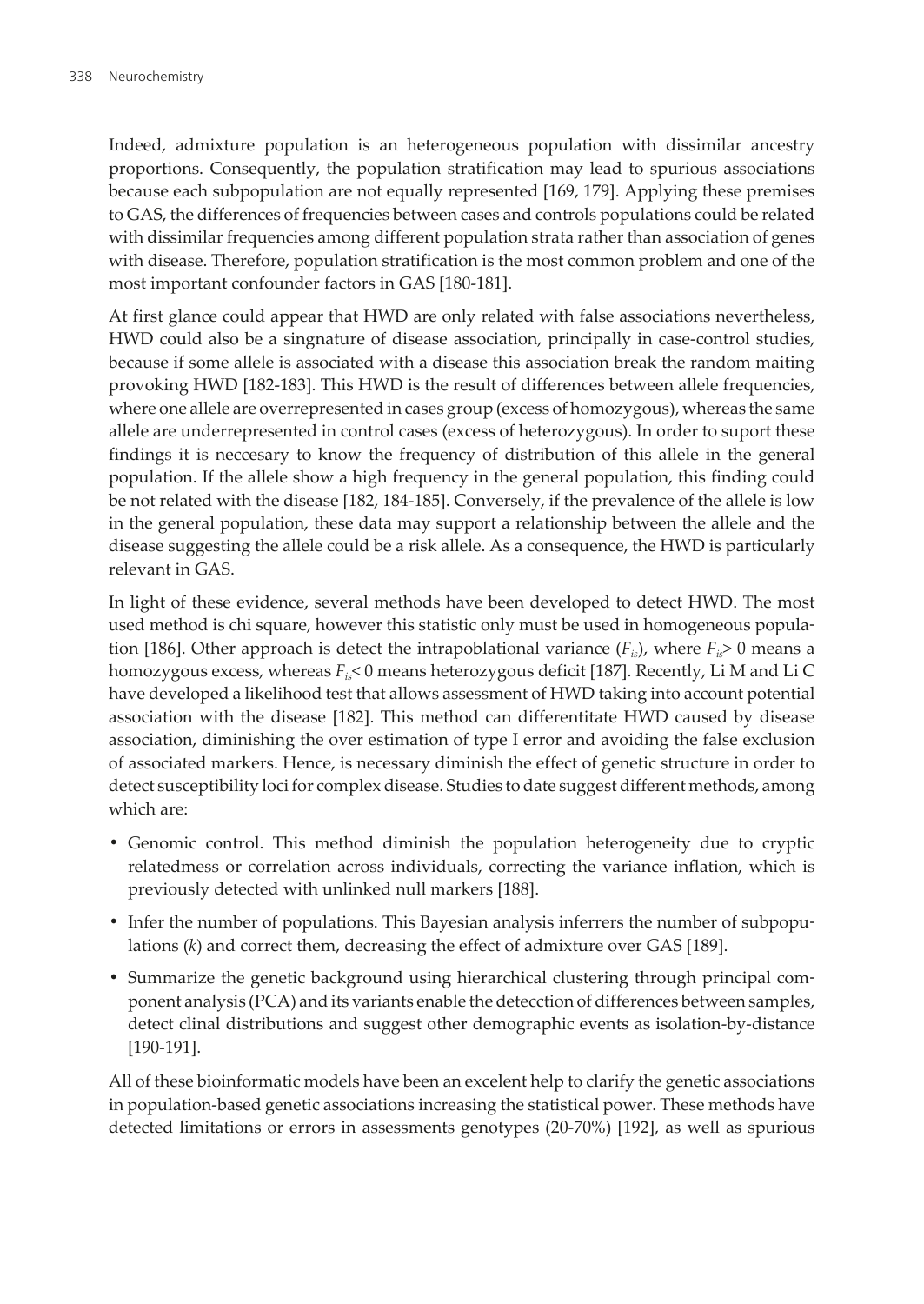association rates (40%) [[193](#page-36-0)]. However, these methods help to identify rare variants that could have a role in common disease etiology [[194](#page-36-0)]. Hence, all of these variants have an implications in desing, analysis and interpretation of GAS, and are a good strategy for developing markers to elucidate the origins of many human genetic diseases. This alternative approach of anticipated diagnosis can significantly reduce treatment costs by providing preventive medicine

### **9. Conclusions**

Alzheimer´s disease is one of the main causes of dementia. This disease is clinically charac‐ terized by the irreversible and progressive loss of memory and it is histopathologically characterized by the presence of neuritic plaques (NP) and neurofibrillary tangles (NFT). Both types of lesions are formed due to the accumulation of insoluble protein aggregates, consisting of beta amyloid peptide and the microtubule binding protein Tau, respectively. Studies performed in the last thirty years have provided important advances in understanding the molecular mechanisms involved in the pathology of AD. Through genetic studies, it has been possible to identify the presence of mutations in the APP, PS1 and PS2 genes as causal factors for early onset Alzheimer´s disease (EOAD). These mutations are associated with beta amyloid peptide accumulation, which generates a series of molecular events that lead to a neurodegenerative process. With respect to late onset Alzheimer ́s disease (LOAD), the results obtained to date do not support amyloid overproduction as a cause; in this case, it has been proposed that alterations in the mechanisms responsible for peptide clearance indirectly favor the amyloid accumulation. Amyloids have the ability to interact with several different receptor types, including the Frizzled, insulin, NMDA and NGF receptors, triggering events leading to neuronal death. Additionally, it is known that molecules such as APOE play an important role in the clearance and aggregation of amyloid beta and other risk factors that may eventually determine the conformational changes that allow amyloids to aggregate and form neuritic plaques. For LOAD, APOE is the single most important risk factor. However, a recent GWAS identified several susceptibility loci associated with disease development in different populations, although these studies provide a better understanding of the pathophysiology of the disease, these new genetic markers seem to have a weak genetic effect. Therefore, it is necessary to consider using other tools to detect genotyping errors that can be caused among other reasons, by population stratification.

## **Author details**

Victoria Campos-Peña<sup>1</sup>, Rocío Gómez<sup>2</sup> and Marco Antonio Meraz Ríos<sup>3</sup>\*

\*Address all correspondence to: mmeraz@cinvestav.mx

1 Laboratorio Experimental de Enfermedades Neurodegenerativas, Instituto Nacional de Neurología y Neurocirugía Manuel Velasco Suárez. Mexico City, Mexico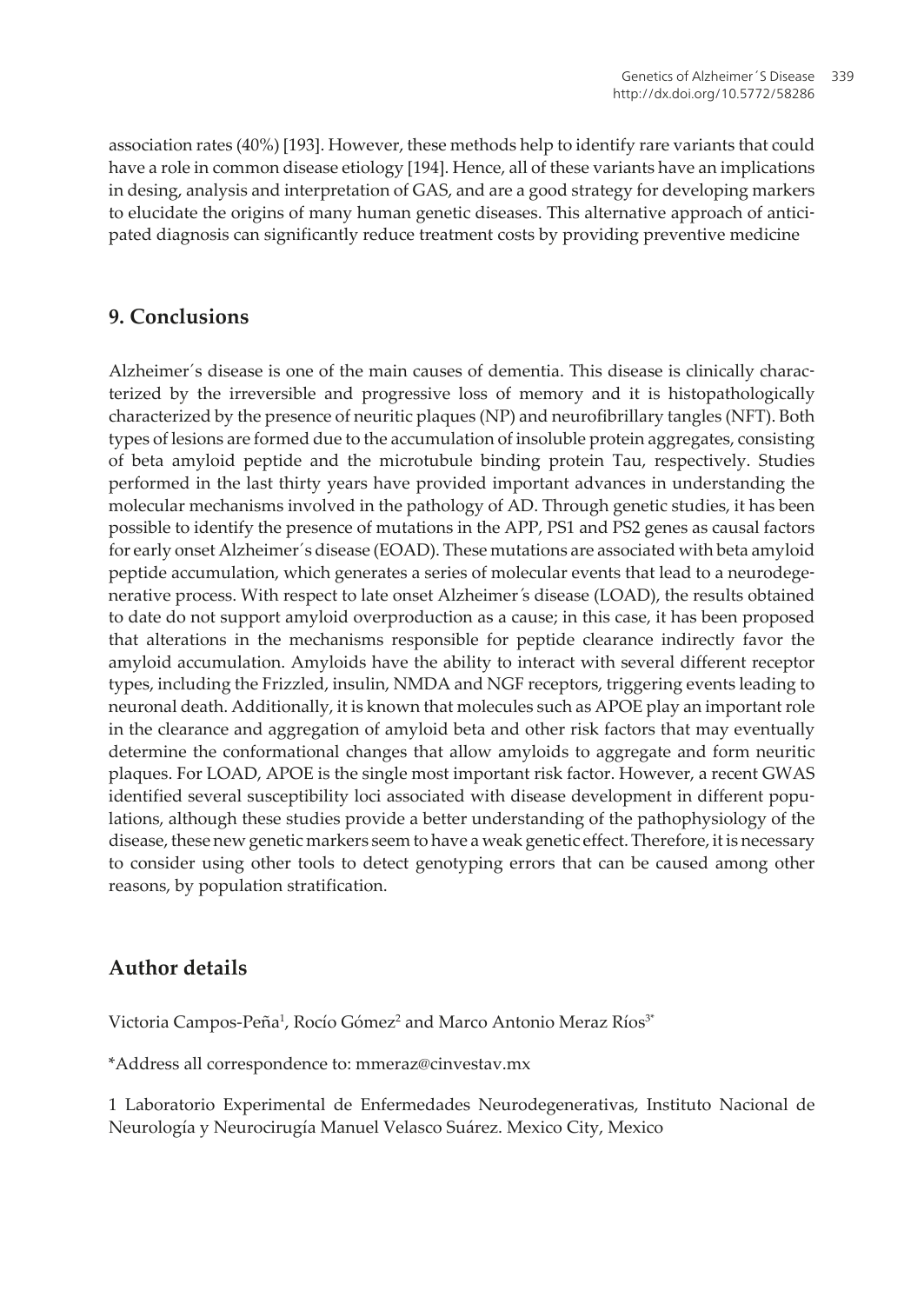<span id="page-23-0"></span>2 Centro de Investigación y de Estudios Avanzados del Instituto Politécnico Nacional, De‐ partamennto de Toxicología, Mexico

3 Centro de Investigación y de Estudios Avanzados del Instituto Politécnico Nacional, De‐ partamento de Biomedicina Molecular. México City, Mexico

#### **References**

- [1] Tomlinson, B.E.C., JAN, *Ageing and the dementias*. Greenfield's Neuropathology, ed. J.C. Hume Adams, JAN; Duchen, L.W.. 1984, London Edward Arnold.
- [2] Roberts, G.W., et al., *On the origin of Alzheimer's disease: a hypothesis.* Neuroreport, 1993. 4(1): p. 7-9.
- [3] Terry, R.D., et al., *Physical basis of cognitive alterations in Alzheimer's disease: synapse loss is the major correlate of cognitive impairment.* Annals of neurology, 1991. 30(4): p. 572-80.
- [4] Heyman, A., et al., *Early-onset Alzheimer's disease: clinical predictors of institutionaliza‐ tion and death.* Neurology, 1987. 37(6): p. 980-4.
- [5] McKhann, G., et al., *Clinical diagnosis of Alzheimer's disease: report of the NINCDS-ADR‐ DA Work Group under the auspices of Department of Health and Human Services Task Force on Alzheimer's Disease.* Neurology, 1984. 34(7): p. 939-44.
- [6] Folstein, M.F., S.E. Folstein, and P.R. McHugh, *"Mini-mental state". A practical method for grading the cognitive state of patients for the clinician.* Journal of psychiatric research, 1975. 12(3): p. 189-98.
- [7] Iversen, L.L., et al., *The toxicity in vitro of beta-amyloid protein.* The Biochemical journal, 1995. 311 (Pt 1): p. 1-16.
- [8] Glenner, G.G., et al., *The amyloid deposits in Alzheimer's disease: their nature and patho‐ genesis.* Applied pathology, 1984. 2(6): p. 357-69.
- [9] Selkoe, D.J., *Alzheimer's disease: a central role for amyloid.* Journal of neuropathology and experimental neurology, 1994. 53(5): p. 438-47.
- [10] Kang, J., et al., *The precursor of Alzheimer's disease amyloid A4 protein resembles a cellsurface receptor.* Nature, 1987. 325(6106): p. 733-6.
- [11] Sandbrink, R., C.L. Masters, and K. Beyreuther, *Beta A4-amyloid protein precursor mRNA isoforms without exon 15 are ubiquitously expressed in rat tissues including brain, but not in neurons.* The Journal of biological chemistry, 1994. 269(2): p. 1510-7.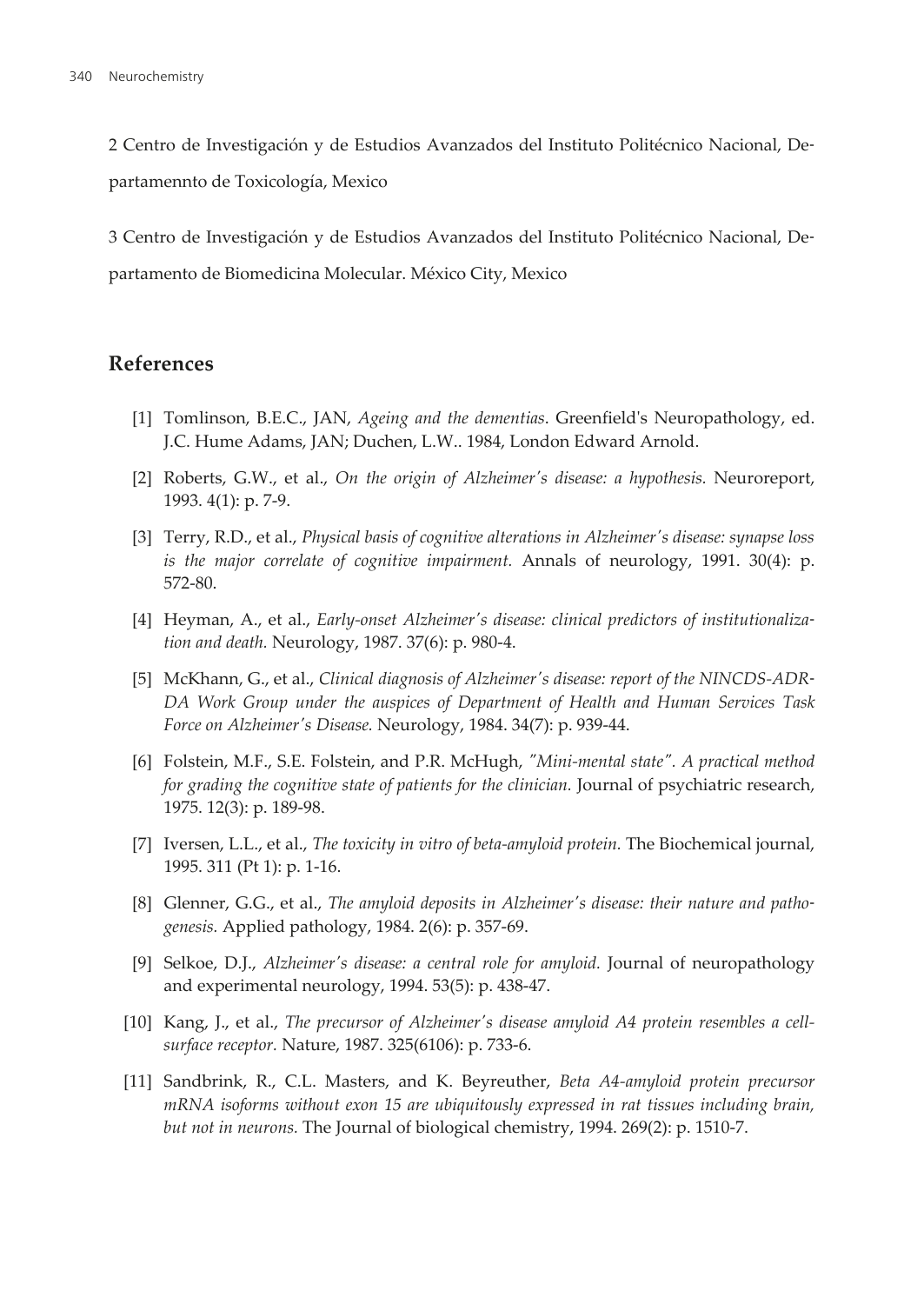- <span id="page-24-0"></span>[12] Graebert, K.S., et al., *Localization and regulated release of Alzheimer amyloid precursor-like protein in thyrocytes.* Laboratory investigation; a journal of technical methods and pathology, 1995. 72(5): p. 513-23.
- [13] Hoffmann, J., et al., *A possible role for the Alzheimer amyloid precursor protein in the regu lation of epidermal basal cell proliferation.* European journal of cell biology, 2000. 79(12): p. 905-14.
- [14] Schmitz, A., et al., *The biological role of the Alzheimer amyloid precursor protein in epithe‐ lial cells.* Histochemistry and cell biology, 2002. 117(2): p. 171-80.
- [15] Schubert, D., et al., *The regulation of amyloid beta protein precursor secretion and its modu‐ latory role in cell adhesion.* Neuron, 1989. 3(6): p. 689-94.
- [16] Crowther, R.A. and C.M. Wischik, *Image reconstruction of the Alzheimer paired helical filament.* The EMBO journal, 1985. 4(13B): p. 3661-5.
- [17] Turner, P.R., et al., *Roles of amyloid precursor protein and its fragments in regulating neu‐ ral activity, plasticity and memory.* Progress in neurobiology, 2003. 70(1): p. 1-32.
- [18] Priller, C., et al., *Synapse formation and function is modulated by the amyloid precursor protein.* The Journal of neuroscience : the official journal of the Society for Neuroscience, 2006. 26(27): p. 7212-21.
- [19] De Strooper, B. and W. Annaert, *Proteolytic processing and cell biological functions of the amyloid precursor protein.* J Cell Sci, 2000. 113 (Pt 11): p. 1857-70.
- [20] Esch, F.S., et al., *Cleavage of amyloid beta peptide during constitutive processing of its pre‐ cursor.* Science, 1990. 248(4959): p. 1122-4.
- [21] Sisodia, S.S., et al., *Evidence that beta-amyloid protein in Alzheimer's disease is not derived by normal processing.* Science, 1990. 248(4954): p. 492-5.
- [22] Dries, D.R. and G. Yu, *Assembly, maturation, and trafficking of the gamma-secretase complex in Alzheimer's disease.* Curr Alzheimer Res, 2008. 5(2): p. 132-46.
- [23] Blessed, G., B.E. Tomlinson, and M. Roth, *The association between quantitative measures of dementia and of senile change in the cerebral grey matter of elderly subjects.* The British journal of psychiatry : the journal of mental science, 1968. 114(512): p. 797-811.
- [24] Braak, H. and E. Braak, *Staging of Alzheimer-related cortical destruction.* International psychogeriatrics / IPA, 1997. 9 Suppl 1: p. 257-61; discussion 269-72.
- [25] Andreadis, A., W.M. Brown, and K.S. Kosik, *Structure and novel exons of the human tau gene.* Biochemistry, 1992. 31(43): p. 10626-33.
- [26] Neve, R.L., et al., *Identification of cDNA clones for the human microtubule-associated pro‐ tein tau and chromosomal localization of the genes for tau and microtubule-associated protein 2.* Brain Res, 1986. 387(3): p. 271-80.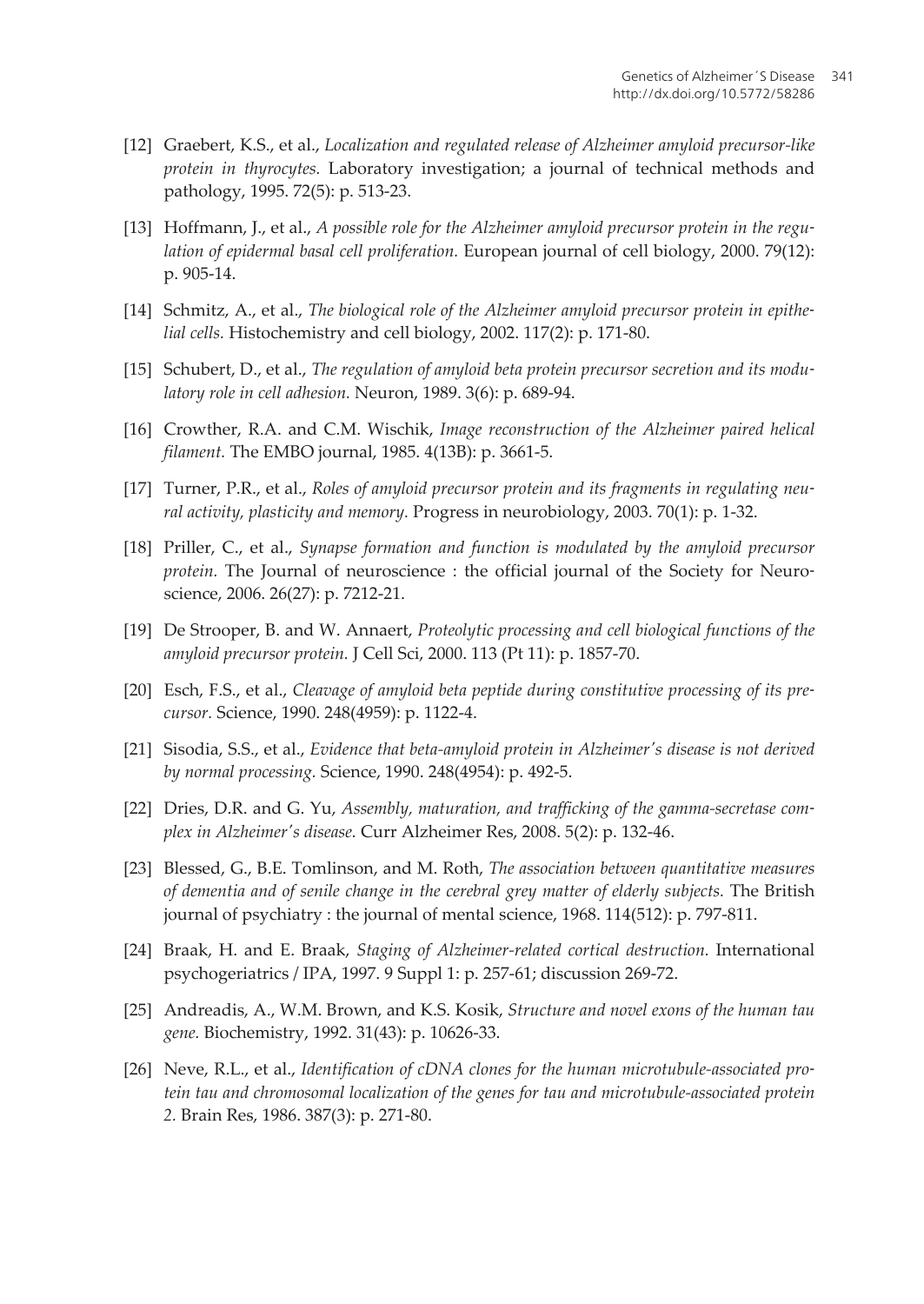- <span id="page-25-0"></span>[27] Neve, R.L., et al., *A cDNA for a human microtubule associated protein 2 epitope in the Alz‐ heimer neurofibrillary tangle.* Brain Res, 1986. 387(2): p. 193-6.
- [28] Goedert, M., et al., *Multiple isoforms of human microtubule-associated protein tau: sequen‐ ces and localization in neurofibrillary tangles of Alzheimer's disease.* Neuron, 1989. 3(4): p. 519-26.
- [29] Goedert, M. and R. Jakes, *Expression of separate isoforms of human tau protein: correlation with the tau pattern in brain and effects on tubulin polymerization.* EMBO J, 1990. 9(13): p. 4225-30.
- [30] Spillantini, M.G. and M. Goedert, *Tau pathology and neurodegeneration.* Lancet Neurol, 2013. 12(6): p. 609-22.
- [31] Ennulat, D.J., et al., *Two separate 18-amino acid domains of tau promote the polymerization of tubulin.* The Journal of biological chemistry, 1989. 264(10): p. 5327-30.
- [32] Goedert, M. and A. Klug, *Tau protein and the paired helical filament of Alzheimer's dis‐ ease.* Brain research bulletin, 1999. 50(5-6): p. 469-70.
- [33] Cleveland, D.W., S.Y. Hwo, and M.W. Kirschner, *Physical and chemical properties of pu‐ rified tau factor and the role of tau in microtubule assembly.* Journal of molecular biology, 1977. 116(2): p. 227-47.
- [34] Schweers, O., et al., *Structural studies of tau protein and Alzheimer paired helical filaments show no evidence for beta-structure.* The Journal of biological chemistry, 1994. 269(39): p. 24290-7.
- [35] Buee, L. and A. Delacourte, *Comparative biochemistry of tau in progressive supranuclear palsy, corticobasal degeneration, FTDP-17 and Pick's disease.* Brain pathology, 1999. 9(4): p. 681-93.
- [36] Poorkaj, P., et al., *Tau is a candidate gene for chromosome 17 frontotemporal dementia.* An‐ nals of neurology, 1998. 43(6): p. 815-25.
- [37] Spillantini, M.G., T.D. Bird, and B. Ghetti, *Frontotemporal dementia and Parkinsonism linked to chromosome 17: a new group of tauopathies.* Brain pathology, 1998. 8(2): p. 387-402.
- [38] Hutton, M., *Molecular genetics of chromosome 17 tauopathies.* Annals of the New York Academy of Sciences, 2000. 920: p. 63-73.
- [39] Hutton, M., et al., *Association of missense and 5'-splice-site mutations in tau with the in‐ herited dementia FTDP-17.* Nature, 1998. 393(6686): p. 702-5.
- [40] Bergem, A.L., K. Engedal, and E. Kringlen, *The role of heredity in late-onset Alzheimer disease and vascular dementia. A twin study.* Archives of general psychiatry, 1997. 54(3): p. 264-70.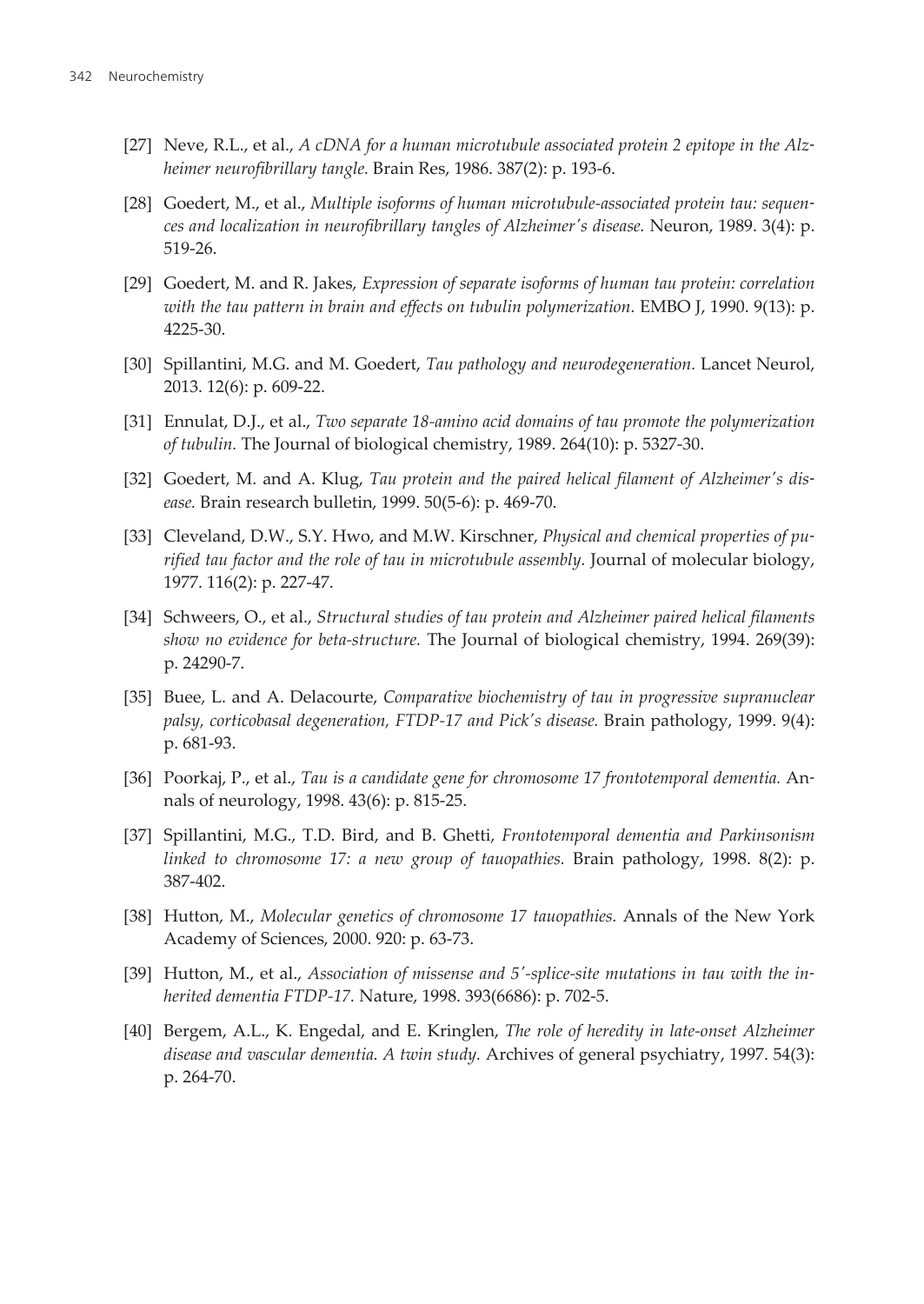- <span id="page-26-0"></span>[41] Gatz, M., et al., *Role of genes and environments for explaining Alzheimer disease.* Archives of general psychiatry, 2006. 63(2): p. 168-74.
- [42] Raiha, I., et al., *Alzheimer's disease in Finnish twins.* Lancet, 1996. 347(9001): p. 573-8.
- [43] Gatz, M., et al., *Dementia in Swedish twins: predicting incident cases.* Behavior genetics, 2010. 40(6): p. 768-75.
- [44] Corder, E.H., et al., *Gene dose of apolipoprotein E type 4 allele and the risk of Alzheimer's disease in late onset families.* Science, 1993. 261(5123): p. 921-3.
- [45] Saunders, A.M., et al., *Association of apolipoprotein E allele epsilon 4 with late-onset fami‐ lial and sporadic Alzheimer's disease.* Neurology, 1993. 43(8): p. 1467-72.
- [46] Aleshkov, S., C.R. Abraham, and V.I. Zannis, *Interaction of nascent ApoE2, ApoE3, and ApoE4 isoforms expressed in mammalian cells with amyloid peptide beta (1-40). Relevance to Alzheimer's disease.* Biochemistry, 1997. 36(34): p. 10571-80.
- [47] Strittmatter, W.J. and A.D. Roses, *Apolipoprotein E and Alzheimer disease.* Proceedings of the National Academy of Sciences of the United States of America, 1995. 92(11): p. 4725-7.
- [48] Ertekin-Taner, N., *Genetics of Alzheimer's disease: a centennial review.* Neurologic clin‐ ics, 2007. 25(3): p. 611-67, v.
- [49] Kim, J., J.M. Basak, and D.M. Holtzman, *The role of apolipoprotein E in Alzheimer's dis‐ ease.* Neuron, 2009. 63(3): p. 287-303.
- [50] Levy-Lahad, E., et al., *A familial Alzheimer's disease locus on chromosome 1.* Science, 1995. 269(5226): p. 970-3.
- [51] Duff, K., et al., *Increased amyloid-beta42(43) in brains of mice expressing mutant presenilin 1.* Nature, 1996. 383(6602): p. 710-3.
- [52] Kovacs, D.M., et al., *Alzheimer-associated presenilins 1 and 2: neuronal expression in brain and localization to intracellular membranes in mammalian cells.* Nature medicine, 1996. 2(2): p. 224-9.
- [53] Borchelt, D.R., et al., *Familial Alzheimer's disease-linked presenilin 1 variants elevate Abe‐ ta1-42/1-40 ratio in vitro and in vivo.* Neuron, 1996. 17(5): p. 1005-13.
- [54] Scheuner, D., et al., *Secreted amyloid beta-protein similar to that in the senile plaques of Alzheimer's disease is increased in vivo by the presenilin 1 and 2 and APP mutations linked to familial Alzheimer's disease.* Nature medicine, 1996. 2(8): p. 864-70.
- [55] Goate, A., et al., *Segregation of a missense mutation in the amyloid precursor protein gene with familial Alzheimer's disease.* Nature, 1991. 349(6311): p. 704-6.
- [56] Sisodia, S.S., S.H. Kim, and G. Thinakaran, *Function and dysfunction of the presenilins.* American journal of human genetics, 1999. 65(1): p. 7-12.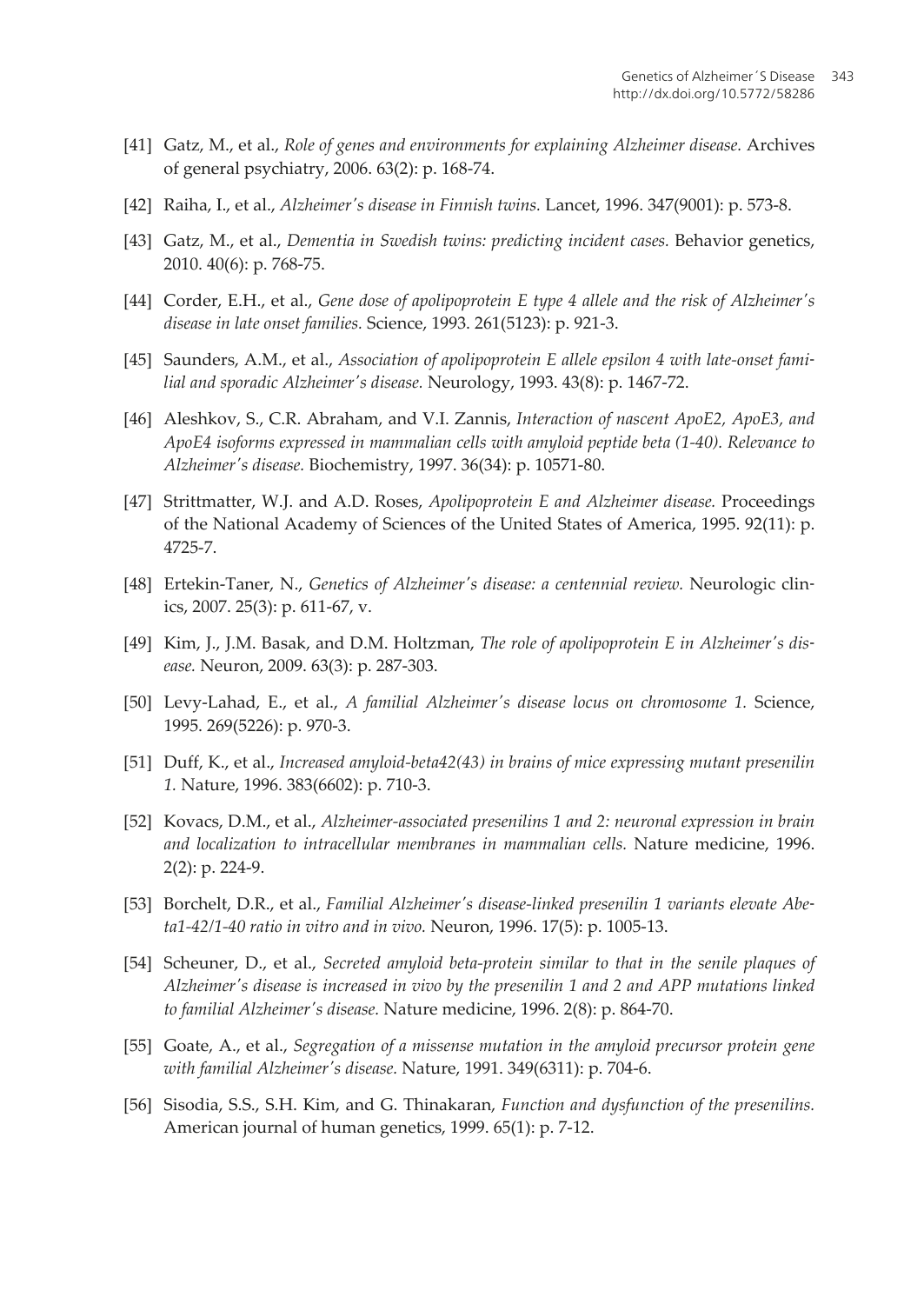- <span id="page-27-0"></span>[57] Chartier-Harlin, M.C., et al., *Screening for the beta-amyloid precursor protein mutation (APP717: Val----Ile) in extended pedigrees with early onset Alzheimer's disease.* Neuro‐ science letters, 1991. 129(1): p. 134-5.
- [58] Murrell, J., et al., *A mutation in the amyloid precursor protein associated with hereditary Alzheimer's disease.* Science, 1991. 254(5028): p. 97-9.
- [59] Mullan, M., et al., *A pathogenic mutation for probable Alzheimer's disease in the APP gene at the N-terminus of beta-amyloid.* Nature genetics, 1992. 1(5): p. 345-7.
- [60] Nunan, J. and D.H. Small, *Regulation of APP cleavage by alpha-, beta-and gamma-secre‐ tases.* FEBS letters, 2000. 483(1): p. 6-10.
- [61] Perez, R.G., S.L. Squazzo, and E.H. Koo, *Enhanced release of amyloid beta-protein from codon 670/671 "Swedish" mutant beta-amyloid precursor protein occurs in both secretory and endocytic pathways.* The Journal of biological chemistry, 1996. 271(15): p. 9100-7.
- [62] Levy, E., et al., *Mutation of the Alzheimer's disease amyloid gene in hereditary cerebral hemorrhage, Dutch type.* Science, 1990. 248(4959): p. 1124-6.
- [63] Eckman, C.B., et al., *A new pathogenic mutation in the APP gene (I716V) increases the rel‐ ative proportion of A beta 42(43).* Human molecular genetics, 1997. 6(12): p. 2087-9.
- [64] Grabowski, T.J., et al., *Novel amyloid precursor protein mutation in an Iowa family with dementia and severe cerebral amyloid angiopathy.* Annals of neurology, 2001. 49(6): p. 697-705.
- [65] Nilsberth, C., et al., *The 'Arctic' APP mutation (E693G) causes Alzheimer's disease by en‐ hanced Abeta protofibril formation.* Nature neuroscience, 2001. 4(9): p. 887-93.
- [66] Kasuga, K., et al., *Identification of independent APP locus duplication in Japanese patients with early-onset Alzheimer disease.* J Neurol Neurosurg Psychiatry, 2009. 80(9): p. 1050-2.
- [67] Rovelet-Lecrux, A., et al., *APP locus duplication in a Finnish family with dementia and intracerebral haemorrhage.* J Neurol Neurosurg Psychiatry, 2007. 78(10): p. 1158-9.
- [68] Rovelet-Lecrux, A., et al., *APP locus duplication causes autosomal dominant early-onset Alzheimer disease with cerebral amyloid angiopathy.* Nat Genet, 2006. 38(1): p. 24-6.
- [69] Sleegers, K., et al., *APP duplication is sufficient to cause early onset Alzheimer's dementia with cerebral amyloid angiopathy.* Brain, 2006. 129(Pt 11): p. 2977-83.
- [70] Higgins, G.A. and H. Jacobsen, *Transgenic mouse models of Alzheimer's disease: pheno‐ type and application.* Behavioural pharmacology, 2003. 14(5-6): p. 419-38.
- [71] Mineur, Y.S., et al., *Genetic mouse models of Alzheimer's disease.* Neural plasticity, 2005. 12(4): p. 299-310.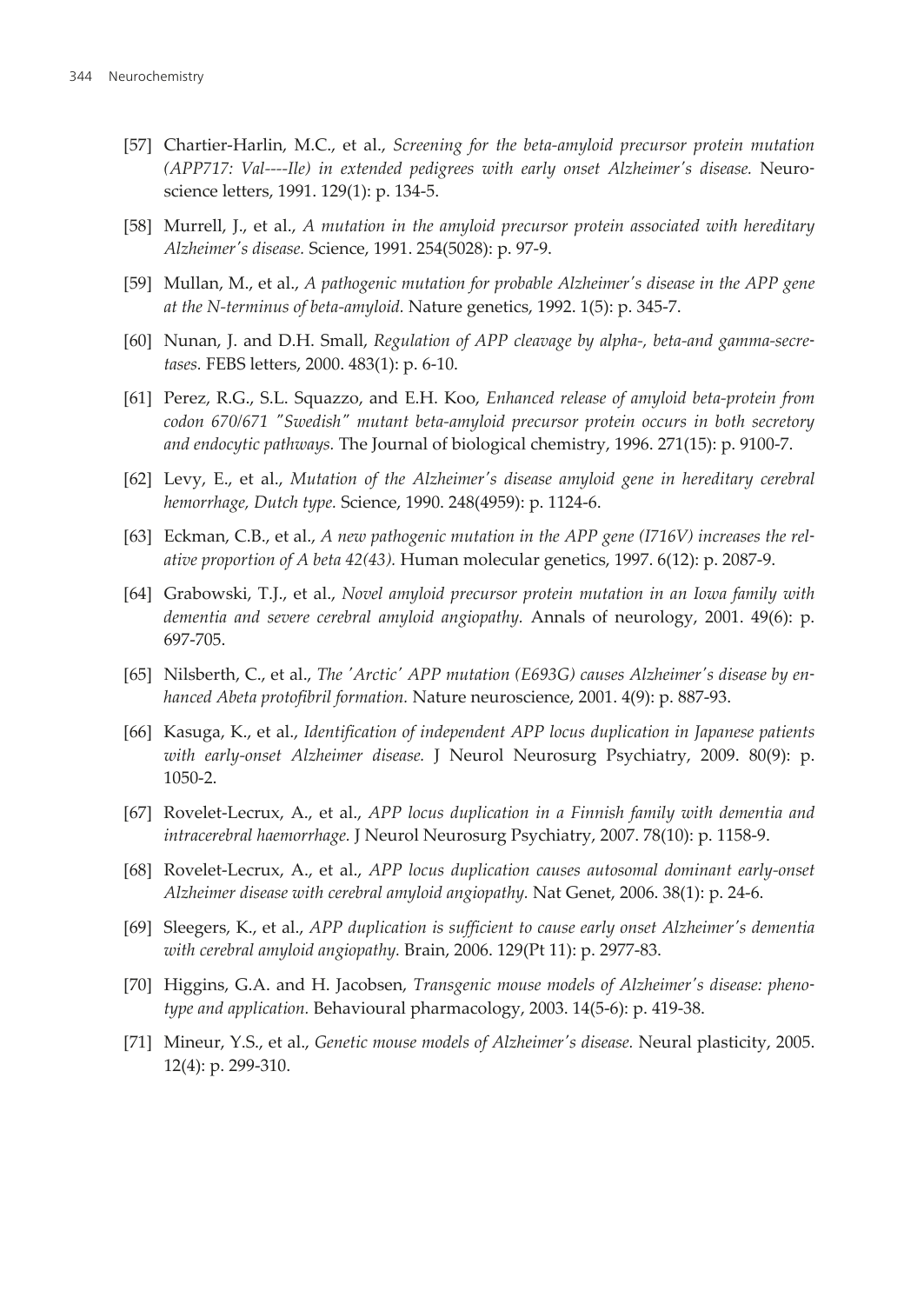- <span id="page-28-0"></span>[72] Irizarry, M.C., et al., *APPSw transgenic mice develop age-related A beta deposits and neu‐ ropil abnormalities, but no neuronal loss in CA1.* Journal of neuropathology and experimental neurology, 1997. 56(9): p. 965-73.
- [73] Westerman, M.A., et al., *The relationship between Abeta and memory in the Tg2576 mouse model of Alzheimer's disease.* The Journal of neuroscience : the official journal of the Society for Neuroscience, 2002. 22(5): p. 1858-67.
- [74] Moechars, D., et al., *Transgenic mice expressing an alpha-secretion mutant of the amyloid precursor protein in the brain develop a progressive CNS disorder.* Behavioural brain re‐ search, 1998. 95(1): p. 55-64.
- [75] McPhie, D.L., et al., *DNA synthesis and neuronal apoptosis caused by familial Alzheimer disease mutants of the amyloid precursor protein are mediated by the p21 activated kinase PAK3*. The Journal of neuroscience : the official journal of the Society for Neuroscience, 2003. 23(17): p. 6914-27.
- [76] Wolfe, M.S., *The gamma-secretase complex: membrane-embedded proteolytic ensemble.* Bio‐ chemistry, 2006. 45(26): p. 7931-9.
- [77] Rechards, M., et al., *Presenilin-1 exists in both pre-and post-Golgi compartments and recy‐ cles via COPI-coated membranes.* Traffic, 2003. 4(8): p. 553-65.
- [78] Chyung, J.H., D.M. Raper, and D.J. Selkoe, *Gamma-secretase exists on the plasma mem‐ brane as an intact complex that accepts substrates and effects intramembrane cleavage.* The Journal of biological chemistry, 2005. 280(6): p. 4383-92.
- [79] Vetrivel, K.S., et al., *Association of gamma-secretase with lipid rafts in post-Golgi and endo‐ some membranes.* The Journal of biological chemistry, 2004. 279(43): p. 44945-54.
- [80] Kulic, L., et al., *Separation of presenilin function in amyloid beta-peptide generation and en‐ doproteolysis of Notch.* Proceedings of the National Academy of Sciences of the United States of America, 2000. 97(11): p. 5913-8.
- [81] Vassar, R. and M. Citron, *Abeta-generating enzymes: recent advances in beta-and gammasecretase research.* Neuron, 2000. 27(3): p. 419-22.
- [82] Ebinu, J.O. and B.A. Yankner, *A RIP tide in neuronal signal transduction.* Neuron, 2002. 34(4): p. 499-502.
- [83] Marambaud, P., et al., *A presenilin-1/gamma-secretase cleavage releases the E-cadherin in‐ tracellular domain and regulates disassembly of adherens junctions.* The EMBO journal, 2002. 21(8): p. 1948-56.
- [84] Li, T., et al., *Nicastrin is required for assembly of presenilin/gamma-secretase complexes to mediate Notch signaling and for processing and trafficking of beta-amyloid precursor protein* in mammals. The Journal of neuroscience : the official journal of the Society for Neuroscience, 2003. 23(8): p. 3272-7.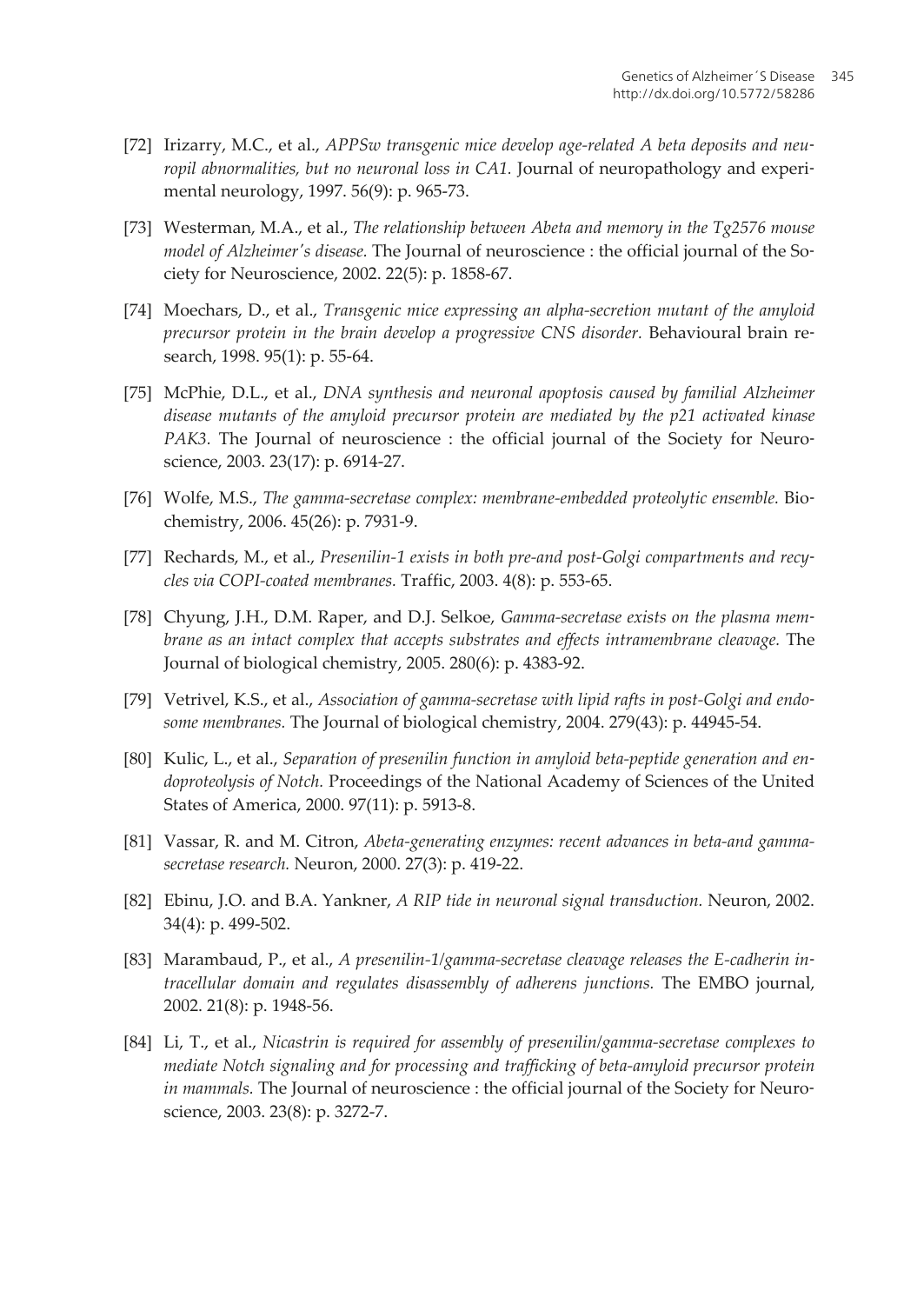- <span id="page-29-0"></span>[85] Yu, G., et al., *Nicastrin modulates presenilin-mediated notch/glp-1 signal transduction and betaAPP processing.* Nature, 2000. 407(6800): p. 48-54.
- [86] Naruse, S., et al., *Effects of PS1 deficiency on membrane protein trafficking in neurons.* Neuron, 1998. 21(5): p. 1213-21.
- [87] Saura, C.A., E. Servian-Morilla, and F.G. Scholl, *Presenilin/gamma-secretase regulates neurexin processing at synapses.* PloS one, 2011. 6(4): p. e19430.
- [88] Pratt, K.G., et al., *Presenilin 1 regulates homeostatic synaptic scaling through Akt signal‐ ing.* Nature neuroscience, 2011. 14(9): p. 1112-4.
- [89] Toda, T., et al., *Presenilin-2 mutation causes early amyloid accumulation and memory im‐ pairment in a transgenic mouse model of Alzheimer's disease.* Journal of biomedicine & bi‐ otechnology, 2011. 2011: p. 617974.
- [90] Supnet, C. and I. Bezprozvanny, *Presenilins function in ER calcium leak and Alzheimer's disease pathogenesis.* Cell calcium, 2011. 50(3): p. 303-9.
- [91] Zhang, H., et al., *Role of presenilins in neuronal calcium homeostasis*. The Journal of neuroscience : the official journal of the Society for Neuroscience, 2010. 30(25): p. 8566-80.
- [92] Zhang, C., et al., *Presenilins are essential for regulating neurotransmitter release.* Nature, 2009. 460(7255): p. 632-6.
- [93] Campion, D., et al., *A novel presenilin 1 mutation resulting in familial Alzheimer's disease with an onset age of 29 years.* Neuroreport, 1996. 7(10): p. 1582-4.
- [94] Wisniewski, T., et al., *A novel Polish presenilin-1 mutation (P117L) is associated with fam‐ ilial Alzheimer's disease and leads to death as early as the age of 28 years.* Neuroreport, 1998. 9(2): p. 217-21.
- [95] Prihar, G., et al., *Structure and alternative splicing of the presenilin-2 gene.* Neuroreport, 1996. 7(10): p. 1680-4.
- [96] Sherrington, R., et al., *Cloning of a gene bearing missense mutations in early-onset familial Alzheimer's disease.* Nature, 1995. 375(6534): p. 754-60.
- [97] Citron, M., et al., *Mutant presenilins of Alzheimer's disease increase production of 42-resi‐ due amyloid beta-protein in both transfected cells and transgenic mice.* Nature medicine, 1997. 3(1): p. 67-72.
- [98] Busciglio, J., et al., *Neuronal localization of presenilin-1 and association with amyloid pla‐ ques and neurofibrillary tangles in Alzheimer's disease.* The Journal of neuroscience : the official journal of the Society for Neuroscience, 1997. 17(13): p. 5101-7.
- [99] Jacobsen, H., et al., *The influence of endoproteolytic processing of familial Alzheimer's dis‐ ease presenilin 2 on abeta42 amyloid peptide formation.* The Journal of biological chemis‐ try, 1999. 274(49): p. 35233-9.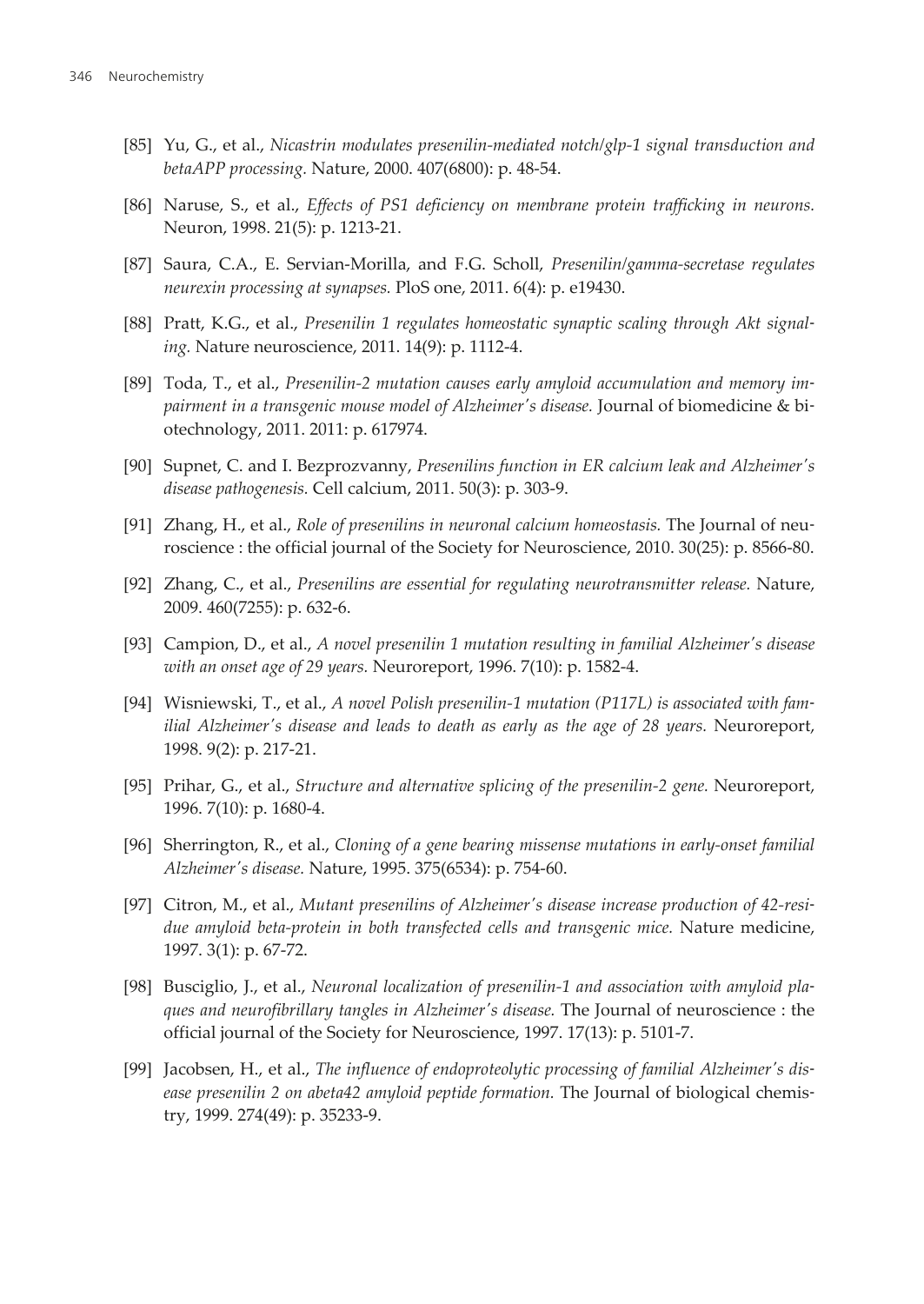- <span id="page-30-0"></span>[100] Storey, E. and R. Cappai, *The amyloid precursor protein of Alzheimer's disease and the Abeta peptide.* Neuropathology and applied neurobiology, 1999. 25(2): p. 81-97.
- [101] Wolfe, M.S., et al., *Are presenilins intramembrane-cleaving proteases? Implications for the molecular mechanism of Alzheimer's disease.* Biochemistry, 1999. 38(35): p. 11223-30.
- [102] Wolfe, M.S., et al., *Two transmembrane aspartates in presenilin-1 required for presenilin endoproteolysis and gamma-secretase activity.* Nature, 1999. 398(6727): p. 513-7.
- [103] Steiner, H., et al., *A loss of function mutation of presenilin-2 interferes with amyloid betapeptide production and notch signaling.* J Biol Chem, 1999. 274(40): p. 28669-73.
- [104] Bentahir, M., et al., *Presenilin clinical mutations can affect gamma-secretase activity by dif‐ ferent mechanisms.* J Neurochem, 2006. 96(3): p. 732-42.
- [105] Pigino, G., et al., *Alzheimer's presenilin 1 mutations impair kinesin-based axonal transport.* The Journal of neuroscience : the official journal of the Society for Neuroscience, 2003. 23(11): p. 4499-508.
- [106] Bentahir, M., et al., *Presenilin clinical mutations can affect gamma-secretase activity by dif‐ ferent mechanisms.* Journal of neurochemistry, 2006. 96(3): p. 732-42.
- [107] Lindquist, S.G., et al., *A novel presenilin 2 mutation (V393M) in early-onset dementia with profound language impairment.* European journal of neurology : the official journal of the European Federation of Neurological Societies, 2008. 15(10): p. 1135-9.
- [108] Holtzman, D.M., J. Herz, and G. Bu, *Apolipoprotein E and apolipoprotein E receptors: normal biology and roles in Alzheimer disease.* Cold Spring Harb Perspect Med, 2012. 2(3): p. a006312.
- [109] Schupf, N. and G.H. Sergievsky, *Genetic and host factors for dementia in Down's syn‐ drome.* The British journal of psychiatry : the journal of mental science, 2002. 180: p. 405-10.
- [110] Tang, M.X., et al., *Relative risk of Alzheimer disease and age-at-onset distributions, based on APOE genotypes among elderly African Americans, Caucasians, and Hispanics in New York City.* American journal of human genetics, 1996. 58(3): p. 574-84.
- [111] Farrer, L.A., et al., *Association between bleomycin hydrolase and Alzheimer's disease in caucasians.* Annals of neurology, 1998. 44(5): p. 808-11.
- [112] Tang, M.X., et al., *The APOE-epsilon4 allele and the risk of Alzheimer disease among Afri‐ can Americans, whites, and Hispanics.*JAMA : the journal of the American Medical As‐ sociation, 1998. 279(10): p. 751-5.
- [113] Graff-Radford, N.R., et al., *Association between apolipoprotein E genotype and Alzheimer disease in African American subjects.* Archives of neurology, 2002. 59(4): p. 594-600.
- [114] Murrell, J.R., et al., *Association of apolipoprotein E genotype and Alzheimer disease in Afri‐ can Americans.* Archives of neurology, 2006. 63(3): p. 431-4.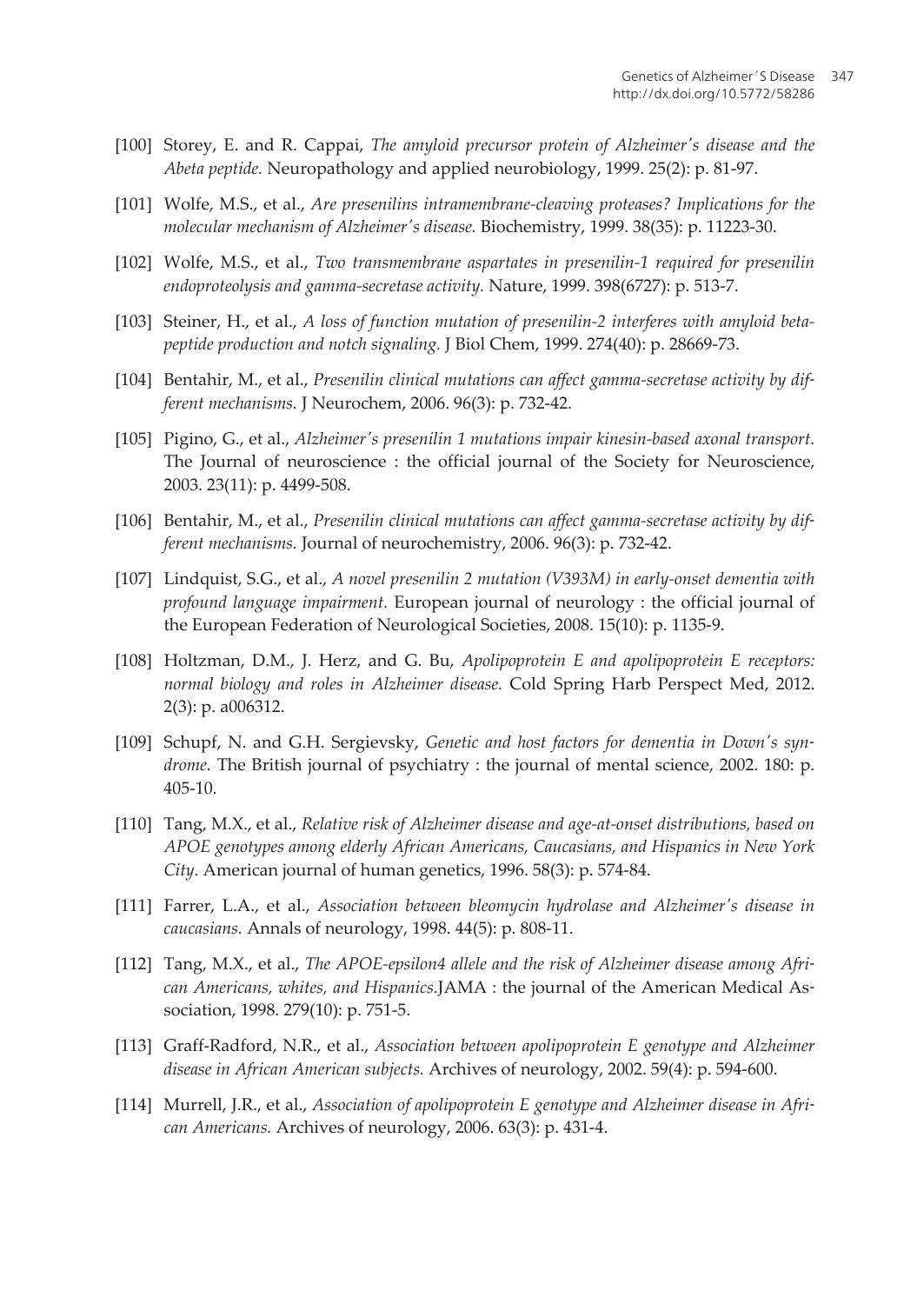- <span id="page-31-0"></span>[115] Weisgraber, K.H., *Apolipoprotein E: structure-function relationships*. Advances in protein chemistry, 1994. 45: p. 249-302.
- [116] Wernette-Hammond, M.E., et al., *Glycosylation of human apolipoprotein E. The carbohy‐ drate attachment site is threonine 194.* The Journal of biological chemistry, 1989. 264(15): p. 9094-101.
- [117] Nickerson, D.A., et al., *Sequence diversity and large-scale typing of SNPs in the human apolipoprotein E gene.* Genome research, 2000. 10(10): p. 1532-45.
- [118] Seripa, D., et al., *The genetics of the human APOE polymorphism.* Rejuvenation Res, 2011. 14(5): p. 491-500.
- [119] Persico, A.M., et al., *Enhanced APOE2 transmission rates in families with autistic pro‐ bands.* Psychiatr Genet, 2004. 14(2): p. 73-82.
- [120] Avramopoulos, D., *Genetics of Alzheimer's disease: recent advances.* Genome Med, 2009. 1(3): p. 34.
- [121] Davignon, J., R.E. Gregg, and C.F. Sing, *Apolipoprotein E polymorphism and atherosclero‐ sis.* Arteriosclerosis, 1988. 8(1): p. 1-21.
- [122] Mahley, R.W. and Z.S. Ji, *Remnant lipoprotein metabolism: key pathways involving cellsurface heparan sulfate proteoglycans and apolipoprotein E.* Journal of lipid research, 1999. 40(1): p. 1-16.
- [123] Fullerton, S.M., et al., *Apolipoprotein E variation at the sequence haplotype level: implica‐ tions for the origin and maintenance of a major human polymorphism.* American journal of human genetics, 2000. 67(4): p. 881-900.
- [124] Hui, D.Y., T.L. Innerarity, and R.W. Mahley, *Defective hepatic lipoprotein receptor bind‐ ing of beta-very low density lipoproteins from type III hyperlipoproteinemic patients. Impor‐ tance of apolipoprotein E.* The Journal of biological chemistry, 1984. 259(2): p. 860-9.
- [125] Strittmatter, W.J., et al., *Binding of human apolipoprotein E to synthetic amyloid beta pep‐ tide: isoform-specific effects and implications for late-onset Alzheimer disease.* Proceedings of the National Academy of Sciences of the United States of America, 1993. 90(17): p. 8098-102.
- [126] Buttini, M., et al., *Cellular source of apolipoprotein E4 determines neuronal susceptibility to excitotoxic injury in transgenic mice.* The American journal of pathology, 2010. 177(2): p. 563-9.
- [127] Cedazo-Minguez, A., M. Huttinger, and R.F. Cowburn, *Beta-VLDL protects against A beta(1-42) and apoE toxicity in human SH-SY5Y neuroblastoma cells.* Neuroreport, 2001. 12(2): p. 201-6.
- [128] Wilhelmus, M.M., et al., *Apolipoprotein E genotype regulates amyloid-beta cytotoxicity.* J Neurosci, 2005. 25(14): p. 3621-7.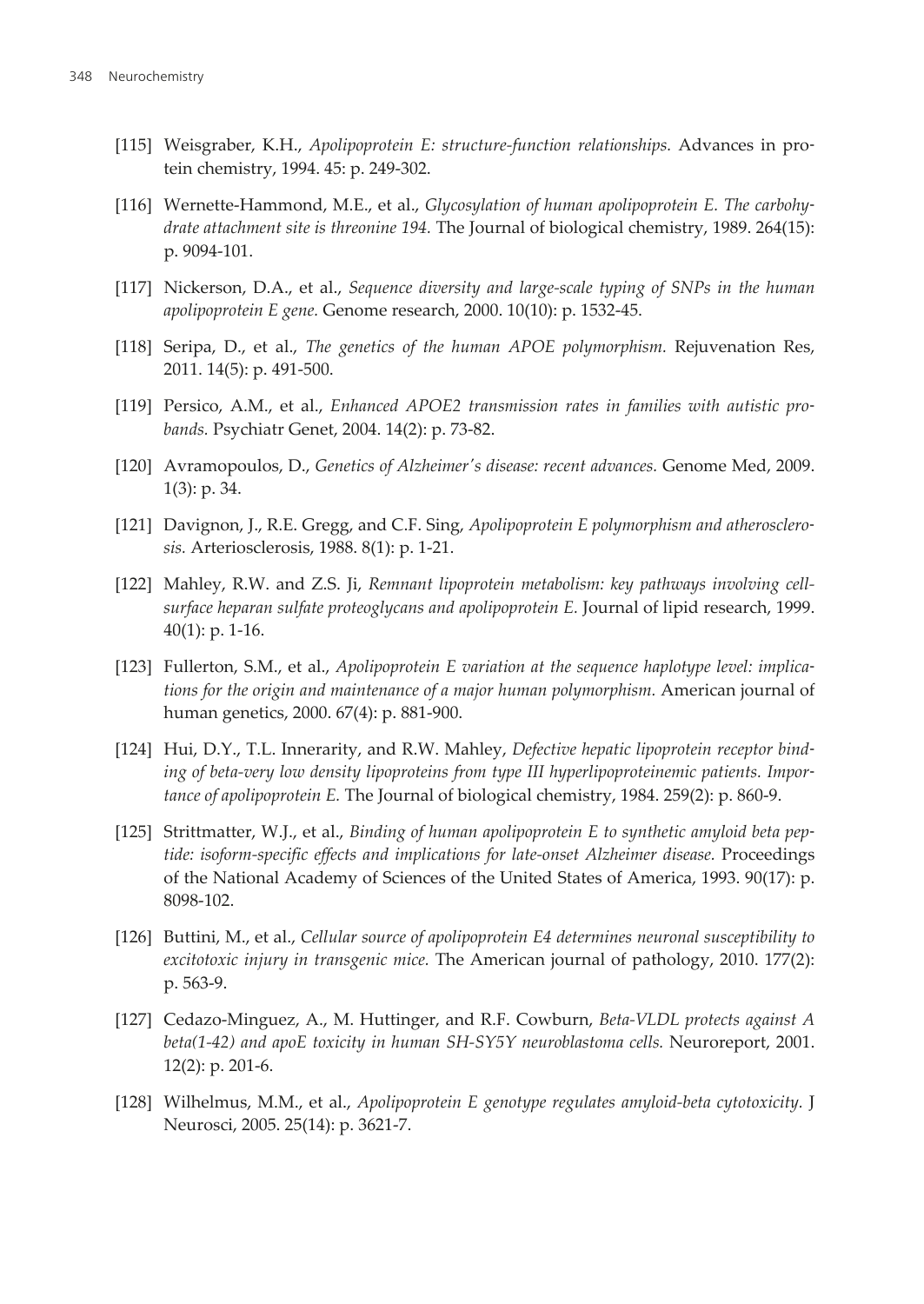- <span id="page-32-0"></span>[129] Buttini, M., et al., *Expression of human apolipoprotein E3 or E4 in the brains of Apoe-/ mice: isoform-specific effects on neurodegeneration.* The Journal of neuroscience : the official journal of the Society for Neuroscience, 1999. 19(12): p. 4867-80.
- [130] Keller, J.N., et al., *Amyloid beta-peptide effects on synaptosomes from apolipoprotein E-defi‐ cient mice.* Journal of neurochemistry, 2000. 74(4): p. 1579-86.
- [131] Deane, R., et al., *apoE isoform-specific disruption of amyloid beta peptide clearance from mouse brain.* The Journal of clinical investigation, 2008. 118(12): p. 4002-13.
- [132] Rapp, A., B. Gmeiner, and M. Huttinger, *Implication of apoE isoforms in cholesterol me‐ tabolism by primary rat hippocampal neurons and astrocytes.* Biochimie, 2006. 88(5): p. 473-83.
- [133] Kuo, Y.M., et al., *Elevated A beta and apolipoprotein E in A betaPP transgenic mice and its relationship to amyloid accumulation in Alzheimer's disease.* Molecular medicine, 2000. 6(5): p. 430-9.
- [134] Nilsson, L.N., et al., *Cognitive impairment in PDAPP mice depends on ApoE and ACTcatalyzed amyloid formation.* Neurobiology of aging, 2004. 25(9): p. 1153-67.
- [135] Castellano, J.M., et al., *Human apoE isoforms differentially regulate brain amyloid-beta pep‐ tide clearance.* Sci Transl Med, 2011. 3(89): p. 89ra57.
- [136] Cam, J.A. and G. Bu, *Modulation of beta-amyloid precursor protein trafficking and process‐ ing by the low density lipoprotein receptor family.* Molecular neurodegeneration, 2006. 1: p. 8.
- [137] Marzolo, M.P. and G. Bu, *Lipoprotein receptors and cholesterol in APP trafficking and pro‐ teolytic processing, implications for Alzheimer's disease.* Seminars in cell & developmen‐ tal biology, 2009. 20(2): p. 191-200.
- [138] Ye, S., et al., *Apolipoprotein (apo) E4 enhances amyloid beta peptide production in cultured neuronal cells: apoE structure as a potential therapeutic target.* Proceedings of the Nation‐ al Academy of Sciences of the United States of America, 2005. 102(51): p. 18700-5.
- [139] Irizarry, M.C., et al., *Apolipoprotein E affects the amount, form, and anatomical distribution of amyloid beta-peptide deposition in homozygous APP(V717F) transgenic mice.* Acta neu‐ ropathologica, 2000. 100(5): p. 451-8.
- [140] Deane, R., et al., *Clearance of amyloid-beta peptide across the blood-brain barrier: implica‐ tion for therapies in Alzheimer's disease.* CNS & neurological disorders drug targets, 2009. 8(1): p. 16-30.
- [141] Sagare, A., et al., *Clearance of amyloid-beta by circulating lipoprotein receptors.* Nature medicine, 2007. 13(9): p. 1029-31.
- [142] Ohm, T.G., et al., *Apolipoprotein E polymorphism influences not only cerebral senile plaque load but also Alzheimer-type neurofibrillary tangle formation.* Neuroscience, 1995. 66(3): p. 583-7.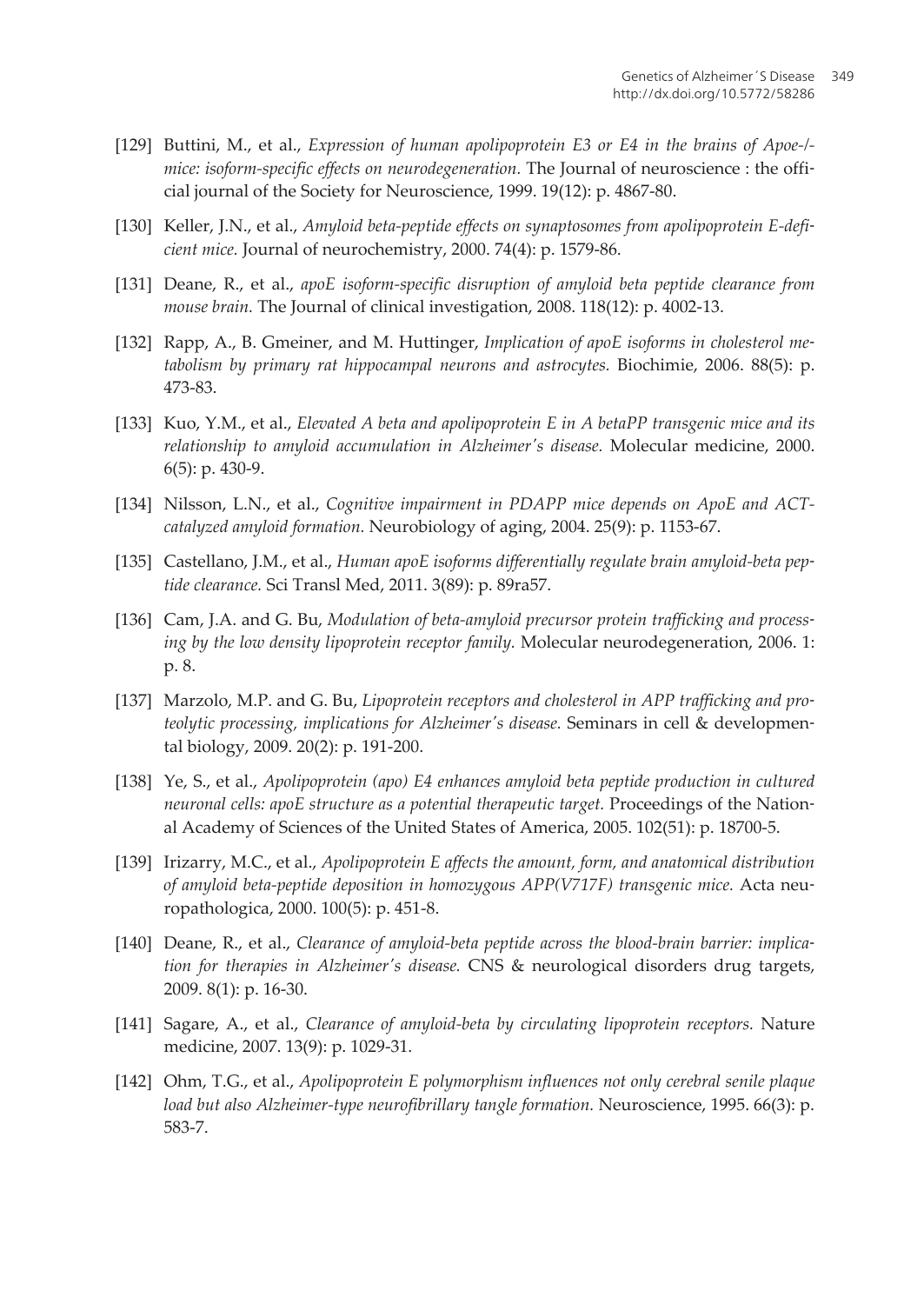- <span id="page-33-0"></span>[143] Polvikoski, T., et al., *Apolipoprotein E, dementia, and cortical deposition of beta-amyloid protein.* The New England journal of medicine, 1995. 333(19): p. 1242-7.
- [144] Strittmatter, W.J., et al., *Hypothesis: microtubule instability and paired helical filament for‐ mation in the Alzheimer disease brain are related to apolipoprotein E genotype.* Experimen‐ tal neurology, 1994. 125(2): p. 163-71; discussion 172-4.
- [145] Harris, F.M., et al., *Carboxyl-terminal-truncated apolipoprotein E4 causes Alzheimer's dis‐ ease-like neurodegeneration and behavioral deficits in transgenic mice.* Proceedings of the National Academy of Sciences of the United States of America, 2003. 100(19): p. 10966-71.
- [146] Brecht, W.J., et al., *Neuron-specific apolipoprotein e4 proteolysis is associated with increased tau phosphorylation in brains of transgenic mice.* The Journal of neuroscience : the official journal of the Society for Neuroscience, 2004. 24(10): p. 2527-34.
- [147] Tesseur, I., et al., *Expression of human apolipoprotein E4 in neurons causes hyperphosphor‐ ylation of protein tau in the brains of transgenic mice.* The American journal of pathology, 2000. 156(3): p. 951-64.
- [148] Leoni, V., *The effect of apolipoprotein E (ApoE) genotype on biomarkers of amyloidogenesis, tau pathology and neurodegeneration in Alzheimer's disease.* Clinical chemistry and labo‐ ratory medicine : CCLM / FESCC, 2011. 49(3): p. 375-83.
- [149] Grupe, A., et al., *Evidence for novel susceptibility genes for late-onset Alzheimer's disease from a genome-wide association study of putative functional variants.* Human molecular genetics, 2007. 16(8): p. 865-73.
- [150] Counts, S.E., et al., *Galanin hyperinnervation upregulates choline acetyltransferase expres‐ sion in cholinergic basal forebrain neurons in Alzheimer's disease.* Neuro-degenerative dis‐ eases, 2008. 5(3-4): p. 228-31.
- [151] Lang, R., A.L. Gundlach, and B. Kofler, *The galanin peptide family: receptor pharmacolo‐ gy, pleiotropic biological actions, and implications in health and disease.* Pharmacology & therapeutics, 2007. 115(2): p. 177-207.
- [152] Steiner, R.A., et al., *Galanin transgenic mice display cognitive and neurochemical deficits characteristic of Alzheimer's disease.* Proceedings of the National Academy of Sciences of the United States of America, 2001. 98(7): p. 4184-9.
- [153] Felschow, D.M., C.I. Civin, and G.T. Hoehn, *Characterization of the tyrosine kinase Tnk1 and its binding with phospholipase C-gamma1.* Biochemical and biophysical research communications, 2000. 273(1): p. 294-301.
- [154] Emmerling, M.R., et al., *Phospholipase A2 activation influences the processing and secre‐ tion of the amyloid precursor protein.* Biochemical and biophysical research communica‐ tions, 1993. 197(1): p. 292-7.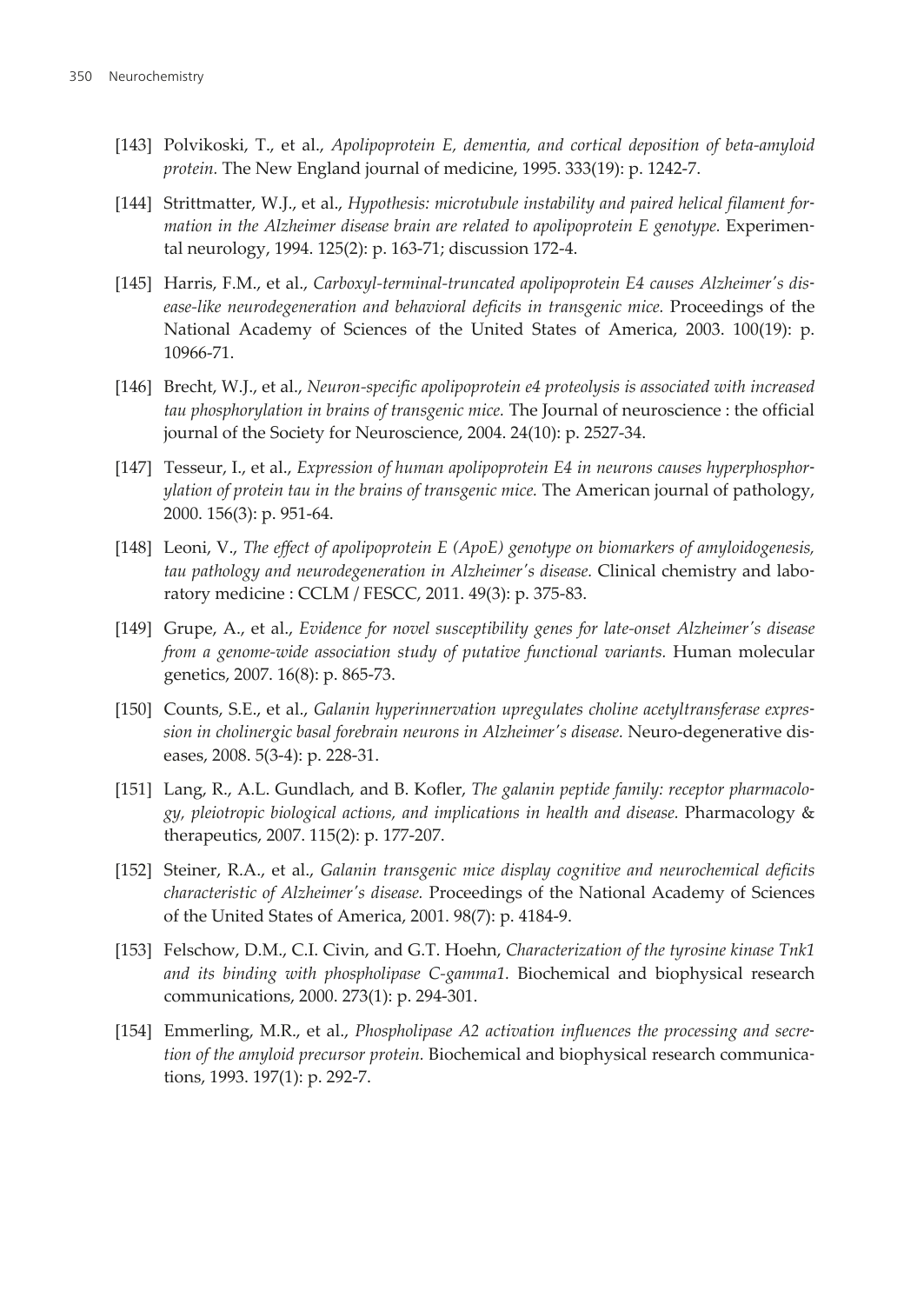- <span id="page-34-0"></span>[155] Wolf, B.A., et al., *Muscarinic regulation of Alzheimer's disease amyloid precursor protein secretion and amyloid beta-protein production in human neuronal NT2N cells.* The Journal of biological chemistry, 1995. 270(9): p. 4916-22.
- [156] Arvanitakis, Z., et al., *Diabetes mellitus and risk of Alzheimer disease and decline in cogni‐ tive function.* Archives of neurology, 2004. 61(5): p. 661-6.
- [157] Coon, K.D., et al., *A high-density whole-genome association study reveals that APOE is the major susceptibility gene for sporadic late-onset Alzheimer's disease.* The Journal of clinical psychiatry, 2007. 68(4): p. 613-8.
- [158] Reiman, E.M., et al., *GAB2 alleles modify Alzheimer's risk in APOE epsilon4 carriers.* Neuron, 2007. 54(5): p. 713-20.
- [159] Li, K.C., et al., *A system for enhancing genome-wide coexpression dynamics study*. Proceedings of the National Academy of Sciences of the United States of America, 2004. 101(44): p. 15561-6.
- [160] Abraham, R., et al., *A genome-wide association study for late-onset Alzheimer's disease us‐ ing DNA pooling.* BMC medical genomics, 2008. 1: p. 44.
- [161] Bertram, L., et al., *Genome-wide association analysis reveals putative Alzheimer's disease susceptibility loci in addition to APOE.* American journal of human genetics, 2008. 83(5): p. 623-32.
- [162] Beecham, G.W., et al., *Genome-wide association study implicates a chromosome 12 risk lo‐ cus for late-onset Alzheimer disease.* American journal of human genetics, 2009. 84(1): p. 35-43.
- [163] Carrasquillo, M.M., et al., *Genetic variation in PCDH11X is associated with susceptibility to late-onset Alzheimer's disease.* Nature genetics, 2009. 41(2): p. 192-8.
- [164] Harold, D., et al., *Genome-wide association study identifies variants at CLU and PICALM associated with Alzheimer's disease.* Nature genetics, 2009. 41(10): p. 1088-93.
- [165] Braskie, M.N., et al., *Common Alzheimer's disease risk variant within the CLU gene affects white matter microstructure in young adults.* The Journal of neuroscience : the official journal of the Society for Neuroscience, 2011. 31(18): p. 6764-70.
- [166] Piaceri, I., et al., *Implication of a genetic variant at PICALM in Alzheimer's disease patients and centenarians.* Journal of Alzheimer's disease : JAD, 2011. 24(3): p. 409-13.
- [167] Yu, J.T., et al., *Genetic association of PICALM polymorphisms with Alzheimer's disease in Han Chinese.* Journal of the neurological sciences, 2011. 300(1-2): p. 78-80.
- [168] Han, M.R., G.D. Schellenberg, and L.S. Wang, *Genome-wide association reveals genetic effects on human Abeta42 and tau protein levels in cerebrospinal fluids: a case control study.* BMC neurology, 2010. 10: p. 90.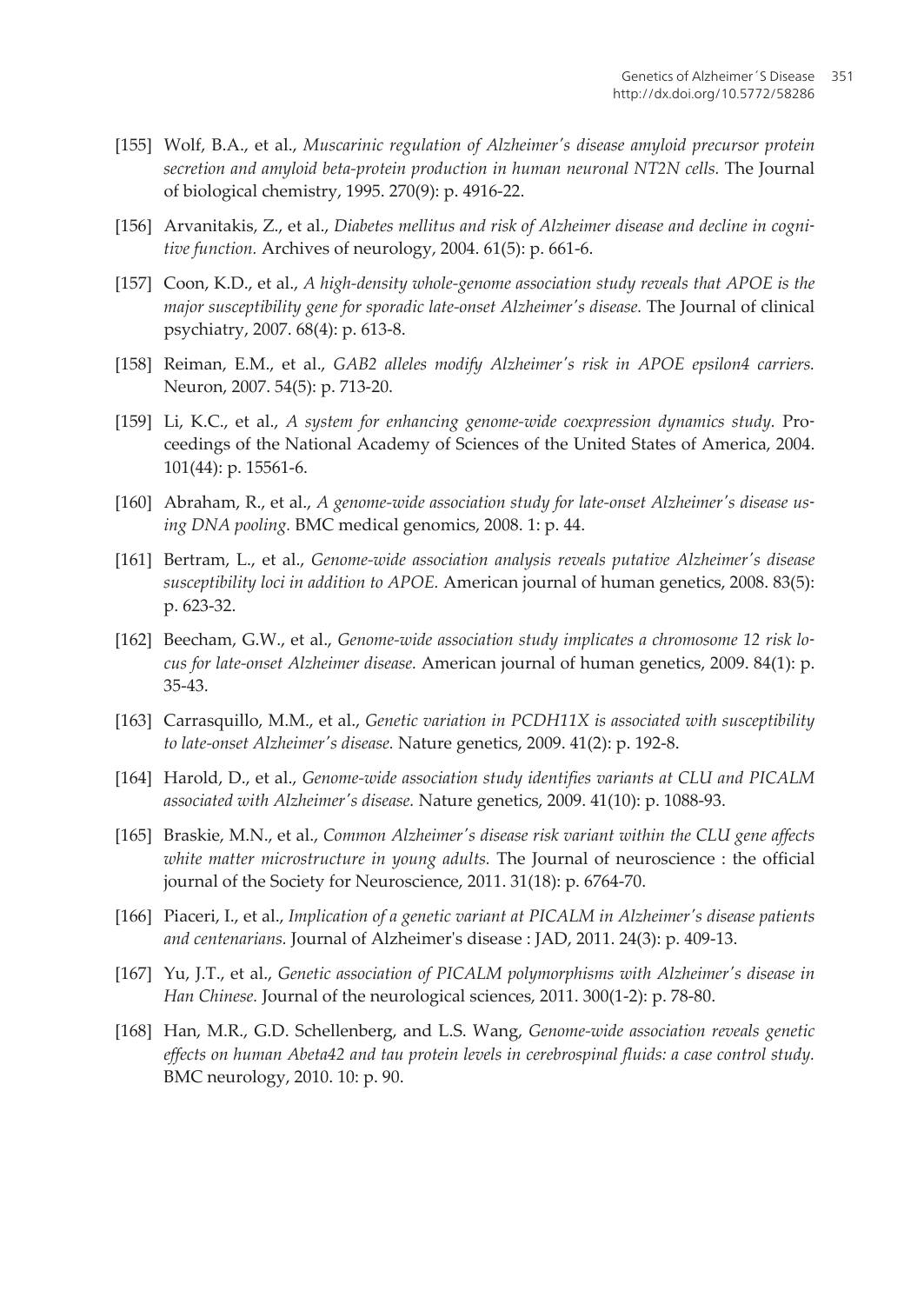- <span id="page-35-0"></span>[169] Jiang, Y., M.P. Epstein, and K.N. Conneely, *Assessing the Impact of Population Stratifi‐ cation on Association Studies of Rare Variation.* Hum Hered, 2013. 76(1): p. 28-35.
- [170] Little, J., et al., *STrengthening the REporting of Genetic Association studies (STREGA)--an extension of the STROBE statement.* Eur J Clin Invest, 2009. 39(4): p. 247-66.
- [171] Little, J., et al., *STrengthening the REporting of Genetic Association Studies (STREGA)--an extension of the STROBE statement.* Genet Epidemiol, 2009. 33(7): p. 581-98.
- [172] Little, J., et al., *Strengthening the reporting of genetic association studies (STREGA): an ex‐ tension of the strengthening the reporting of observational studies in epidemiology (STROBE) statement.* J Clin Epidemiol, 2009. 62(6): p. 597-608 e4.
- [173] Little, J., et al., *STrengthening the REporting of Genetic Association Studies (STREGA): an extension of the STROBE statement.* PLoS Med, 2009. 6(2): p. e22.
- [174] Little, J., et al., *STrengthening the REporting of Genetic Association studies (STREGA): an extension of the STROBE Statement.* Ann Intern Med, 2009. 150(3): p. 206-15.
- [175] Little, J., et al., *Strengthening the reporting of genetic association studies (STREGA): an ex‐ tension of the STROBE statement.* Eur J Epidemiol, 2009. 24(1): p. 37-55.
- [176] Little, J., et al., *Strengthening the reporting of genetic association studies (STREGA): an ex‐ tension of the STROBE Statement.* Hum Genet, 2009. 125(2): p. 131-51.
- [177] Noah, N., *The STROBE initiative: STrengthening the Reporting of OBservational studies in Epidemiology (STROBE).* Epidemiol Infect, 2008. 136(7): p. 865.
- [178] Schaap, T., *The applicability of the Hardy-Weinberg principle in the study of populations.* Ann Hum Genet, 1980. 44(Pt 2): p. 211-5.
- [179] Zang, Y. and Y. Yuan, *A Shrinkage Method for Testing the Hardy-Weinberg Equilibrium in Case-Control Studies.* Genet Epidemiol, 2013.
- [180] Pritchard, J.K. and P. Donnelly, *Case-control studies of association in structured or ad‐ mixed populations.* Theor Popul Biol, 2001. 60(3): p. 227-37.
- [181] Voight, B.F. and J.K. Pritchard, *Confounding from cryptic relatedness in case-control asso‐ ciation studies.* PLoS Genet, 2005. 1(3): p. e32.
- [182] Li, M. and C. Li, *Assessing departure from Hardy-Weinberg equilibrium in the presence of disease association.* Genet Epidemiol, 2008. 32(7): p. 589-99.
- [183] Deng, H.W., W.M. Chen, and R.R. Recker, *Population admixture: detection by Hardy-Weinberg test and its quantitative effects on linkage-disequilibrium methods for localizing genes underlying complex traits.* Genetics, 2001. 157(2): p. 885-97.
- [184] Sha, Q. and S. Zhang, *A test of Hardy-Weinberg equilibrium in structured populations.* Genet Epidemiol, 2011. 35(7): p. 671-8.